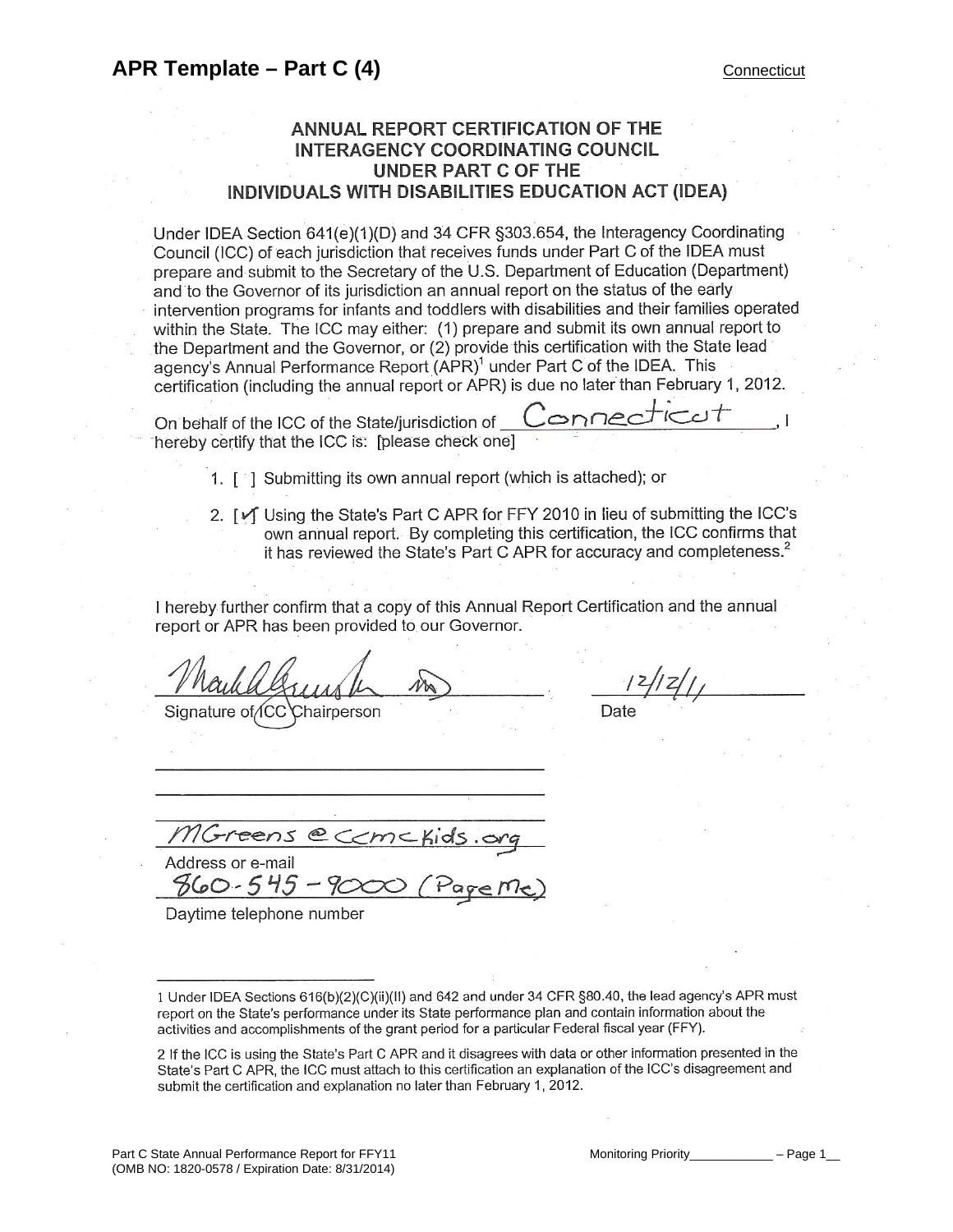Throughout this document years are represented as '10-'11 representing the calendar year of July 1 of the first year ('10) to June 30 of the last year ('11) regardless of the federal fiscal year.

| $\mathbf{1}$   | Infants and toddlers receive the early intervention services on their IFSPs in a<br>timely manner.                                                                                                                                            | p. 3  |
|----------------|-----------------------------------------------------------------------------------------------------------------------------------------------------------------------------------------------------------------------------------------------|-------|
| $\overline{2}$ | Infants and toddlers primarily receive early intervention services in the home or<br>in programs for typically developing children.                                                                                                           | p. 7  |
| 3a             | Infants and toddlers demonstrate improved: Positive social-emotional skills<br>(including social relationships).                                                                                                                              |       |
| 3b             | Infants and toddlers demonstrate improved: Acquisition and use of knowledge<br>and skills (including early language/ communication).                                                                                                          | p. 9  |
| 3 <sub>c</sub> | Infants and toddlers demonstrate improved: Use of appropriate behaviors to<br>meet their needs.                                                                                                                                               |       |
| 4a             | Families participating in Part C report that early intervention services have<br>helped the family know their rights.                                                                                                                         |       |
| 4 <sub>b</sub> | Families participating in Part C report that early intervention services have<br>helped the family effectively communicate their children's needs.                                                                                            | p. 13 |
| 4c             | Families participating in Part C report that early intervention services have<br>helped the family help their children develop and learn.                                                                                                     |       |
| 5a&b           | The percent of infants and toddlers birth to 1.                                                                                                                                                                                               | p. 16 |
| 6a&b           | The percent of infants and toddlers birth to 3.                                                                                                                                                                                               | p. 17 |
| $\overline{7}$ | Families of infants and toddlers referred to Birth to Three have an evaluation /<br>assessment and an initial IFSP meeting within 45 days.                                                                                                    | p. 18 |
| 8a             | All children exiting Part C receive timely transition planning including IFSPs with<br>transition steps and services.                                                                                                                         | p. 21 |
| 8b             | Notification to LEA of all children exiting Part C, if child potentially eligible for<br>Part B.                                                                                                                                              | p.23  |
| 8c             | All children exiting Part C receive timely transition conferences, if child<br>potentially eligible for Part B.                                                                                                                               | p.25  |
| 9              | General supervision system (including monitoring, complaints, hearings, etc.)<br>identifies and corrects noncompliance as soon as possible but in no case later<br>than one year from identification. (Attachment A [a.k.a. 1] is on page 37) | p. 28 |
| 10             | Percent of signed written complaints with reports issued that were resolved<br>within 60-day timeline or a timeline extended for exceptional circumstances with<br>respect to a particular complaint.                                         | p. 32 |
| 11             | Percent of fully adjudicated due process hearing requests that were fully<br>adjudicated within the applicable timeline.                                                                                                                      | p. 33 |
| 12             | Percent of hearing requests that went to resolution sessions<br>(Not-applicable for Part C in Connecticut).                                                                                                                                   | p. 34 |
| 13             | Percent of mediations held that resulted in mediation agreements.                                                                                                                                                                             | p. 35 |
| 14             | State reported data (618 and State Performance Plan and Annual Performance<br>Report) are timely and accurate. (Attachment B is on page 40)                                                                                                   | p. 36 |
|                |                                                                                                                                                                                                                                               |       |

NOTE: If viewing this electronically, each indicator above is a hyperlink to a bookmark. To move between indicators type **Ctrl + g** and then type **ind#** or **att#** where # is the indicator number. In addition, other blue text in the document is often an external link to related files such the [Public Reporting](http://www.birth23.org/Accountability/PR/PublicReporting.htm) tables posted on [www.birth23.org](http://www.birth23.org/). Connecticut recently updated its web site and external links in older SPP/APR files may fail. All the related files are now located on [www.birth23.org](http://www.birth23.org/) under the menu option that reads ["How are we doing?"](http://birth23.org/accountability/accountability.html).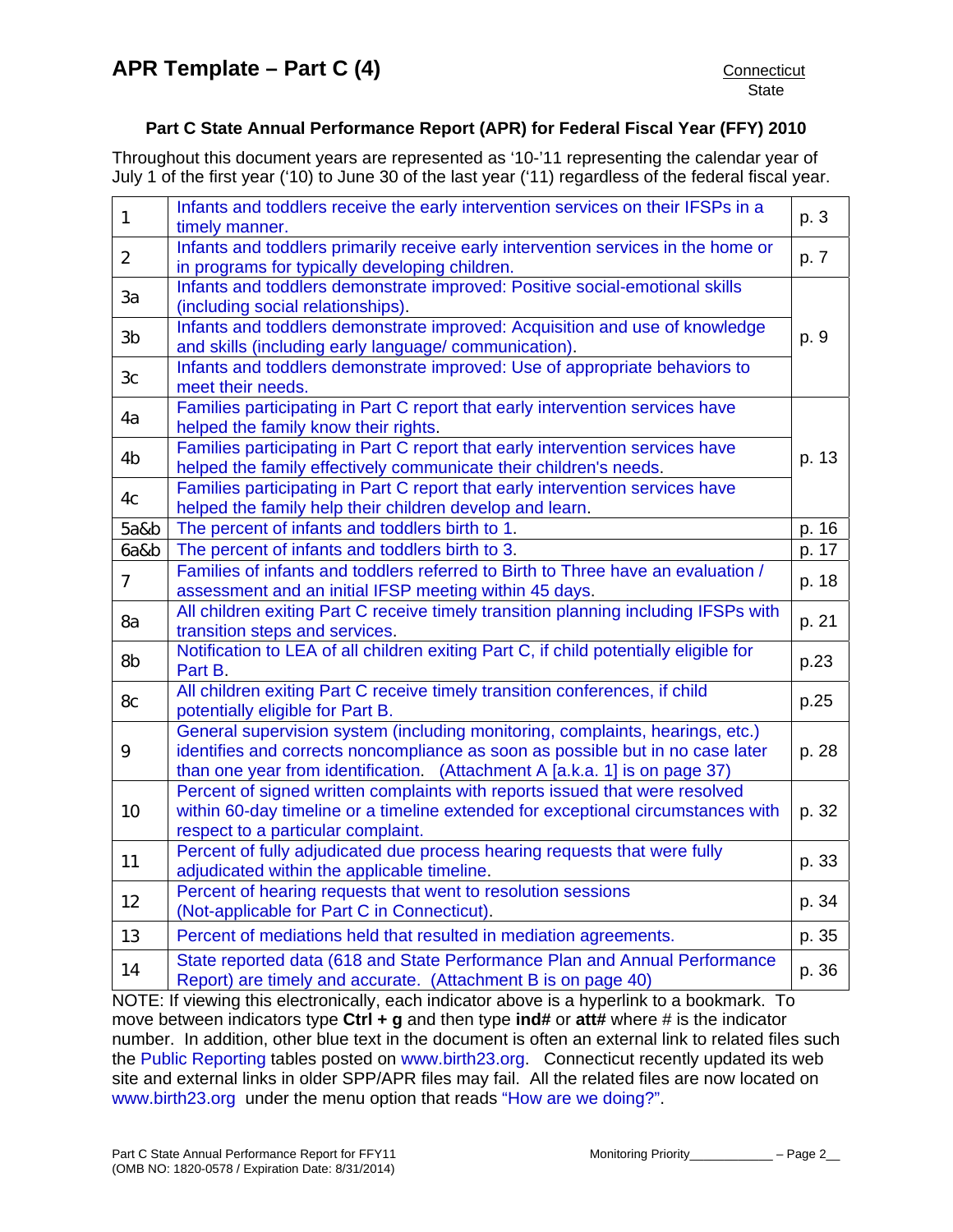# <span id="page-2-0"></span>**Part C State Annual Performance Report (APR) for the 2010-2011 Year**

# **Overview of the Annual Performance Report Development:**

An overview of the proposed APR and the revised [State Performance Plan \(SPP\)](http://birth23.org/accountability/SPP.html) was presented at an ICC meeting on December 12, 2011. Notification was also given to the PTI and Connecticut's Family Support Council. An ICC subcommittee then discussed further edits during a webinar on January 9, 2012. The final draft was posted on www.Birth23.org on January 10, 2012. All early intervention programs and parent groups were notified about the updated APR and SPP through the biweekly electronic Birth to Three Provider Newsletter.

In addition to having Connecticut stakeholders review and revise the draft APR, the lead agency received helpful reviews from the National Early Childhood Technical Assistance Center (NECTAC)/Early Childhood Outcomes Center (ECO), the North East Regional Resource Center (NERRC) as well as staff from the Data and Accountability Center (DAC).

# **Monitoring Priority: Early Intervention Services In Natural Environments**

**Indicator 1:** Percent of infants and toddlers with IFSPs who receive the early intervention services on their IFSPs in a timely manner. (20 U.S.C. 1416(a)(3)(A) and 1442)

### **Measurement:**

Percent  $=$   $[(# of infants and toldlers with IFSPs who receive the early intervention services on$ their IFSPs in a timely manner) divided by the (total # of infants and toddlers with IFSPs)] times 100.

Account for untimely receipt of services, including the reasons for delays.

| <b>FFY</b>           | <b>Measurable and Rigorous Target</b> |
|----------------------|---------------------------------------|
| $7/1/10-$<br>6/30/11 | 100%                                  |

### **Actual Target Data for FFY 2010:**

*99%* 

Using its statewide data system, Connecticut reviewed service data for ALL children with Individual Family Service Plans (IFSPs) on 12/1/10 that had at least one new service listed on the IFSP in effect on 12/1/10. As for indicators 2, 5, and 6, a point in time was used for this indicator and is representative of the reporting period. All missing and late first services were identified to programs, the data were verified via email exchanges and faxes, and once noncompliance was confirmed, letters were mailed to programs identifying the findings.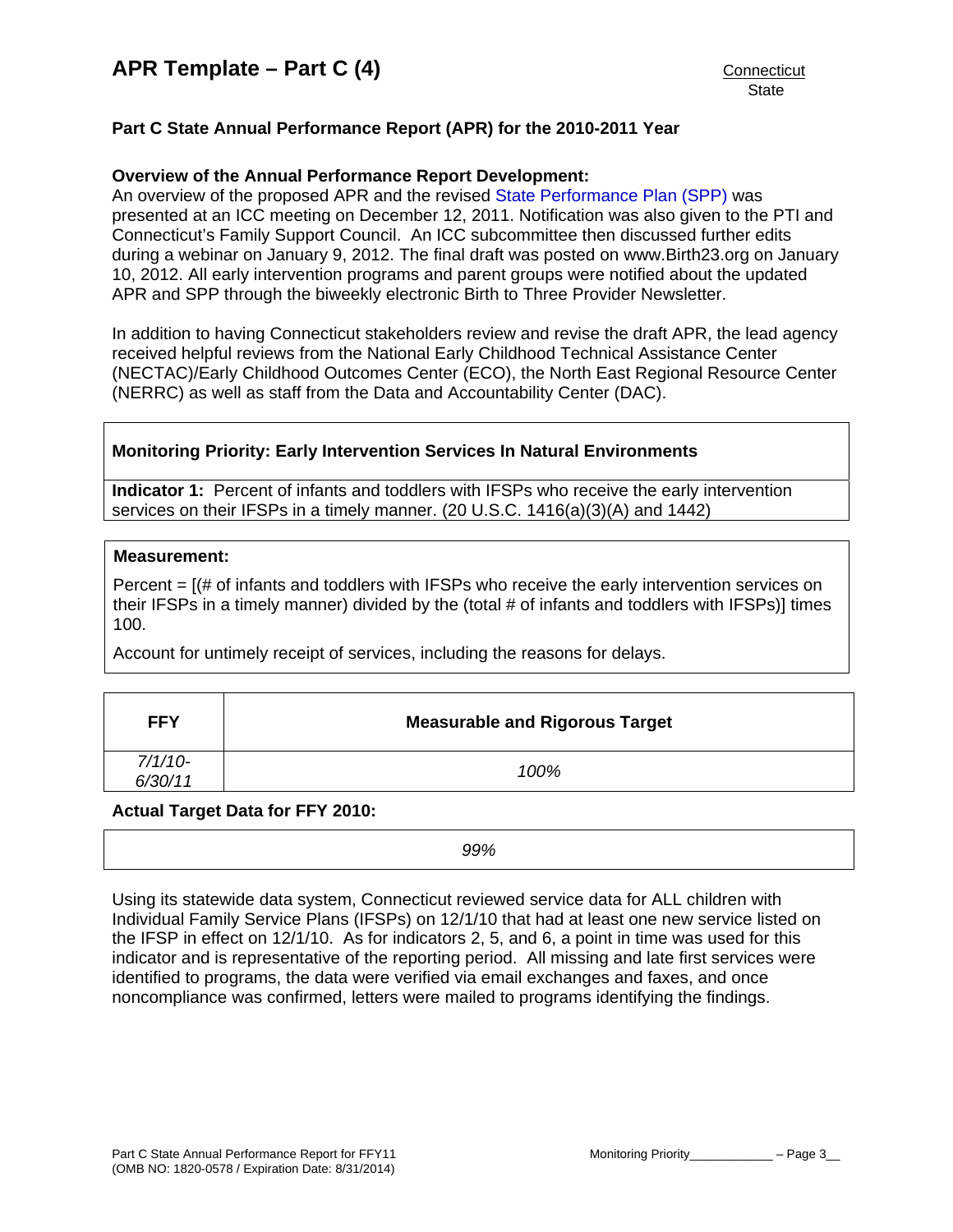# **Infants and Toddlers with IFSPs who receive Early Intervention Services in a Timely Manner:**

| a. Number of infants and toddlers with IFSPs who received the new early<br>intervention services on their IFSPs in a timely manner                                                 | 1892 |
|------------------------------------------------------------------------------------------------------------------------------------------------------------------------------------|------|
| b. Number of infants and toddlers with IFSPs who received the new services<br>on their IFSPs late due to a documented exceptional family circumstance                              | 106  |
| c. Total number of infants and toddlers with IFSPs that had at least one new<br>service.                                                                                           | 2014 |
| Percent of infants and toddlers with IFSPs who receive the early intervention<br>services on their IFSPs in a timely manner (Percent = $[(a)+(b)]$ divided by (c)<br>times $100$ ) | 99%  |

# **Discussion of Improvement Activities Completed and Explanation of Progress or Slippage that occurred for FFY 2010:**

On 12/1/10 there were 4499 children with IFSPs in Part C. 2014 of those children had at least one NEW service listed on their IFSP that was in effect on 12/1/10. 1892 children received all new services in a timely manner (within 45 days from parent consent). An additional 106 children received the service(s) late due to a documented exceptional family circumstance beyond the control of the lead agency. The 106 were added to the numerator for a total of 1998 and kept in the denominator (2014).

While Connecticut did not reach its target, the state continues to maintain a high level of compliance since the '05-'06 year (baseline 97%), the '06-'07 year (97%), the '07-'08 year (98%), the '08-'09 year (99%), and the '09-'10 year (99%).

There were only 16 children with at least one late service not due to documented extraordinary family circumstances that were beyond the control of the lead agency.

The breakout by reason with ranges in days includes:

- 15 due to program errors such as misunderstanding that it is not 45 days from the projected start date on the plan, scheduling errors on the part of staff, and a lack of documentation about the reasons for the delays. (Range 48 – 112 days),
- 1 due to challenges faced in obtaining the child's primary physician's signature on the IFSP which is required in CT before new services can begin (two services 50-57 days)

Since the date of each first service and the reason any were late is known for each child, Connecticut has ensured that the families of all 16 children who did not receive the new service(s) on their IFSPs within timelines ultimately received all required services. Although timeline-related child-specific noncompliance reported for this indicator cannot be corrected retroactively, Connecticut has verified that noncompliance was corrected by ensuring that any missing services were provided if the family was still in Birth to Three and that subsequent practice (a minimum of three consecutive months) reflected sustained 100% correction of noncompliance. The state's efforts to verify correction of noncompliance by reviewing updated data to ensure that programs were correctly implementing the requirements and to prevent future noncompliance are described below.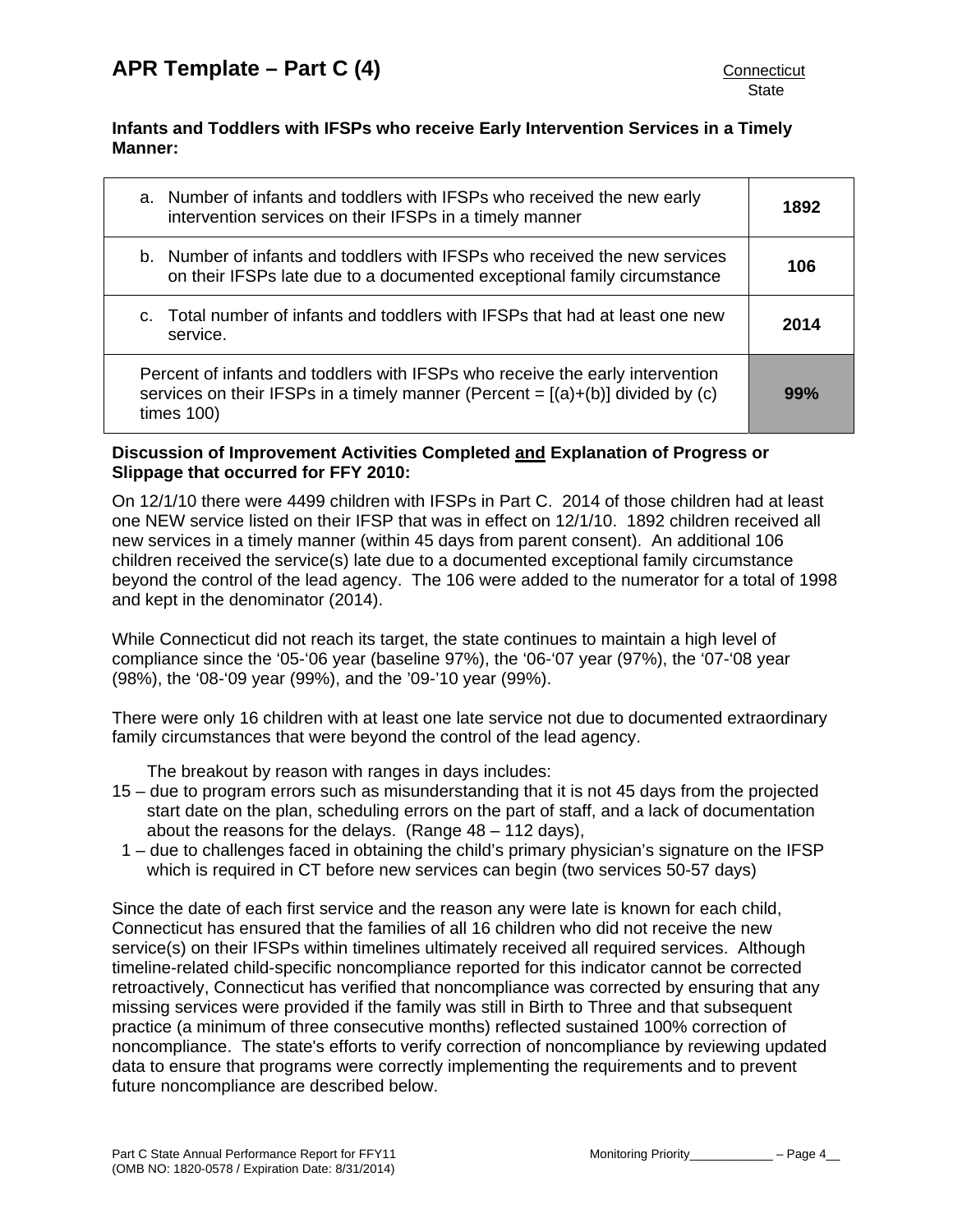During the '10-'11 year, Connecticut had 44 comprehensive programs. The 16 children with at least one late service (not due to documented extraordinary family circumstances) were enrolled in 8 different programs. Findings were issued to 7 of the 8 programs based on the APR data with correction due in the '11-'12 year. Connecticut will report on the correction of those findings in the '11-'12 APR, due February 1, 2013. The remaining program was not issued a new finding because the program had already been issued a finding about this measure during the '10-'11 year.

# **Correction of '09-'10 Findings of Noncompliance (if State reported less than 100% compliance):**

Level of compliance (actual target data) State reported for '09-'10 for this indicator: \_**99%**

| 1. Number of findings of noncompliance the State made during FFY09 (the<br>period from July 1, 2009, through June 30, 2010)                                                        | 6 |
|------------------------------------------------------------------------------------------------------------------------------------------------------------------------------------|---|
| 2. Number of '09-'10 findings the State verified as timely corrected (verified<br>as corrected within one year from the date of notification to the EIS<br>program of the finding) |   |
| 3. Number of '09-'10 findings not verified as corrected within one year [(1)<br>minus $(2)$ ]                                                                                      |   |

# **Correction of '09-'10 Findings of Noncompliance Not Timely Corrected (corrected more than one year from identification of the noncompliance) and/or Not Corrected:**

| 4. Number of '09-'10 findings not timely corrected (same as the number from<br>$(3)$ above)                                 |  |
|-----------------------------------------------------------------------------------------------------------------------------|--|
| 5. Number of '09-'10 findings the State has verified as corrected beyond the<br>one-year timeline ("subsequent correction") |  |
| 6. Number of '09-'10 findings not verified as corrected [(4) minus (5)]                                                     |  |

# **Verification of Correction of FFY 2009 noncompliance or FFY 2009 findings (either timely or subsequent):**

The state verified timely correction for five programs about this one measure (range 3-11 months).

There was one program for which correction of a finding about providing new services in a timely manner could not be completed within one year from identification. This is a measure that has a timeline for completion and the lead agency was able to verify that there were no eligible children with undelivered new services when the finding was made. Using subsequent data, the lead agency was unable to verify correction by September 30, 2010 which was one year from identification (September 30, 2009). As a result a corrective action plan was developed with the program, sanctions were imposed, and the required actions were tracked. Subsequent correction was ultimately verified as of November 2, 2011 (25 months after identification).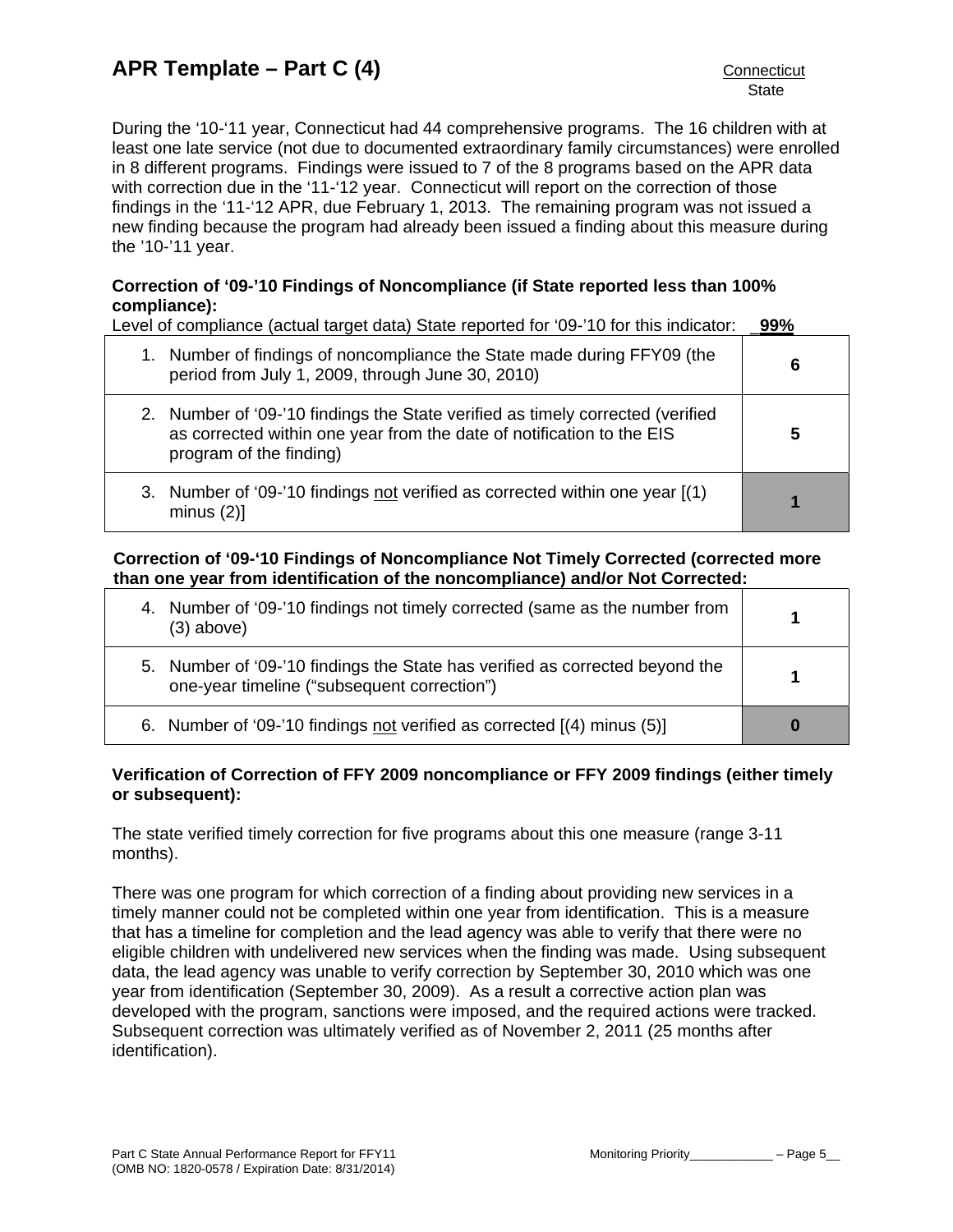# **Describe the specific actions that the State took to verify the correction of findings of noncompliance identified in the '09-'10 year:**

The state verified the correction of all systemic and child-specific noncompliance using a combination of onsite verification visits, reports from the statewide database, emails with providers, and the secure faxing of backup documentation from the early intervention record at the local program. In its '09-'10 APR, Connecticut accounted for all instances of noncompliance with the timely service provisions identified through the review of database data and other monitoring procedures. As required, Connecticut identified each of the programs with noncompliance and notified them of the measure, the statutory reference, the raw scores, and the percent. Programs were required to determine the root cause of the noncompliance and revise policies, procedures and practices that resulted in noncompliance as appropriate. Once correction was reported, at least three months of subsequent data were reviewed that demonstrated 100% compliance with the timely service provision requirements.

Through this combination of efforts, the lead agency verified that each program with noncompliance identified in FFY 2009 has initiated services, although late, for any child whose services were not initiated in a timely manner, unless the child was no longer within the jurisdiction of the Birth to Three program, and is correctly implementing the regulatory requirements, based on a review of subsequent data, consistent with OSEP Memorandum 09-02, dated October 17, 2008 (OSEP Memo 09-02).

# **Additional Information Required by the OSEP APR Response Table for this Indicator (if applicable):**

| <b>Statement from the Response Table</b>                                                                                                                     | <b>State's Response</b>                                                                                                                                                                                                                                                                |
|--------------------------------------------------------------------------------------------------------------------------------------------------------------|----------------------------------------------------------------------------------------------------------------------------------------------------------------------------------------------------------------------------------------------------------------------------------------|
| "If the State does not report 100% compliance<br>in the FFY 2010 APR, the State must review<br>its improvement activities and revise them, if<br>necessary." | The lead agency found that the noncompliance<br>during the '10-'11 year was very limited (16 /<br>2014) and often due to human error. Programs<br>were reminded using a bi-weekly newsletter<br>about using reports from the database to track<br>the timely delivery of new services. |

# **Revisions, with Justification, to Proposed Targets / Improvement Activities / Timelines / Resources for the '11-'12 year (if applicable):**

No revisions at this time. There is no outstanding correction of identified child-specific or systemic noncompliance. The lead agency will continue to use a variety of methods to ensure that all new services are provided in a timely manner.

# [Public Reporting of APR Data](http://www.birth23.org/Accountability/PR/PublicReporting.htm) *(direct link)*

For each program, the APR data about this indicator will be posted by February 28, 2012 on Birth23.org under "How Are We Doing?"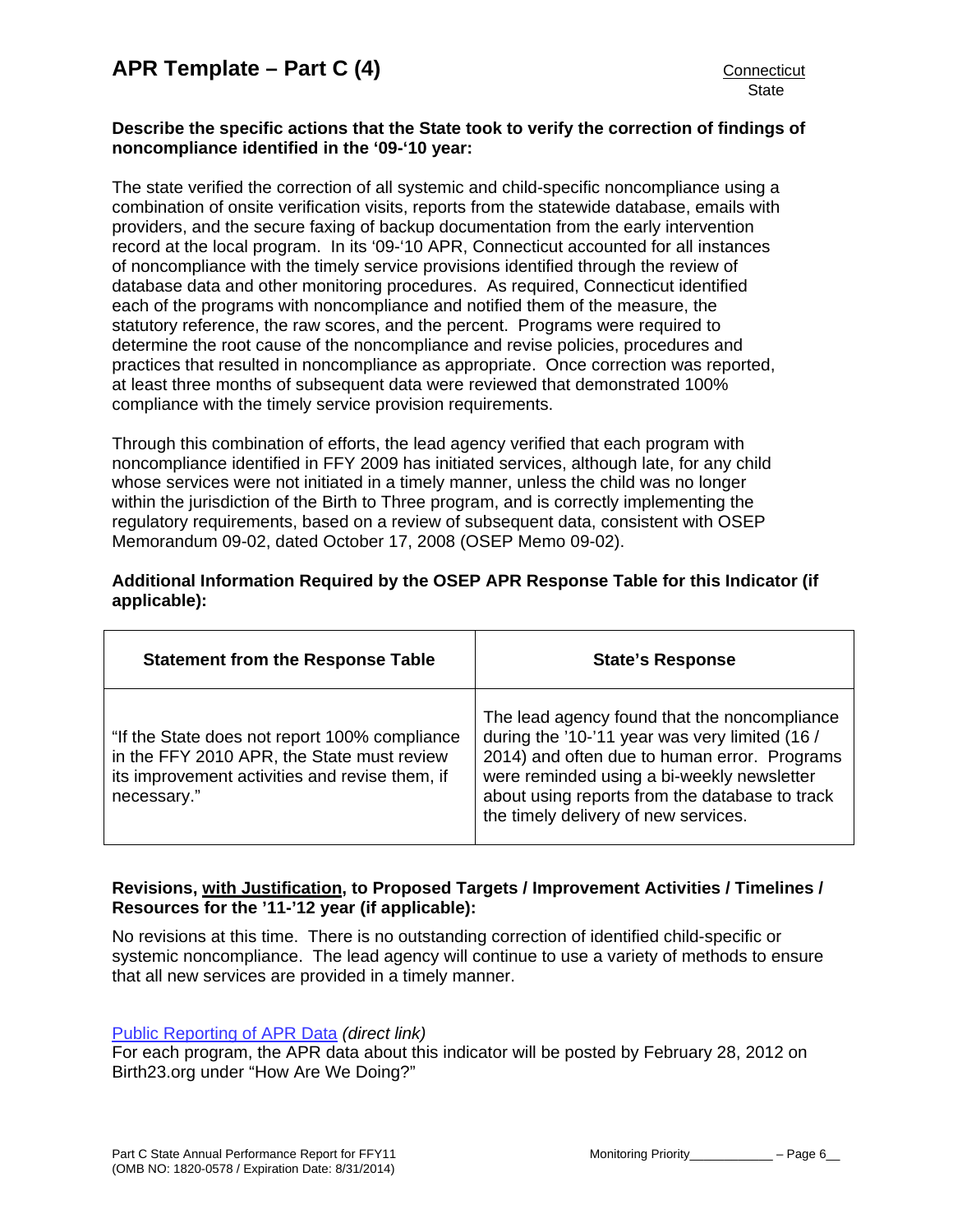# <span id="page-6-0"></span>**Part C State Annual Performance Report (APR) for Federal Fiscal Year (FFY) 2010**

# **Overview of the Annual Performance Report Development:**

Same process as described in Indicator #1.

# **Monitoring Priority: Early Intervention Services In Natural Environments**

**Indicator 2:** Percent of infants and toddlers with IFSPs who primarily receive early intervention services in the home or community-based settings. (20 U.S.C. 1416(a)(3)(A) and 1442)

**Measurement:** Percent = [(# of infants and toddlers with IFSPs who primarily receive early intervention services in the home or community-based settings) divided by the (total # of infants and toddlers with IFSPs)] times 100.

| FFY10                | <b>Measurable and Rigorous Target</b> |
|----------------------|---------------------------------------|
| $7/1/10-$<br>6/30/11 | 95%                                   |

# **Actual Target Data for FFY10 (July 1, 2010-June 30, 2011):**

The information below is taken from the 618 setting tables submitted for children with IFSPs on December 1, 2010.

| Primary Setting of Infants and Toddlers, Ages Birth Through 2 |      |  |
|---------------------------------------------------------------|------|--|
| $(4395 + 100) / 4499 = 99\%$                                  |      |  |
| Total (Rows 1-3)                                              | 4499 |  |
| 1. Home                                                       | 4395 |  |
| 2. Community-Based Settings                                   | 100  |  |
| 3. Other Settings                                             | 4    |  |

# **Discussion of Improvement Activities Completed and Explanation of Progress or Slippage that occurred for FFY10 (July 1, 2010-June 30, 2011):**

Connecticut maintains a high percentage since the '04-'05 year (baseline 99%), the '05-'06 year (99%), the '06-'07 year (99%), the '08-'09 year (99%), and the '09-'10 year (99%).

### Data Verification

A data verification visit was completed in September of 2009 and a finding of noncompliance based on requirements related to this indicator (missing justifications in the IFSP) was made. The child-specific noncompliance was verified as corrected within two weeks based on confidential faxes to the lead agency of the new IFSPs with justification pages. Sustained correction was verified based on an onsite verification visit in August 2010. This finding is included in Indicator 9.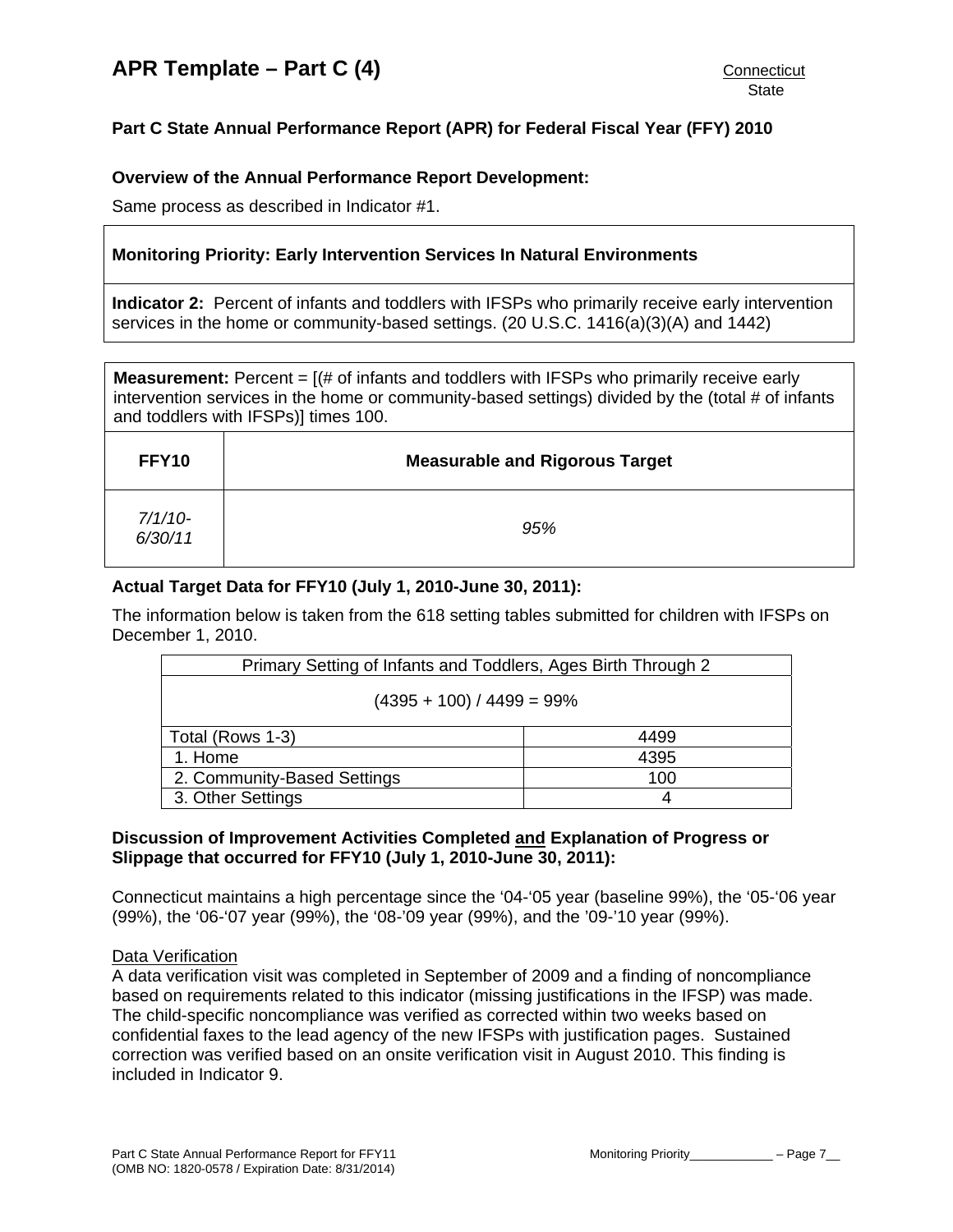### **Revisions, with Justification, to Proposed Targets / Improvement Activities / Timelines / Resources for FFY11 (July 1, 2011-June 30, 2012)** *[If applicable]*

No revisions at this time. There is no outstanding correction of identified child-specific or systemic noncompliance. The lead agency will continue to use a variety of methods to ensure that each child who receives any service in a setting other than home or a community setting for typical peers has the justification included in the family's IFSP.

#### [Public Reporting of APR Data](http://www.birth23.org/Accountability/PR/PublicReporting.htm) *(direct link)*

For each program, the APR data about this indicator will be posted by February 28, 2012 on Birth23.org under "How Are We Doing?".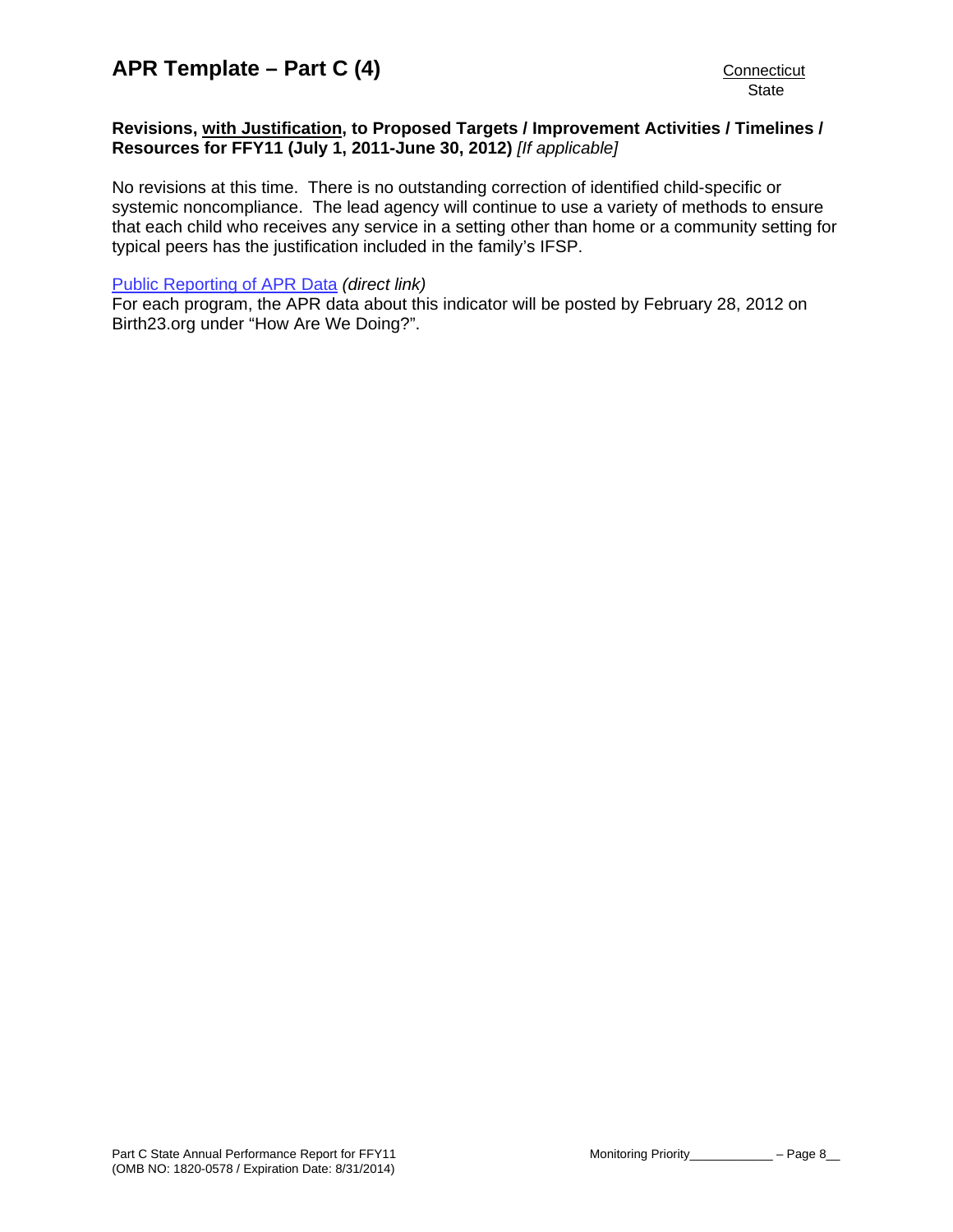# <span id="page-8-0"></span>**Part C State Annual Performance Report (APR) for Federal Fiscal Year (FFY) 2010**

## **Overview of the Annual Performance Report Development:**

Same process as described in Indicator #1.

# **ECO Suggested Format**

#### **Monitoring Priority: Early Intervention Services In Natural Environments**

**Indicator 3:** Percent of infants and toddlers with IFSPs who demonstrate improved:

- A. Positive social-emotional skills (including social relationships);
- B. Acquisition and use of knowledge and skills (including early language/ communication); and
- C. Use of appropriate behaviors to meet their needs.

(20 U.S.C. 1416(a)(3)(A) and 1442)

#### **Measurement:**

Outcomes:

- A. Positive social-emotional skills (including social relationships);
- B. Acquisition and use of knowledge and skills (including early language/communication); and
- C. Use of appropriate behaviors to meet their needs.

Progress categories for A, B and C:

- a. Percent of infants and toddlers who did not improve functioning  $=$  [ $\#$  of infants and toddlers who did not improve functioning) divided by (# of infants and toddlers with IFSPs assessed)] times 100.
- b. Percent of infants and toddlers who improved functioning but not sufficient to move nearer to functioning comparable to same-aged peers = [(# of infants and toddlers who improved functioning but not sufficient to move nearer to functioning comparable to same-aged peers) divided by (# of infants and toddlers with IFSPs assessed)] times 100.
- c. Percent of infants and toddlers who improved functioning to a level nearer to same-aged peers but did not reach it  $=$   $[(# of infants and toldlers who improved functioning to a level nearer to same$ aged peers but did not reach it) divided by (# of infants and toddlers with IFSPs assessed)] times 100.
- d. Percent of infants and toddlers who improved functioning to reach a level comparable to sameaged peers  $=$   $[(# of infants and toldlers who improved functioning to reach a level comparable to$ same-aged peers) divided by (# of infants and toddlers with IFSPs assessed)] times 100.
- e. Percent of infants and toddlers who maintained functioning at a level comparable to same-aged peers = [(# of infants and toddlers who maintained functioning at a level comparable to same-aged peers) divided by (# of infants and toddlers with IFSPs assessed)] times 100.

#### **Summary Statements for Each of the Three Outcomes (use for FFY 2010-2011 reporting):**

**Summary Statement 1:** Of those infants and toddlers who entered or exited early intervention below age expectations in each Outcome, the percent who substantially increased their rate of growth by the time they turned 3 years of age or exited the program.

#### **Measurement for Summary Statement 1:**

Percent = # of infants and toddlers reported in progress category (c) plus # of infants and toddlers reported in category (d) divided by [# of infants and toddlers reported in progress category (a) plus # of infants and toddlers reported in progress category (b) plus # of infants and toddlers reported in progress category (c) plus # of infants and toddlers reported in progress category (d)] times 100.

**Summary Statement 2:** The percent of infants and toddlers who were functioning within age expectations in each outcome by the time they turned 3 years of age or exited the program.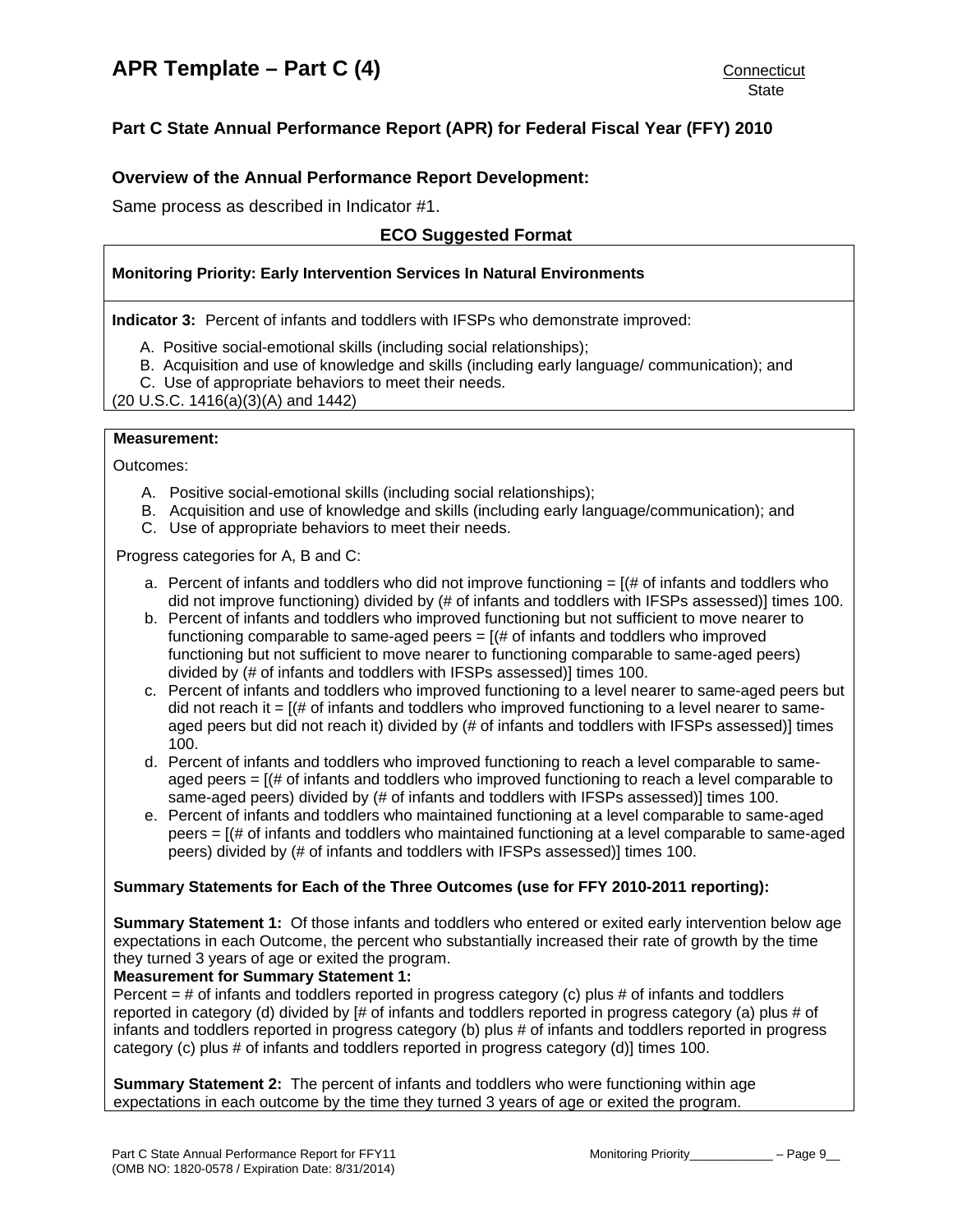### **Measurement for Summary Statement 2:**

Percent = # of infants and toddlers reported in progress category (d) plus [# of infants and toddlers reported in progress category (e) divided by the total # of infants and toddlers reported in progress categories (a) + (b) + (c) + (d) + (e)] times 100.

# **Target Data and Actual Target Data for FFY2010 (July 1, 2010-June 30, 2011):**

Out of 4903 children who exited in the '10-'11 year, 3223 had at least six months between their first service and exit date. Two sets of Child Outcome Summary Form (COSF) scores were entered for 2816 (87%) of the 3223 children. *This is a 10% increase from the '09-'10 year.* The entry and exit scores for each child plus a response to the Child Outcome Summary (COS) form question about whether any new skills had been acquired are used to determine the five progress categories listed in the Measurement box above and on the next page. The five progress categories are then used for the two summary statements below.

| <b>Summary Statements</b>                                                                                                                                                                                                                     | <b>Actual</b><br>$'09 - '10$<br>(% and $#$<br>children) | <b>Actual '10-</b><br>'11<br>(% and $#$<br>children) | <b>Targets</b><br>$10 - 11$<br>(% children) |
|-----------------------------------------------------------------------------------------------------------------------------------------------------------------------------------------------------------------------------------------------|---------------------------------------------------------|------------------------------------------------------|---------------------------------------------|
| Outcome A: Positive social-emotional skills (including social relationships)                                                                                                                                                                  |                                                         |                                                      |                                             |
| 1. Of those children who entered or exited the program<br>below age expectations in Outcome A, the percent<br>who substantially increased their rate of growth by the<br>time they exited the program.<br>Formula: c+d/a+b+c+d (2058/2476)    | 84.7%<br>$(n=2180)$                                     | 83.1%<br>$(n=2476)$                                  | 84.7%                                       |
| The percent of children who were functioning within<br>2.<br>age expectations in Outcome A by the time they<br>exited the program.<br>Formula: d+e/a+b+c+d+e (1567/2816)                                                                      | 51.2%<br>$(n=2441)$                                     | 55.6%<br>$(n=2816)$                                  | 51.2%                                       |
| Outcome B: Acquisition and use of knowledge and skills (including early<br>language/communication and early literacy)                                                                                                                         |                                                         |                                                      |                                             |
| Of those children who entered or exited the program<br>1.<br>below age expectations in Outcome B, the percent<br>who substantially increased their rate of growth by the<br>time they exited the program.<br>Formula: c+d/a+b+c+d (2183/2623) | 88.0%<br>$(n=2266)$                                     | 83.2%<br>$(n=2623)$                                  | 88.0%                                       |
| 2. The percent of children who were functioning within<br>age expectations in Outcome B by the time they<br>exited the program.<br>Formula: d+e/a+b+c+d+e (1455/2816)                                                                         | 53.8%<br>$(n=2441)$                                     | 51.7%<br>$(n=2816)$                                  | 53.8%                                       |
| Outcome C: Use of appropriate behaviors to meet their needs                                                                                                                                                                                   |                                                         |                                                      |                                             |
| Of those children who entered or exited the program<br>1.<br>below age expectations in Outcome C, the percent<br>who substantially increased their rate of growth by the<br>time they exited the program.<br>Formula: c+d/a+b+c+d (2234/2515) | 88.5%<br>$(n=2285)$                                     | 88.8%<br>$(n=2515)$                                  | 88.5%                                       |
| 2. The percent of children who were functioning within<br>age expectations in Outcome C by the time they<br>exited the program.<br>Formula: d+e/ a+b+c+d+e (1792/2816)                                                                        | 53.2%<br>$(n=2441)$                                     | 63.6%<br>$(n=2816)$                                  | 53.2%                                       |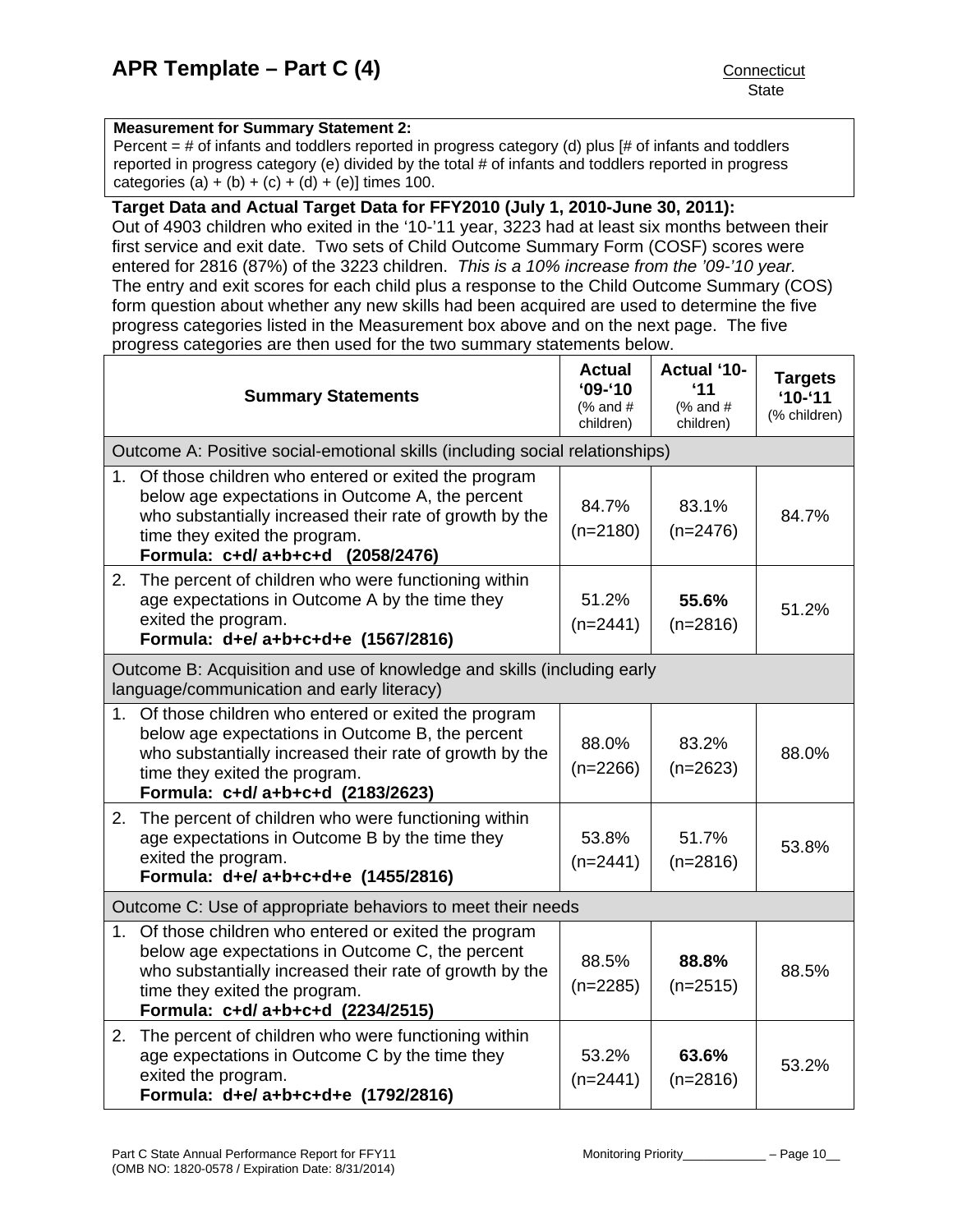These are the progress categories for each Outcome for children who exited in the '10-'11 year.

| A. Positive social-emotional skills (including social relationships):                                                 | <b>Number</b><br>of Children | Percentage<br>of Children |
|-----------------------------------------------------------------------------------------------------------------------|------------------------------|---------------------------|
| a. Children who did not improve functioning                                                                           | 29                           | 1%                        |
| b. Children who improved functioning but not sufficient to move<br>nearer to functioning comparable to same age peers | 389                          | 14%                       |
| c. Children who improved functioning to a level nearer to same-<br>aged peers but did not reach it                    | 831                          | 29%                       |
| d. Children who improved functioning to reach a level comparable<br>to same-aged peers                                | 1227                         | 44%                       |
| e. Children who maintained functioning at a level comparable to<br>same-aged peers                                    | 340                          | 12%                       |
| Total                                                                                                                 | $N = 2816$                   | 100%                      |

| B. Acquisition and use of knowledge and skills (including early  | <b>Number</b> | Percentage  |
|------------------------------------------------------------------|---------------|-------------|
| language/communication and early literacy):                      | of Children   | of Children |
| a. Children who did not improve functioning                      | 30            | 1%          |
| b. Children who improved functioning but not sufficient to move  | 410           | 14%         |
| nearer to functioning comparable to same age peers               |               |             |
| c. Children who improved functioning to a level nearer to same-  | 921           | 33%         |
| aged peers but did not reach it                                  |               |             |
| d. Children who improved functioning to reach a level comparable | 1262          | 45%         |
| to same-aged peers                                               |               |             |
| e. Children who maintained functioning at a level comparable to  | 193           | 7%          |
| same-aged peers                                                  |               |             |
| Total                                                            | $N = 2816$    | 100%        |

| C. Use of appropriate behaviors to meet their needs.             | <b>Number</b> | Percentage  |
|------------------------------------------------------------------|---------------|-------------|
|                                                                  | of Children   | of Children |
| a. Children who did not improve functioning                      | 23            | 1%          |
| b. Children who improved functioning but not sufficient to move  | 258           | 9%          |
| nearer to functioning comparable to same age peers               |               |             |
| c. Children who improved functioning to a level nearer to same-  | 743           | 26%         |
| aged peers but did not reach it                                  |               |             |
| d. Children who improved functioning to reach a level comparable | 1491          | 53%         |
| to same-aged peers                                               |               |             |
| e. Children who maintained functioning at a level comparable to  | 301           | 11%         |
| same-aged peers                                                  |               |             |
| Total                                                            | $N = 2816$    | 100%        |

# **Discussion of Improvement Activities Completed and Explanation of Progress or Slippage that occurred for FFY10 (July 1, 2010-June 30, 2011):**

Connecticut revised its targets in the State Performance Plan submitted on February 1, 2011 and those changes were accepted by OSEP. The state met its new target for three of the six summary statements A2, C1, and C2. The results for summary statements A1, B1 and B2 did not meet the state target.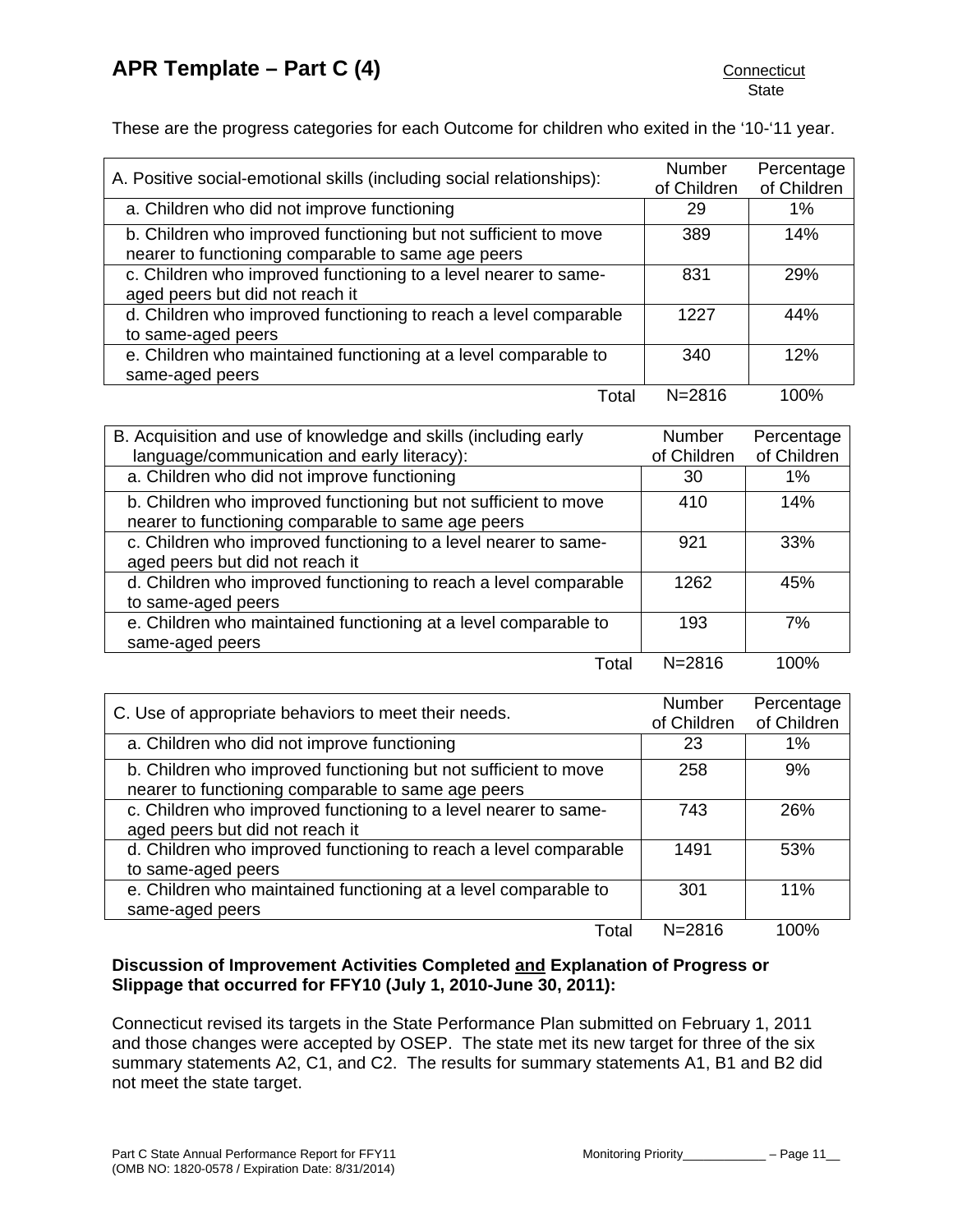It is highly likely that the 10% increase in the "participation rate" (percent of children with two sets of scores exiting with at least six months of service / children exiting with at least six months of service who exited at age three or due to no longer needing Part C) was related to public reporting of this percent by program on the Birth to Three website, combined with emails to programs with low rates. When available, Connecticut does include data about children in families who move, who withdraw from Part C, and who the program is unable to locate for reporting on this indicator. Those records are not used in the calculation of the participation rate by program because there are a number of variable impacting why exit ratings may not be completed with families who leave Birth to Three for those reasons.

After a pilot period and providing training, the state required that all programs use a new form that combined the ECO Center Decision Tree with the Child Outcome Summary (COS) form effective 7/1/10. Some children exiting in '10-'11 had a different form at entry than at exit.

Connecticut continues to analyze the quality of its data and actively participates on ECO Center COSF Community of Practice calls whenever possible. At the September 2011 ECO Conference, Connecticut helped lead a pre-conference workshop about sharing and analyzing child and family outcome data.

#### Self-Assessment

One program reported in a self assessment that they were not consistently collecting and entering child outcome data. This was verified as corrected based on data reports that demonstrate an increase from 76% to 83% of children in that program for at least six months with two sets of COS scores in the data system which is within the state's expected range. This finding is included in the Indicator 9 worksheet.

### Focused Monitoring

Part C stakeholders selected child outcome data as one part of the focused monitoring program selection process. One program was selected for a visit during the'10-'11 year because for this program the results for Summary Statement 1 ("substantially increased their rate of growth") for Outcome 2 (acquisition and use of knowledge and skills including early language/ communication) were at least 2 standard deviations below the mean as compared to other small programs. It was an Autism Specific program and the summary of the visit is available on [www.birth23.org](http://www.birth23.org/) under "How Are We Doing?" > Focused Monitoring > First Partners.

### **Revisions, with Justification, to Proposed Targets / Improvement Activities / Timelines / Resources for FFY10 (July 1, 2010-June 30, 2011)** *[If applicable]*

#### [Public Reporting of APR Data](http://www.birth23.org/Accountability/PR/PublicReporting.htm) *(direct link)*

For each program, the APR data about this indicator will be posted in February 2012 on Birth23.org under "How Are We Doing?".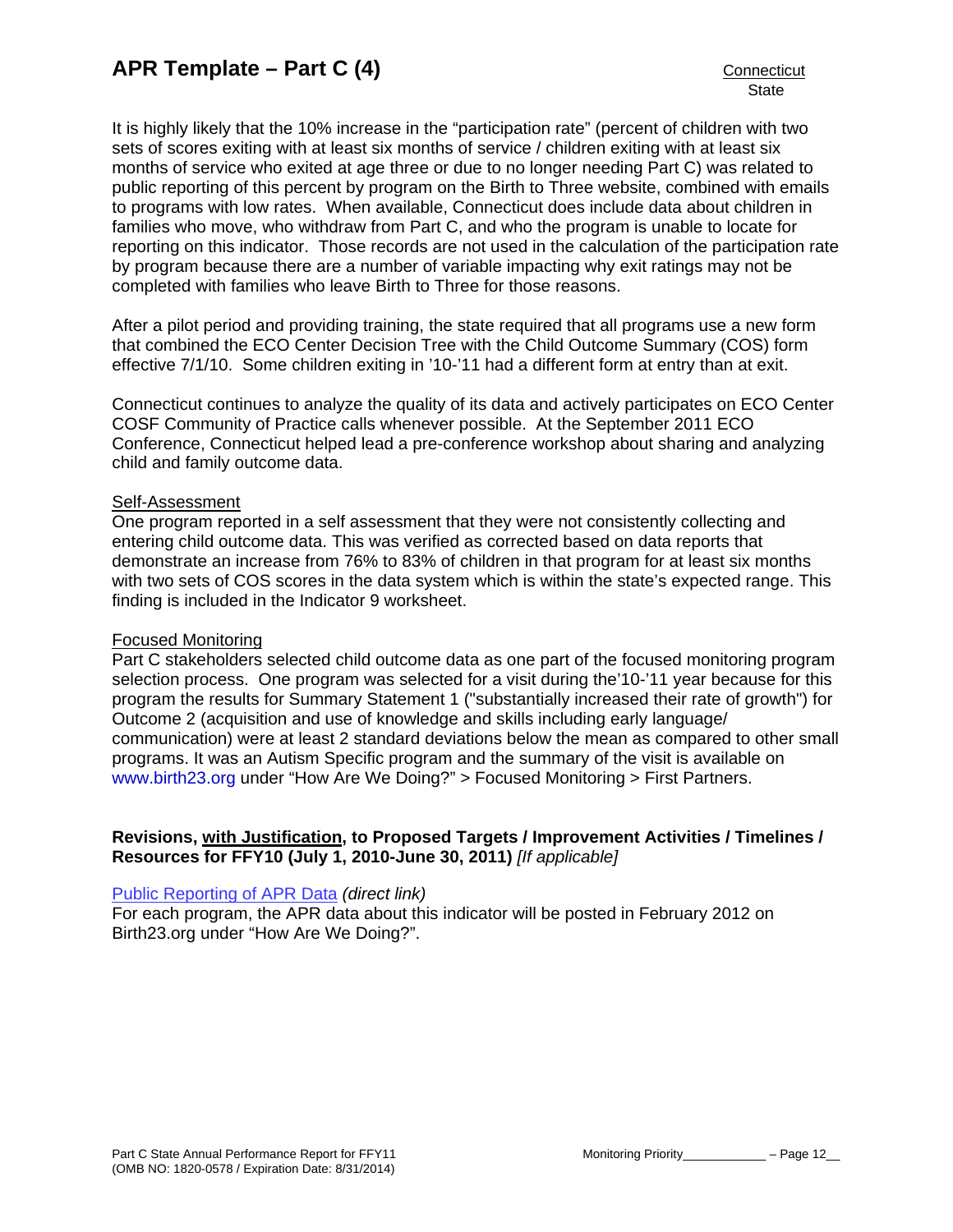# <span id="page-12-0"></span>**Overview of the Annual Performance Report Development:**

Same process as described in Indicator #1.

# **ECO Suggested Format**

# **Monitoring Priority: Early Intervention Services In Natural Environments**

**Indicator 4:** Percent of families participating in Part C who report that early intervention services have helped the family:

- A. Know their rights;
- B. Effectively communicate their children's needs; and

C. Help their children develop and learn.

(20 USC 1416(a)(3)(A) and 1442)

#### **Measurement:**

- A. Percent = [(# of respondent families participating in Part C who report that early intervention services have helped the family know their rights) divided by the (# of respondent families participating in Part C)] times 100.
- B. Percent  $=$   $[$   $\#$  of respondent families participating in Part C who report that early intervention services have helped the family effectively communicate their children's needs) divided by the (# of respondent families participating in Part C)] times 100.
- C. Percent = [(# of respondent families participating in Part C who report that early intervention services have helped the family help their children develop and learn) divided by the (# of respondent families participating in Part C)] times 100.

| <b>FFY10</b> | <b>Measurable and Rigorous Target</b> |
|--------------|---------------------------------------|
| $7/1/10-$    | 4b) 80% 4c) 91%                       |
| 6/30/11      | 4a) 83%                               |

### **Actual Target Data for FFY10 (July 1, 2010-June 30, 2011):**

| <b>FY08 Family Outcome</b>         | $N = 947$         |
|------------------------------------|-------------------|
| 4A (know my rights)                | 87.9% (833)       |
| CI at 95%CL                        | 85.9% - 90.0%     |
| SD / Standard Error                | 32.6% / 1.1%      |
| 4B (communicate about my<br>child) | 86.3% (817)       |
| CI at 95%CL                        | 84.1% - 88.5%     |
| SD / Standard Error                | 34.4% / 1.1%      |
| 4C (help me help my child)         | 94.7% (897)       |
| CI at 95%CL                        | $93.3\% - 96.2\%$ |
| SD / Standard Error                | 22.4% / 0.7%      |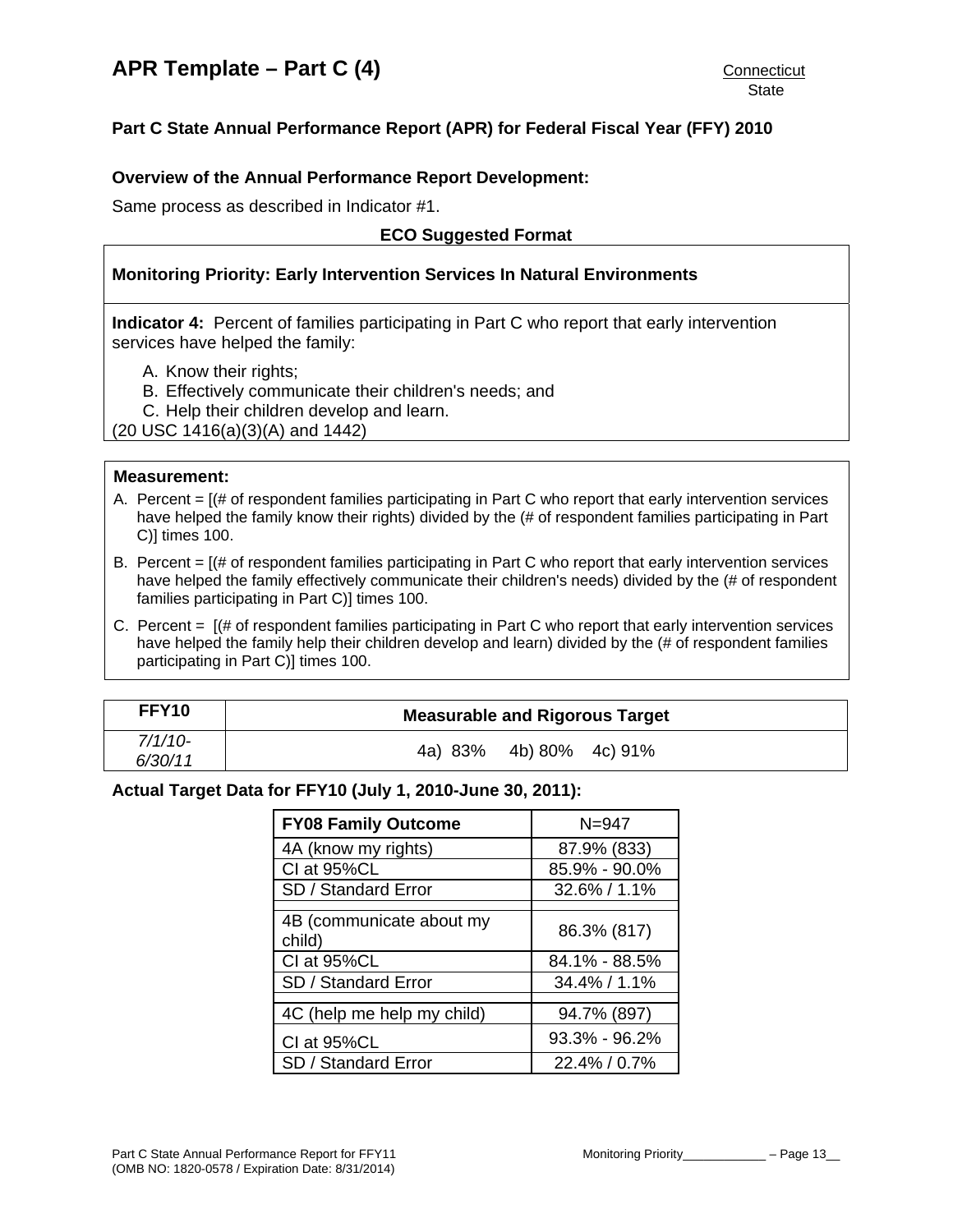Connecticut met its targets on all three outcomes. Progress was demonstrated as compared to FY10 results (84% for 4A, 82% for 4B, and 91% for 4C). This increase held true even when the two years were compared after eliminating the cases with extreme scores (surveys where "very strongly agree" was selected for each item). Using a census model and the same method for delivering and obtaining the surveys as last year (in person), 2001 surveys were given out and 952 surveys were returned. This return rate of 48% is similar to previous years. Of the 952 returned, 947 were complete enough to be usable in a Rasch analysis.

The response pool was determined to be representative when compared by race/ ethnicity and gender to the census and the 12/1/10 Table 1 from Section 618 of IDEA:

|              |                                                                      | Section 618 of IDEA<br>Table 1 |           | <b>Surveys Sent Out</b><br><b>Using Census</b> |          | <b>Survey</b><br><b>Response Pool</b> |          |
|--------------|----------------------------------------------------------------------|--------------------------------|-----------|------------------------------------------------|----------|---------------------------------------|----------|
|              | Total                                                                | 4499                           | 12/1/2010 | 2001                                           | 2/1/2011 | 952                                   | 9/1/2011 |
|              |                                                                      |                                |           |                                                |          |                                       |          |
| 1.           | <b>HISPANIC/LATINO</b>                                               | 1309                           | 29%       | 598                                            | 30%      | 292                                   | 31%      |
| 2.           | <b>AMERICAN INDIAN OR</b><br><b>ALASKA NATIVE</b>                    | 14                             | $0\%$     | 4                                              | $0\%$    | 3                                     | 0%       |
| 3.           | <b>ASIAN</b>                                                         | 131                            | 3%        | 49                                             | 2%       | 22                                    | 2%       |
| 4.           | <b>BLACK OR AFRICAN</b><br><b>AMERICAN</b>                           | 518                            | 12%       | 242                                            | 12%      | 110                                   | 12%      |
| 5.           | <b>NATIVE HAWAIIAN OR</b><br><b>OTHER PACIFIC</b><br><b>ISLANDER</b> | 27                             | 1%        | 10                                             | $0\%$    | 1                                     | $0\%$    |
| 6.           | <b>WHITE</b>                                                         | 2434                           | 54%       | 1065                                           | 53%      | 509                                   | 53%      |
| 7.           | <b>TWO OR MORE RACES</b>                                             | 66                             | 1%        | 33                                             | 2%       | 15                                    | 2%       |
|              |                                                                      |                                |           |                                                |          |                                       |          |
|              | <b>BOYS</b>                                                          |                                | 66%       | 1314                                           | 66%      | 626                                   | 66%      |
| <b>GIRLS</b> |                                                                      | 1517                           | 34%       | 687                                            | 34%      | 326                                   | 34%      |

# **Discussion of Improvement Activities Completed and Explanation of Progress or Slippage that occurred for FFY 2010:**

The following improvement activities were completed during the '10-'11 year.

- This year was the first year that family survey results were combined with child outcome data and used as the selection measure for focused monitoring visits. The survey item used was number 32; "Over the past year Birth to Three services have helped me figure out solutions to problems as they come up." (See survey attached to the State Performance Plan.) One program received a visit based on family survey data that was more than 2 standard deviations below the mean for all programs. This program was found to deliver excellent child focused interventions. Families reported being happy with "therapy" but that they had not discussed nor received assistance with family outcomes. The records reviewed also did not provide evidence about how families participated in assessments, home visits, and between visits. There was also inadequate documentation about how family outcomes were addressed. The program has developed an improvement plan that is currently active.
- Program directors were given preliminary response rates in order to determine whether they might encourage staff to talk with families again about the importance of completing the survey.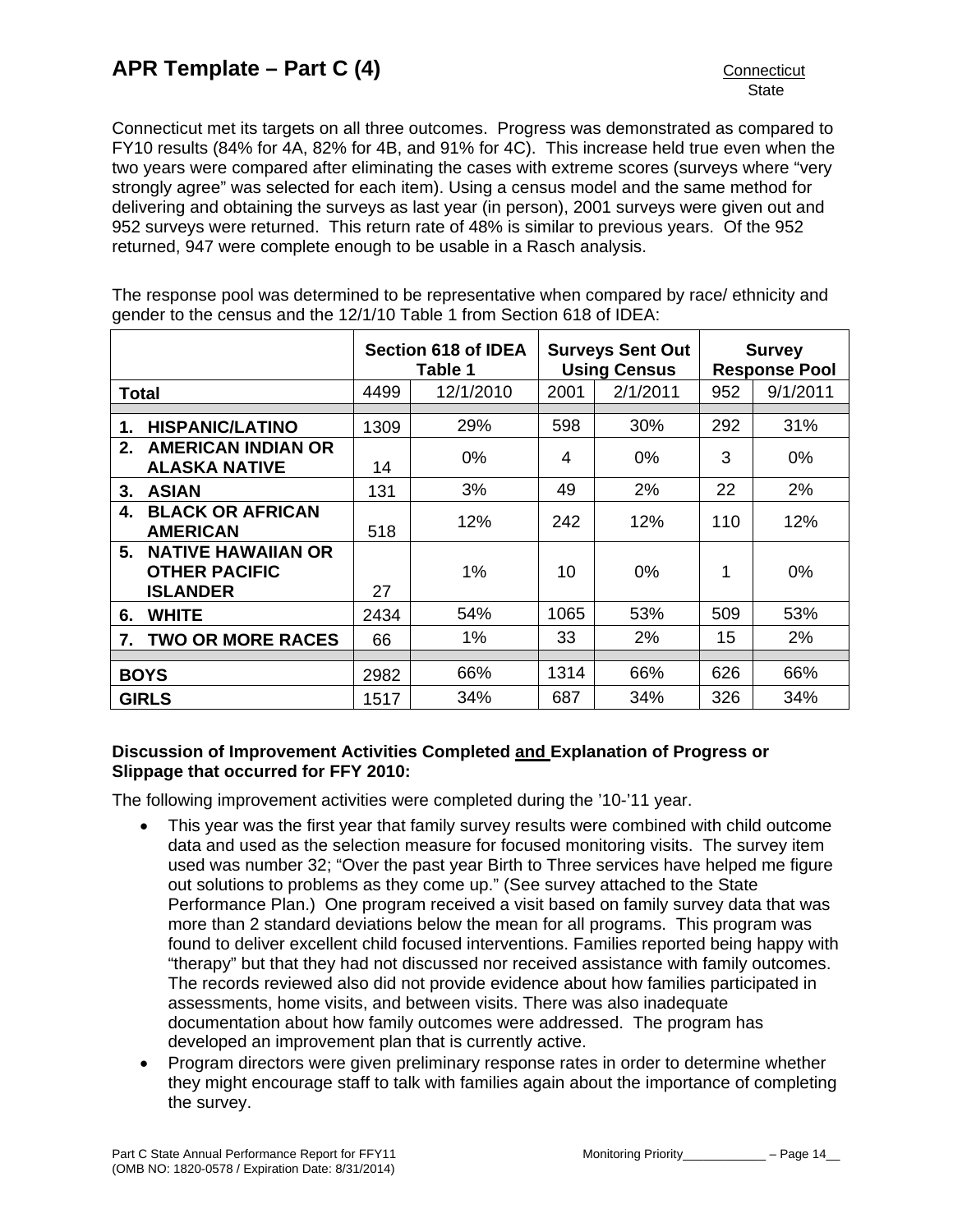- Connecticut has volunteered to be a partner state with the ECO Center's Family Experiences Framework project.
- Connecticut completed two videos for families. On video was about their rights with regard to dispute resolution and another was about what a home visit should look which included a number of family outcomes. Both were posted on Birth23.org, the YouTube/CTBirth23 channel, and the Facebook.com/CTBirth23 page.

# **Revisions, with Justification, to Proposed Targets / Improvement Activities / Timelines / Resources for FFY 2011** *[If applicable]*

- Connecticut will continue as a framework state with ECO.
- Family survey results and child outcome data will continue to be used as selection measures for focused monitoring visits.
- Part C staff will provide targeted technical assistance with programs that have a low response rates.
- If next year's data reflect that these increases in results are part of a sustained upward trend and not just an artifact of variability, the lead agency will work with Dr. Batya Elbaum to attempt to discover what may be the root cause or causes of the increases.

# [Public Reporting of APR Data](http://www.birth23.org/Accountability/PR/PublicReporting.htm) *(direct link)*

For each program, the APR data about this indicator will be posted by February 28, 2012 on Birth23.org under "How Are We Doing?"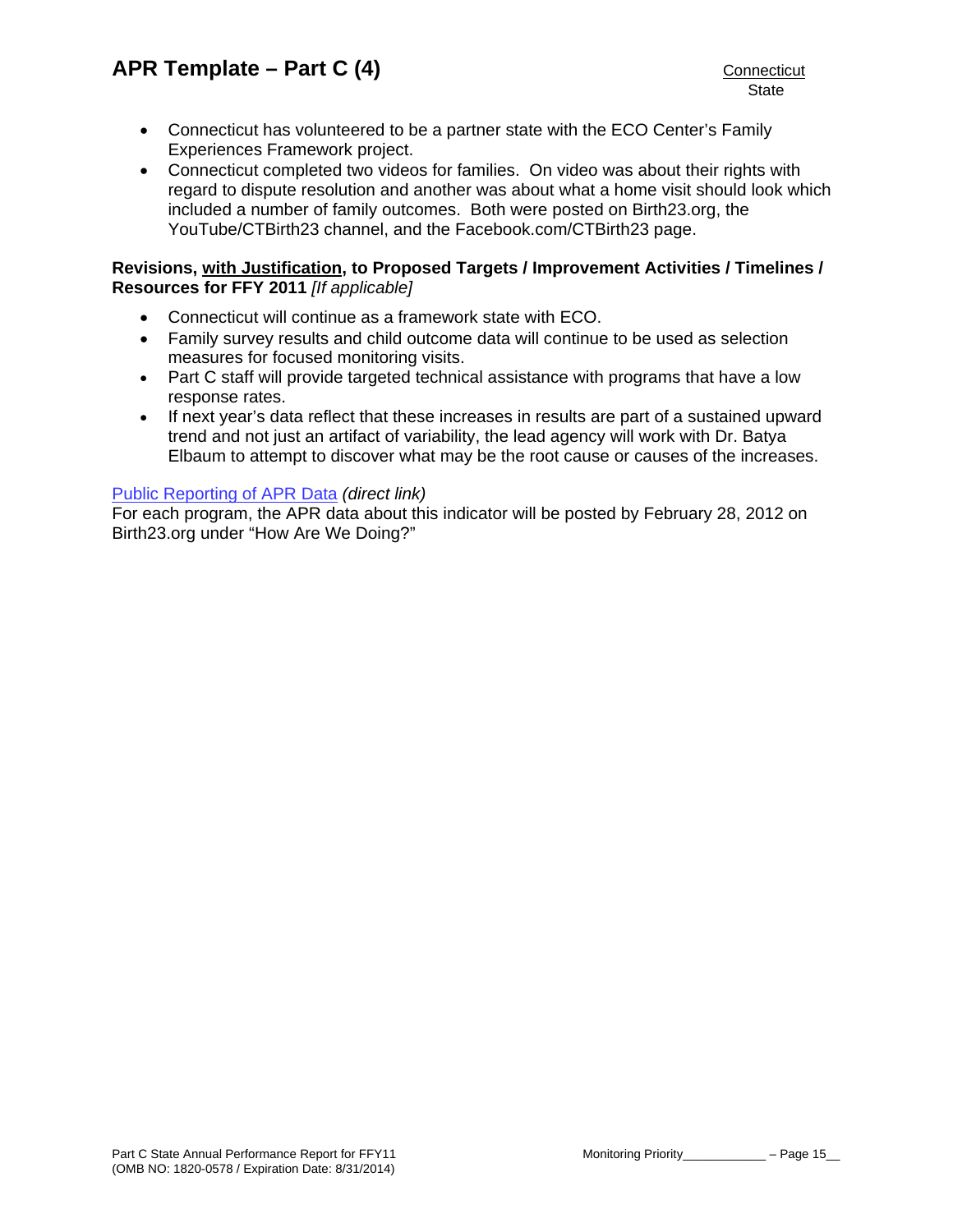## <span id="page-15-0"></span>**Overview of the Annual Performance Report Development:**

Same process as described in Indicator #1.

#### **Monitoring Priority: Effective General Supervision Part C / Child Find**

**Indicator 5:** Percent of infants and toddlers birth to 1 with IFSPs compared to national data. (20 U.S.C. 1416(a)(3)(B) and 1442)

**Measurement:** Percent = [(# of infants and toddler birth to 1 with IFSPs) divided by the (population of infants and toddlers birth to 1)] times 100 compared to national data.

| FFY <sub>10</sub>    | <b>Measurable and Rigorous Target</b> |
|----------------------|---------------------------------------|
| $7/1/10-$<br>6/30/11 | 1.20%                                 |

# **Actual Target Data for FFY10 (July 1, 2010-June 30, 2011):**

Below is part of the 618 table submitted for children with IFSPs on December 1, 2010.

| A.1. AGE AND RACE/ETHNICITY OF INFANTS AND TODDLERS, AGES BIRTH THROUGH 1 |       |                                    |                                          |         |  |
|---------------------------------------------------------------------------|-------|------------------------------------|------------------------------------------|---------|--|
|                                                                           | Total | Birth to 1<br>$(0 to < 12$ months) | <b>Census Population</b><br>$0$ only $*$ | Percent |  |
| <b>TOTAL</b>                                                              | 4499  | 451                                | 38,012                                   | 1.19%   |  |

# **Discussion of Improvement Activities Completed and Explanation of Progress or Slippage that occurred for FFY10 (July 1, 2010-June 30, 2011):**

When compared to national data, Connecticut ranks  $20<sup>th</sup>$  among all the states and territories. Connecticut's percent served and census decreased. The state did not meet its target. Performance on this indicator has been variable. It has been selected as the state's topic for demonstrating progress on an indicator that focuses on results (the Part C "Results Topic").

# **Percent of children under 12 months of age served by year**

|         | <b>Child Count</b> | <b>CT 0-1 Census</b> | <b>CT Census%</b> | <b>CT DPH</b> | CT DPH % |
|---------|--------------------|----------------------|-------------------|---------------|----------|
| 12/1/10 | 451                | 38,012               | 1.2%              | 37,447        | 1.2%     |
| 12/1/09 | 516                | 41,216               | 1.3%              | 38,617        | 1.3%     |
| 12/1/08 | 496                | 42,446               | 1.2%              | 40,104        | 1.2%     |
| 12/1/07 | 392                | 42,233               | 0.9%              | 41,048        | 1.0%     |
| 12/1/06 | 442                | 41,496               | 1.1%              | 41,789        | 1.1%     |
| 12/1/05 | 387                | 41,815               | 0.9%              | 41,393        | 0.9%     |
| 12/1/04 | 441                | 42,732               | 1.0%              | 41,753        | 1.1%     |
| 12/1/03 | 419                | 43,031               | 1.0%              | 42,826        | 1.0%     |

\*Source:http://factfinder2.census.gov/faces/tableservices/jsf/pages/productview.xhtml?pid=DEC \_10\_SF1\_QTP2&prodType=table

### **Revisions, with Justification, to Proposed Targets / Improvement Activities / Timelines / Resources for FFY11 (July 1, 2011-June 30, 2012)** *[If applicable]*

#### [Public Reporting of APR Data](http://www.birth23.org/Accountability/PR/PublicReporting.htm) *(direct link)*

For each county, the APR data about this indicator will be posted by February 28, 2012 on Birth23.org under "How Are We Doing?".

During the '11-'12 year Connecticut selected a Results Topic about this indicator and revised the [State Performance Plan \(direct link\).](http://www.birth23.org/accountability/SPP.html)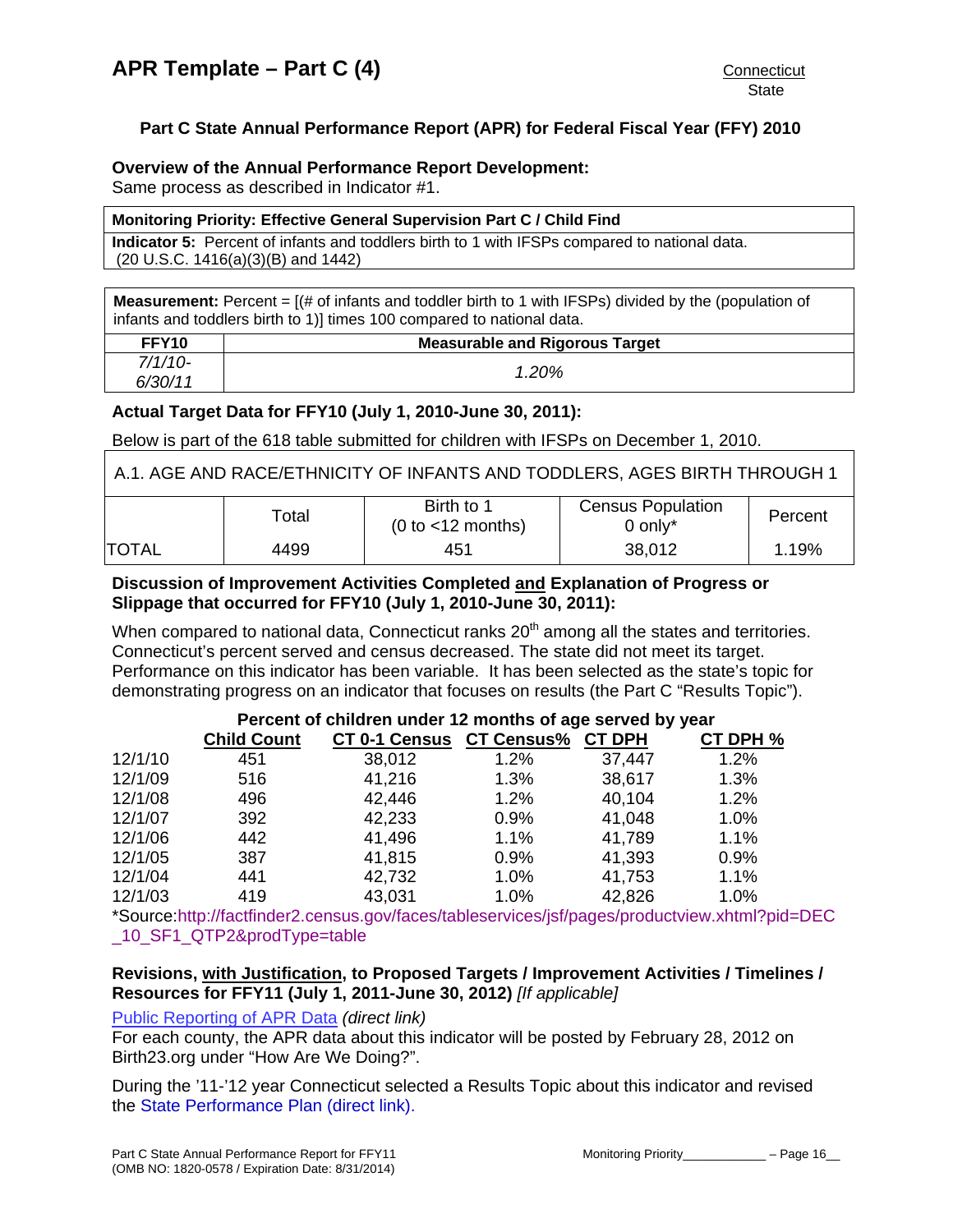#### <span id="page-16-0"></span>**Overview of the Annual Performance Report Development:**

Same process as described in Indicator #1.

#### **Monitoring Priority: Effective General Supervision Part C / Child Find**

**Indicator 6:** Percent of infants and toddlers birth to 3 with IFSPs compared to national data. (20 U.S.C. 1416(a)(3)(B) and 1442)

#### **Measurement:**

Percent = [(# of infants and toddler birth to 3 with IFSPs) divided by the (population of infants and toddlers birth to 3)] times 100 compared to national data.

| FFY <sub>10</sub>  | <b>Measurable and Rigorous Target</b> |
|--------------------|---------------------------------------|
| 7/1/10-<br>6/30/11 | 3.19%                                 |

# **Actual Target Data for FFY10 (July 1, 2010-June 30, 2011):**

Below is part of the 618 table submitted for children with IFSPs on December 1, 2008.

| A.1. AGE AND RACE/ETHNICITY OF INFANTS AND TODDLERS, AGES BIRTH THROUGH 2 |       |                                         |                              |  |  |
|---------------------------------------------------------------------------|-------|-----------------------------------------|------------------------------|--|--|
|                                                                           | Total | <b>Census Population</b><br>$0+1+2^{*}$ | <b>Percent of Population</b> |  |  |
| TOTAL                                                                     | 4499  | 117.688                                 | 3.82%                        |  |  |

Connecticut's percent served increased and the state continues to meet its targets. As discussed on the next page, performance on this indicator has trended upward since the '04-'05 year (baseline 3.10%), the '05-'06 year (3.16%), the '06-'07 year (3.41%), the '07-'08 year (3.35%), the '08-'09 year (3.63%), and the '09-'10 year (3.78%).

# **Discussion of Improvement Activities Completed and Explanation of Progress or Slippage that occurred for FFY10 (July 1, 2010-June 30, 2011):**

When compared to national data, Connecticut ranks  $12<sup>th</sup>$  among the 50 states and territories and is well above the national average. Connecticut continues to meet its target.

#### **Percent of children under 12 months of age served by year**

|           | <b>Child Count</b> | <b>CT 0-3 Pop</b> | CT%   |
|-----------|--------------------|-------------------|-------|
| 12/1/2010 | 4499               | 117,688           | 3.82% |
| 12/1/2009 | 4743               | 125,428           | 3.78% |
| 12/1/2008 | 4603               | 126,676           | 3.63% |
| 12/1/2007 | 4182               | 125,729           | 3.33% |
| 12/1/2006 | 4018               | 126,014           | 3.19% |
| 12/1/2005 | 3970               | 127,580           | 3.11% |
| 12/1/2004 | 3948               | 128,794           | 3.07% |
| 12/1/2003 | 3701               | 129,143           | 2.87% |

\*Source:http://factfinder2.census.gov/faces/tableservices/jsf/pages/productview.xhtml?pid=DEC 10\_SF1\_QTP2&prodType=table

### **Revisions, with Justification, to Proposed Targets / Improvement Activities / Timelines / Resources for FFY11 (July 1, 2011-June 30, 2012)** *[If applicable]*

### [Public Reporting of APR Data](http://www.birth23.org/Accountability/PR/PublicReporting.htm) *(direct link)*

For each county, the APR data about this indicator will be posted by February 28, 2012 on Birth23.org under "How Are We Doing?".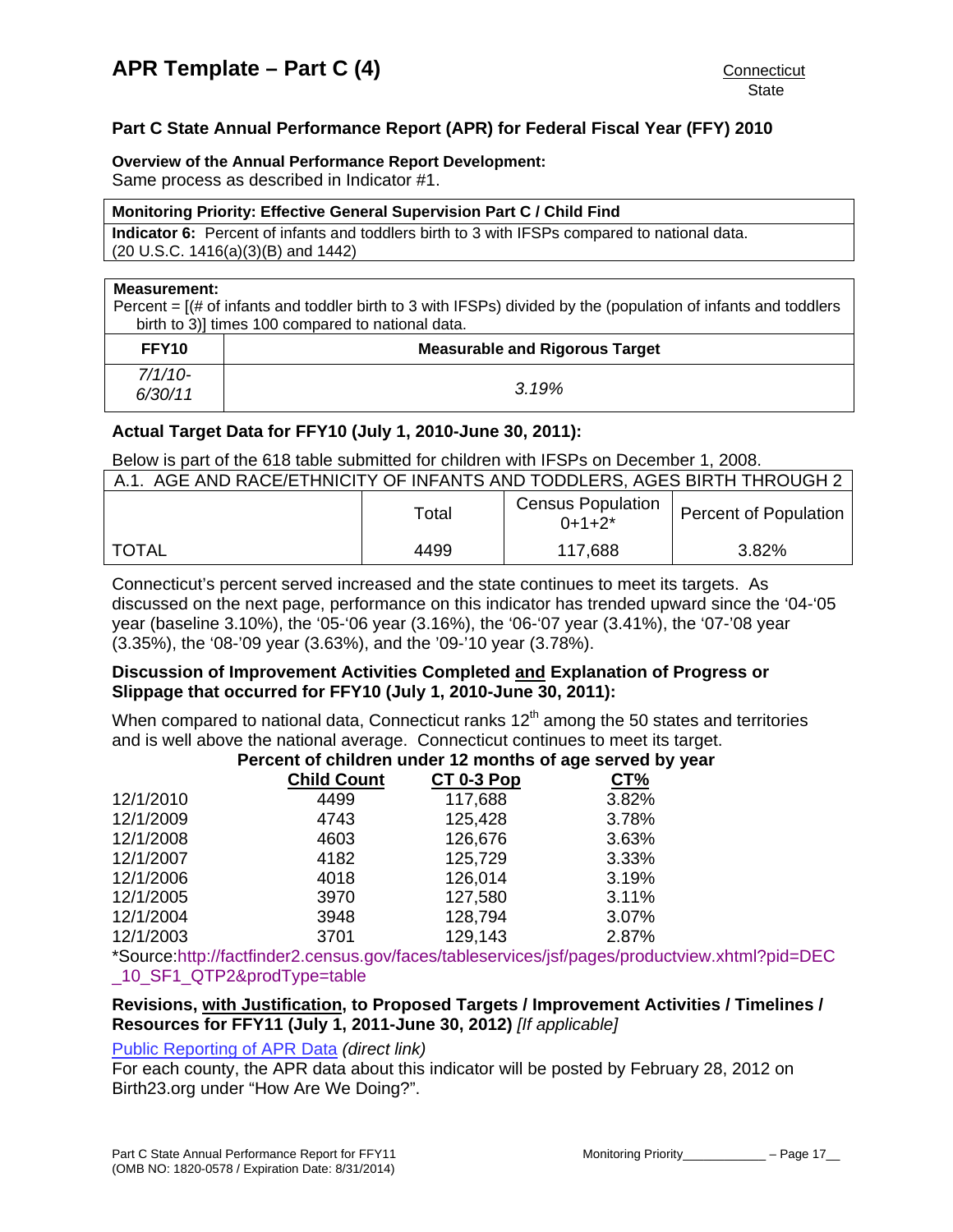# <span id="page-17-0"></span>**Overview of the Annual Performance Report Development:**

Same as described under Indicator #1

# **Monitoring Priority: Effective General Supervision Part C / Child Find**

**Indicator 7:** Percent of eligible infants and toddlers with IFSPs for whom an evaluation and assessment and an initial IFSP meeting were conducted within Part C's 45-day timeline. (20 U.S.C. 1416(a)(3)(B) and 1442)

### **Measurement:**

Percent  $= [(# of infants and toldlers with IFSPs for whom an evaluation and assessment and an$ initial IFSP meeting was conducted within Part C's 45-day timeline) divided by the (# of infants and toddlers with IFSPs evaluated and assessed for whom an initial IFSP meeting was required to be conducted)] times 100.

Account for untimely evaluations, assessments, and initial IFSP meetings, including the reasons for delays.

| <b>FFY</b>           | <b>Measurable and Rigorous Target</b> |
|----------------------|---------------------------------------|
| $7/1/10-$<br>6/30/11 | 100%                                  |

# Actual Target Data for FFY 2010:

| 99.9%                                                                                              |
|----------------------------------------------------------------------------------------------------|
| Using its statewide data system and data verification emails, Connecticut reviewed initial         |
| evaluation and initial IFSP data for all children for whom an initial IFSP meeting was required to |
| be conducted during the reporting year.                                                            |

### **fants Evaluated and Assessed and Provided an Initial IFSP Meeting Within Part C's 45- In Day Timeline:**

| a.             | Number of infants and toddlers with IFSPs for whom an evaluation and<br>assessment and an initial IFSP meeting was conducted within Part C's 45-day<br>timeline.                                                              | 3703  |
|----------------|-------------------------------------------------------------------------------------------------------------------------------------------------------------------------------------------------------------------------------|-------|
| b.             | Number of infants and toddlers with IFSPs for whom the State has identified the<br>reason for the delay as exceptional family circumstances documented in the child's<br>record. (Range 46-207 days)                          | 614   |
| $\mathsf{C}$ . | Number of infants and toddlers with IFSPs evaluated and assessed for whom an<br>initial IFSP meeting was required to be conducted.                                                                                            | 4320  |
|                | Percent of eligible infants and toddlers with IFSPs for whom an evaluation and<br>assessment and an initial IFSP meeting were conducted within Part C's 45-day<br>timeline (Percent = $[(a) + (b)$ divided by (c)] times 100) | 99.9% |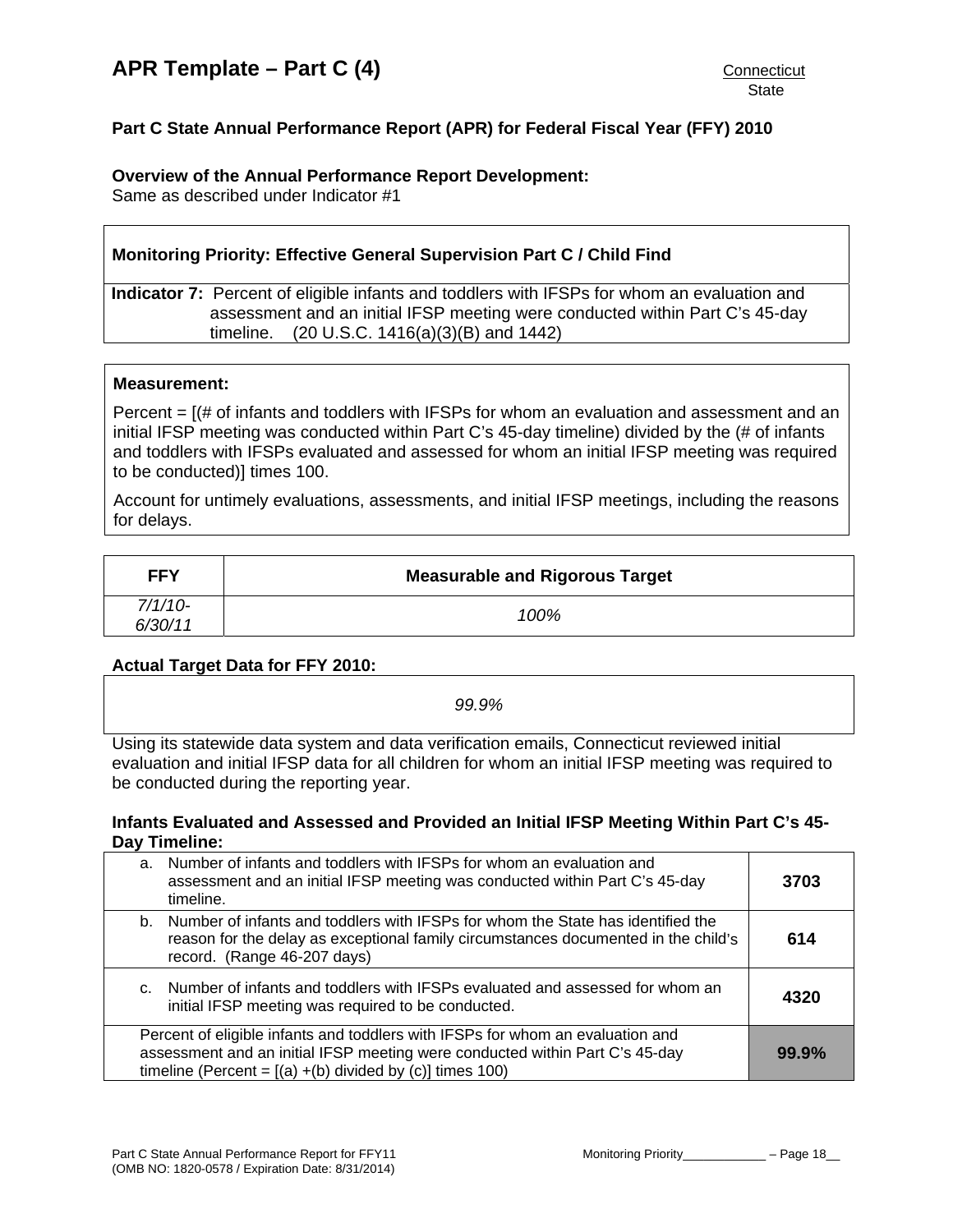# **Discussion of Improvement Activities Completed and Explanation of Progress or Slippage that occurred in FFY 2009:**

There were only 3 children with late IFSPs due to the following reasons:

- 2- Staff illness (Range 48-60 days)
- 1- Extra time needed to complete audiological evaluation (50 days)

Connecticut has sustained a high level of compliance since the '08-'09 year APR (99%) and demonstrated progress as only three meetings were late as opposed to nine. In the '10-'11 year the percent of delays due to documented extraordinary family reasons increased slightly to 14% from 12% during the '09-'10 year.

The state explored some of the records that had a very high number of days to the initial IFSP due to documented extraordinary family circumstances. The reasons were consistent. Connecticut has a procedure in place for times when the early intervention provider has been unable to locate the family. The child's record can be reactivated as soon as the family reconnects with the program. This way, unless more than 6 months has passed depending on the child's age, an IFSP meeting can be held and services may begin as quickly as possible without completing a new eligibility determination

# **Correction of '09-'10 Findings of Noncompliance (if State reported less than 100% compliance):**

Level of compliance (actual target data) State reported for '09-'10 for this indicator: 99 %

| 1. Number of findings of noncompliance the State made during '09-'10 (the<br>period from July 1, 2009, through June 30, 2010)                                          |  |
|------------------------------------------------------------------------------------------------------------------------------------------------------------------------|--|
| 2. Number of '09-'10 findings the State verified as timely corrected (corrected<br>within one year from the date of notification to the EIS program of the<br>finding) |  |
| 3. Number of '09-'10 findings not verified as corrected within one year [(1)<br>minus $(2)$ ]                                                                          |  |

# **Verification of Correction of FFY 2009 noncompliance or FFY 2009 findings (either timely or subsequent):**

The state verified timely correction for the one program about this one measure.

# **Describe the specific actions that the State took to verify the correction of findings of noncompliance identified in FFY 2009:**

The state verified the correction of all systemic and child-specific noncompliance using a combination of onsite verification visits, reports from the statewide database, emails with providers, and the secure faxing of documents. In its '09-'10 APR, Connecticut accounted for all instances of noncompliance with the timely initial IFSP provisions identified through the review of database data and other monitoring procedures. As required, Connecticut identified each of the programs with noncompliance and notified them of the measure, the statutory reference, the raw scores, and the percent. Programs were required to determine the root cause of the noncompliance and revise policies, procedures and practices that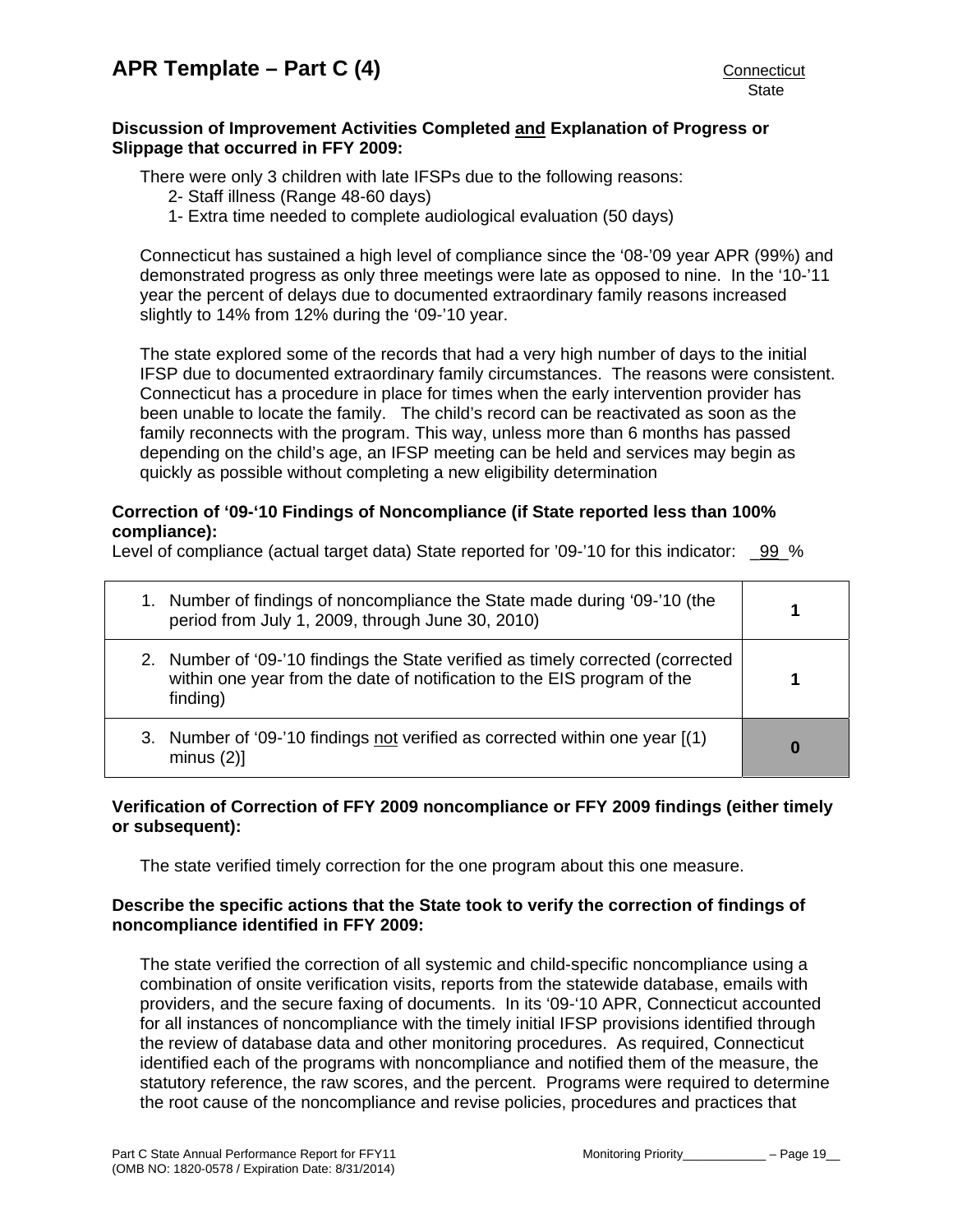resulted in noncompliance as appropriate. Once correction was reported at least three months of subsequent data were reviewed that demonstrated 100% compliance with the timely service provision requirements.

Through this combination of efforts, the lead agency verified that the program with noncompliance identified in the '09-'10 year has conducted the initial evaluation, assessment, and IFSP meeting, although late, for any child for whom the 45-day timeline was not met, unless the child was no longer within the jurisdiction of the Birth to Three program. The lead agency also verified that the program was correctly implementing the regulatory requirements, based on a review of subsequent data, consistent with OSEP Memorandum 09-02, dated October 17, 2008 (OSEP Memo 09-02).

# **Additional Information Required by the OSEP APR Response Table for this Indicator (if applicable):**

| <b>Statement from the Response Table</b>                                                                                                                     | <b>State's Response</b>                                                                                                             |
|--------------------------------------------------------------------------------------------------------------------------------------------------------------|-------------------------------------------------------------------------------------------------------------------------------------|
| "If the State does not report 100% compliance<br>in the FFY 2010 APR, the State must review<br>its improvement activities and revise them, if<br>necessary." | The lead agency found that the noncompliance<br>during the '10-'11 year was very limited (3/<br>4320) and often due to human error. |

# **Revisions, with Justification, to Proposed Targets / Improvement Activities / Timelines / Resources for FFY 2011 (if applicable):**

A new improvement strategy has been added to the [State Performance Plan \(SPP\)](http://birth23.org/accountability/SPP.html) since the new Part C Regulations require that a multidisciplinary team be at IFSP meetings. The lead agency will review and revise its procedures as needed and modify its data system to collect whether two different disciplines are at the meetings as required.

There is no outstanding correction of identified child-specific or systemic noncompliance. The lead agency will continue to use a variety of methods to monitor that all initial evaluations and IFSP meetings are held in a timely manner.

### [Public Reporting of APR Data](http://www.birth23.org/Accountability/PR/PublicReporting.htm) *(direct link)*

For each program, the APR data about this indicator will be posted by February 28, 2012 on Birth23.org under "How Are We Doing?".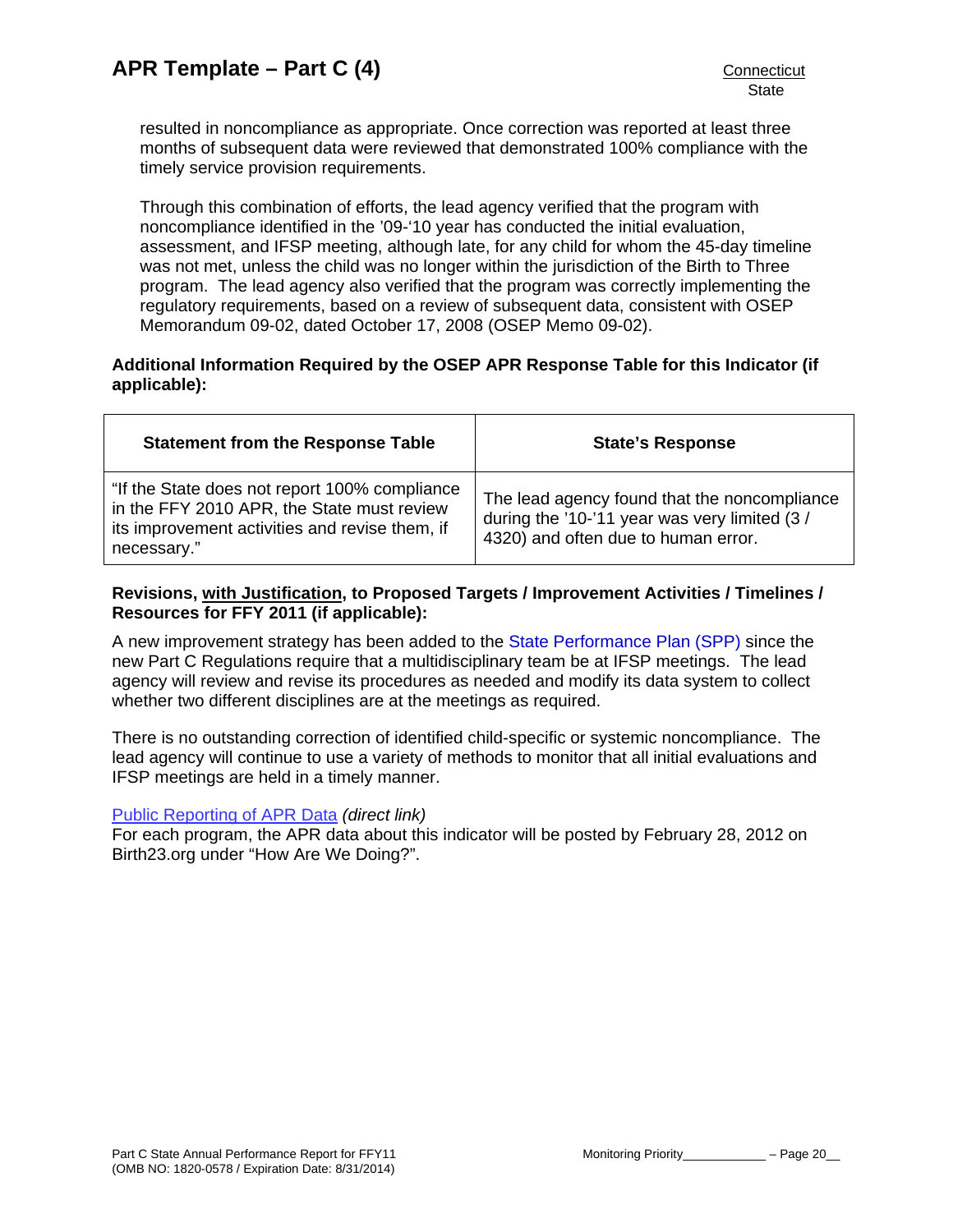## <span id="page-20-0"></span>**Overview of the Annual Performance Report Development:**

Same process as described in Indicator #1.

### **Monitoring Priority: Effective General Supervision Part C / Effective Transition**

**Indicator 8A:** Percent of all children exiting Part C who received timely transition planning to support the child's transition to preschool and other appropriate community services by their third birthday including:

A. IFSPs with transition steps and services; (20 U.S.C. 1416(a)(3)(B) and 1442)

#### **Measurement:**

A. Percent = [(# of children exiting Part C who have an IFSP with transition steps and services) divided by the (# of children exiting Part C)] times 100.

| FFY10                | <b>Measurable and Rigorous Target</b> |
|----------------------|---------------------------------------|
| $7/1/10-$<br>6/30/11 | 100%                                  |

# **Actual Target Data for FFY10 (July 1, 2010-June 30, 2011):**

| 00% |
|-----|
|-----|

### **Children Exiting Part C who Received Timely Transition Planning:**

| a. Number of children exiting Part C who have an IFSP with transition steps<br>and services                                                                                                                                                         | 4502 |
|-----------------------------------------------------------------------------------------------------------------------------------------------------------------------------------------------------------------------------------------------------|------|
| b. Number of children exiting Part C who have an IFSP                                                                                                                                                                                               | 4502 |
| Percent of all children exiting Part C who received timely transition planning to<br>support the child's transition to preschool and other appropriate community<br>services by their third birthday (Percent = $[(a)$ divided by $(b)]$ times 100) | 100% |

Data are from the Connecticut Birth to Three data system for the full reporting period.

# **Discussion of Improvement Activities Completed and Explanation of Progress or Slippage that occurred in FFY 2010:**

Connecticut met its target. This demonstrates sustained compliance from percentages during '04-'05 year (baseline 100%), the '05-'06 year (99.9%), '06-'07 year (99.9%), the '07-08 year (100%), the '08-'09 year (100%), and the '09-'10 year (100%).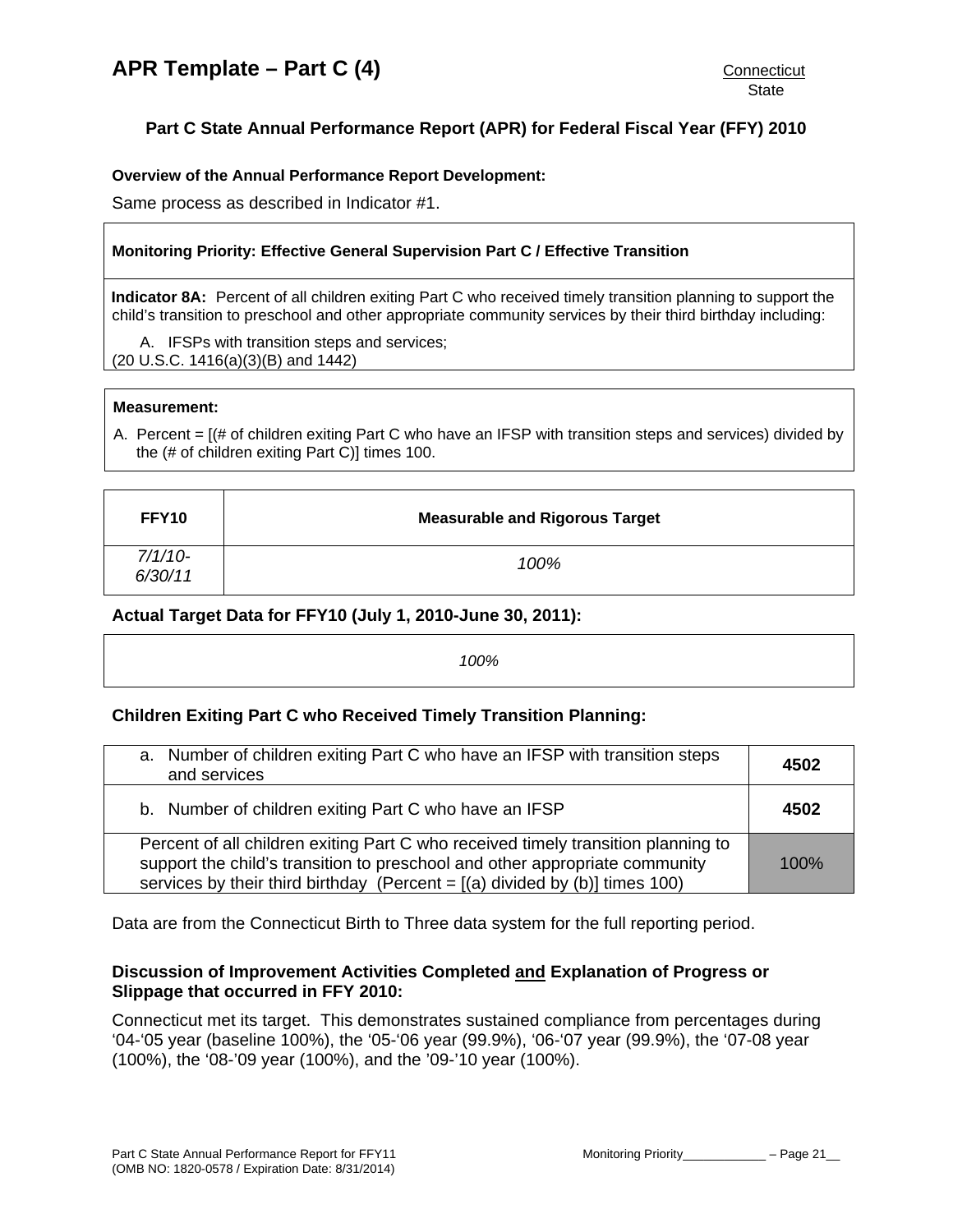# **Correction of FFY 2009 Findings of Noncompliance (if State reported less than 100% compliance):**

Level of compliance (actual target data) State reported for FFY 2009 for this indicator: 100 %

# **Revisions, with Justification, to Proposed Targets / Improvement Activities / Timelines / Resources for FFY 2011 (if applicable):**

A new improvement strategy has been added to the State Performance Plan (SPP) since the new Part C Regulations added a timeline. The lead agency will revise procedures to assure that the transition plan in each IFSP includes steps and services and is completed between nine months and 90 days before age three for every child with an initial IFSP meeting held before 33 months of age.

### [Public Reporting of APR Data](http://www.birth23.org/Accountability/PR/PublicReporting.htm) *(direct link)*

For each program, the APR data about this indicator will be posted by February 28, 2012 on Birth23.org under "How Are We Doing?".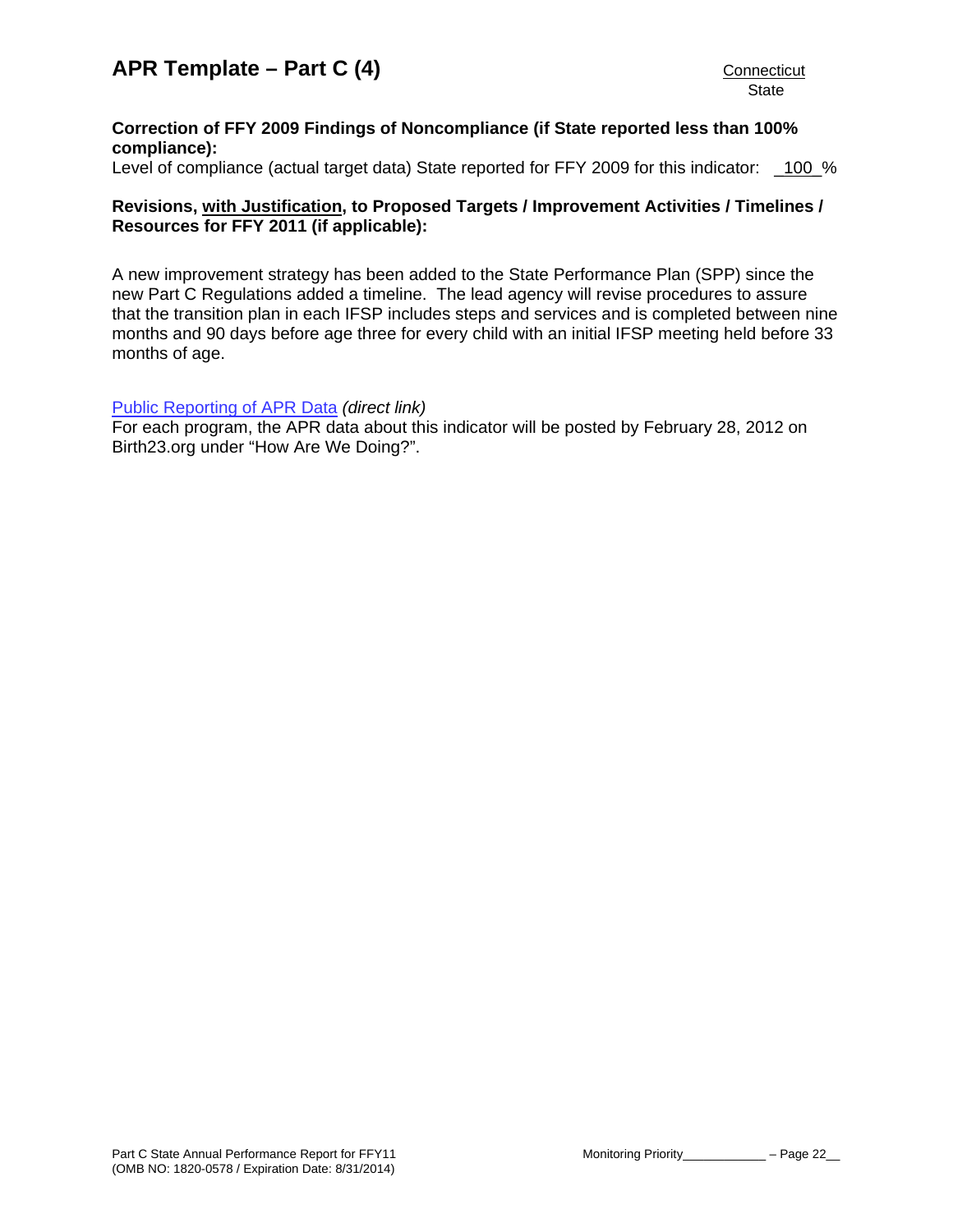# **Part C State Annual Performance Report (APR) for Federal Fiscal Year (FFY) 2010**

# **Overview of the Annual Performance Report Development:**

Same as described under Indicator #1

| Monitoring Priority: Effective General Supervision Part C / Effective Transition |                                                                                                                                                                                                                                      |
|----------------------------------------------------------------------------------|--------------------------------------------------------------------------------------------------------------------------------------------------------------------------------------------------------------------------------------|
|                                                                                  | <b>Indicator 8B:</b> Percent of all children exiting Part C who received timely transition planning to support the<br>child's transition to preschool and other appropriate community services by their third birthday<br>including: |
| В                                                                                | Notification to LEA, if child potentially eligible for Part B;                                                                                                                                                                       |

(20 U.S.C. 1416(a)(3)(B) and 1442)

#### **Measurement:**

Percent = [(# of children exiting Part C and potentially eligible for Part B where the notification to the LEA occurred) divided by the (# of children exiting Part C who were potentially eligible for Part B)] times 100.

| <b>FFY</b>           | <b>Measurable and Rigorous Target</b> |
|----------------------|---------------------------------------|
| $7/1/10-$<br>6/30/11 | 100%                                  |

### **Actual Target Data for FFY 2010:**

*100%* 

Using its statewide database, the lead agency exported required notification data to the State Department of Education (SDE) about 3713 children who would shortly be turning 3 and who may have been eligible for preschool special education. The SDE then made the data available to school districts (a.k.a Local Education Agencies or LEAs) as part of its Special Education Data Application and Collection (SEDAC) data system. The exports were completed in August 2010, December 2010, and April 2011.

# **Children Exiting Part C who Received Timely Transition Planning (Notification to LEA):**

| a. Number of children exiting Part C who may have been eligible for Part B where the<br>notification to the LEA occurred | 3713 |  |
|--------------------------------------------------------------------------------------------------------------------------|------|--|
| b. Number of children exiting Part C who may have been eligible for Part B                                               | 3713 |  |
| Percent of all children exiting Part C who received timely transition planning to support                                |      |  |
| the child's transition to preschool and other appropriate community services by their<br>100%                            |      |  |
| third birthday (Notification to LEA) (Percent = $[(a)$ divided by $(b)]$ times 100)                                      |      |  |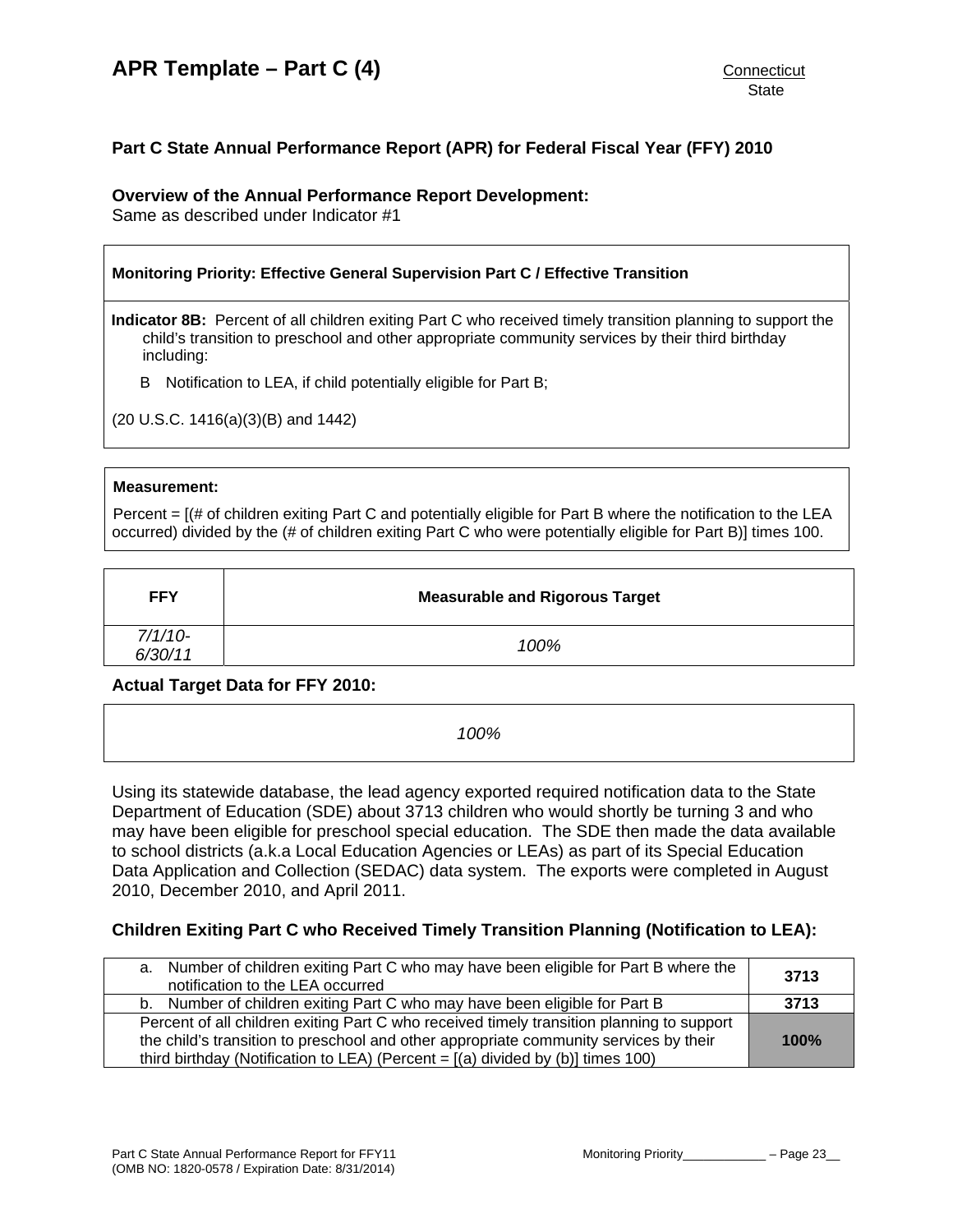# **Discussion of Improvement Activities Completed and Explanation of Progress or Slippage that occurred in FFY 2010:**

The state continues to meet its target.

As described in the '09-'10 APR the lead agency discontinued its opt-out procedure effective July 1, 2010. Connecticut notifies the State Department of Education (SDE) and Local Education Agencies (LEAs) about all children enrolled in Birth to Three that are over the age of 2 ½. Because they are still eligible for Part C at that age, they "may be eligible for preschool services" (1999 Regulations §303.148(b)(2)(i)).

Families continue to have the right to approve or not approve convening a conference among the lead agency, the family, and the school district. In addition, because the lead agency notifies the SDE and LEAs about all children over age 2 ½ that are eligible for Part C when the data is run, the export includes children who are within 90 days of age 3.

Therefore with the process in place during the '10-'11 year, the total number of children about which the SDE and local school districts were notified was higher than the total number of children who were determined to be potentially eligible for preschool special education under Indicator 8C.

# **Correction of FFY 2009 Findings of Noncompliance (if State reported less than 100% compliance):**

Level of compliance (actual target data) State reported for FFY 2009 for this indicator: 100 %

# **Revisions, with Justification, to Proposed Targets / Improvement Activities / Timelines / Resources for FFY 2010 (if applicable):**

Two new improvement strategy has been added to the [State Performance Plan \(SPP\)](http://birth23.org/accountability/SPP.html) since the new Part C Regulations added a timeline. Staff from the lead agency and the CSDE will revise the systems for electronic data transfers so that notification occurs for all children who are potentially eligible no fewer than 90 days before age three.

### and

The lead agency will develop new mechanisms for collecting, analyzing, and reporting data about compliance this new timeline requirement by local program.

### [Public Reporting of APR Data](http://www.birth23.org/Accountability/PR/PublicReporting.htm) *(direct link)*

For each county, the APR data about this indicator will be posted by February 28, 2012 on Birth23.org under "How Are We Doing?".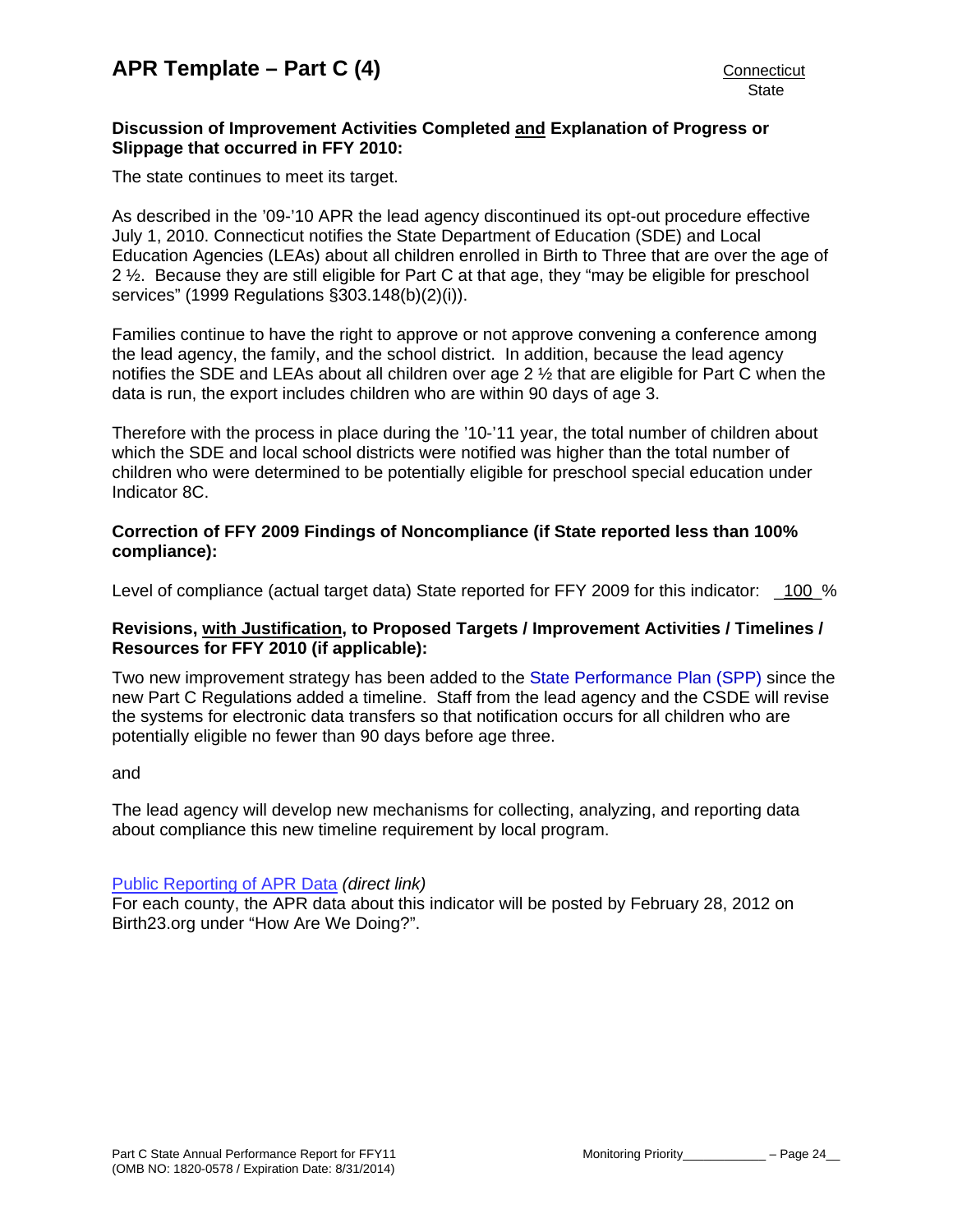#### <span id="page-24-0"></span>**Part C State Annual Performance Report (APR) for Federal Fiscal Year (FFY) 2010 Overview of the Annual Performance Report Development:**

Same as described under Indicator #1

#### **Monitoring Priority: Effective General Supervision Part C / Effective Transition**

**Indicator 8C:** Percent of all children exiting Part C who received timely transition planning to support the child's transition to preschool and other appropriate community services by their third birthday including:

C. Transition conference, if child potentially eligible for Part B.

(20 U.S.C. 1416(a)(3)(B) and 1442)

#### **Measurement:**

Percent = [(# of children exiting Part C and potentially eligible for Part B where the transition conference occurred) divided by the (# of children exiting Part C who were potentially eligible for Part B)] times 100. Account for untimely transition conferences, including reasons for delays.

| <b>FFY</b>           | <b>Measurable and Rigorous Target</b> |
|----------------------|---------------------------------------|
| $7/1/10-$<br>6/30/11 | 100%                                  |

# **Actual Target Data for the '10-'11 year:**

*98%* 

Using its statewide database the lead agency reviewed transition conference data for all children who were potentially eligible for preschool special education and for whom a transition conference was due to occur between 7/1/10 and 6/30/11.

# **Children Exiting Part C who Received Timely Transition Planning (Transition Conference):**

| a. Number of children exiting Part C and potentially eligible for preschool special<br>education where the transition conference occurred at least 90 days before age 3.                                                                                                       | 2319 |
|--------------------------------------------------------------------------------------------------------------------------------------------------------------------------------------------------------------------------------------------------------------------------------|------|
| b. Number of children exiting Part C and potentially eligible for preschool special<br>education where the transition conference was delayed due to documented<br>extraordinary family circumstances. (Range 89-2 days with 12 not held before 3)                              | 200  |
| c. Number of children exiting Part C who were potentially eligible for Part B and for<br>whom a transition conference was due to occur.                                                                                                                                        | 2567 |
| Percent of all children exiting Part C who received timely transition planning to support<br>the child's transition to preschool and other appropriate community services by their<br>third birthday (Transition Conference) (Percent = $[(a)+(b))$ divided by (c)] times 100) | 98%  |

Connecticut has 4666 children in the Birth to Three database with a date of birth that would have them turn age three during the '10-'11 year. 3365 of those children exited during the reporting year (the others exited before the '10-'11 year). 2873 children exited Birth to Three because they turned three years old.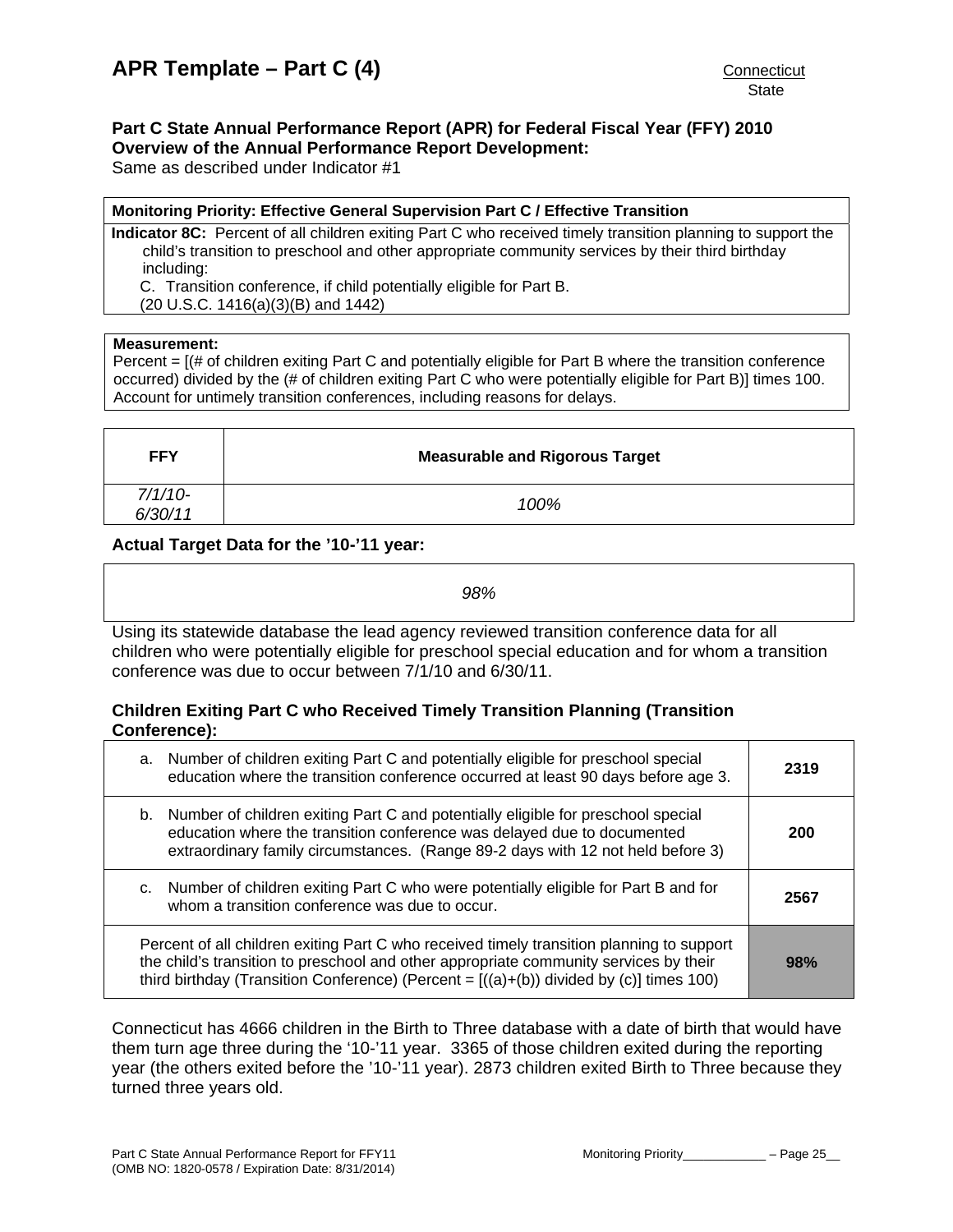Three of the 2873 children were referred to Birth to Three fewer than 45 days before age three and 81 children were referred between 45 and 90 days before age three. The families of 210 of the remaining 2789 children did not approve convening a conference with their district prior to 90 days before age three and the families of 12 children approved of convening a conference with their school district less than one week before the 90 day deadline. Eight of the 12 were referred to Birth to Three within 135 days of age three and only two had been in Birth to Three over six months. Stakeholders in Connecticut determined that families, service coordinators, and school districts would require at least one week to schedule a conference and the families of all 12 children ultimately had transition conferences (Range 78-37 days before age three). These 12 records were not included numerator or the denominator.

For the purpose of this APR measure, "potentially eligible" in Connecticut means that the child was still eligible for Birth to Three over the age of 30 months, the family exited Birth to Three after age 33 months, and that at least 97 days before age three, the parent approved of including their district in the conference.

As a result, 2567 children were determined to be potentially eligible for preschool special education during the '10-'11 year for the purpose of this APR measure. Based on verification emails, conferences for 200 families were held late or were not held prior to the children turning age three due to documented extraordinary family circumstances. These 200 were included in the numerator and the denominator.

## **Discussion of Improvement Activities Completed and Explanation of Progress or Slippage that occurred in '10-'11:**

While Connecticut did not meet its target, the state continues to present with very high levels of compliance. There was slippage since the '09-'10 year from 99% to 98% in part because of an increase in the number of children referred to Birth to Three between 135 and 91 days before 3.

The reasons for the 48 late conferences were as follows:

22 – due to the child being referred to Birth to Three between 135 and 91 days before age three. In these few cases the provider and family did not have sufficient time to complete an evaluation, assessment, and hold the initial IFSP meeting within 45 days of referral PLUS plan a timely transition conference. (Range 86-26 days; four children turned three before the meeting could be held).

13 – due to staff who did not understand the procedure and waited for a date when a representative from the school district was able to come out to the family's home. (Range 88-23 days; one child turned three before the meeting could be held) 13 – due to staff errors in scheduling and staff illness. (Range 88-47 days)

This resulted in five new findings of noncompliance issued to five programs on 10/13/11 with verified correction due no later than 10/13/12 to be reported in the APR due in February 2014.

# **Correction of '09-'10 Findings of Noncompliance (if State reported less than 100% compliance):**

Level of compliance (actual target data) State reported for '09-'10 for this indicator: 99%

There were only 12 late conferences by 11 different programs during the '09-'10 year. There were no findings because Connecticut verified that the noncompliance was corrected prior to issuing the finding (within 3 months of discovering noncompliance)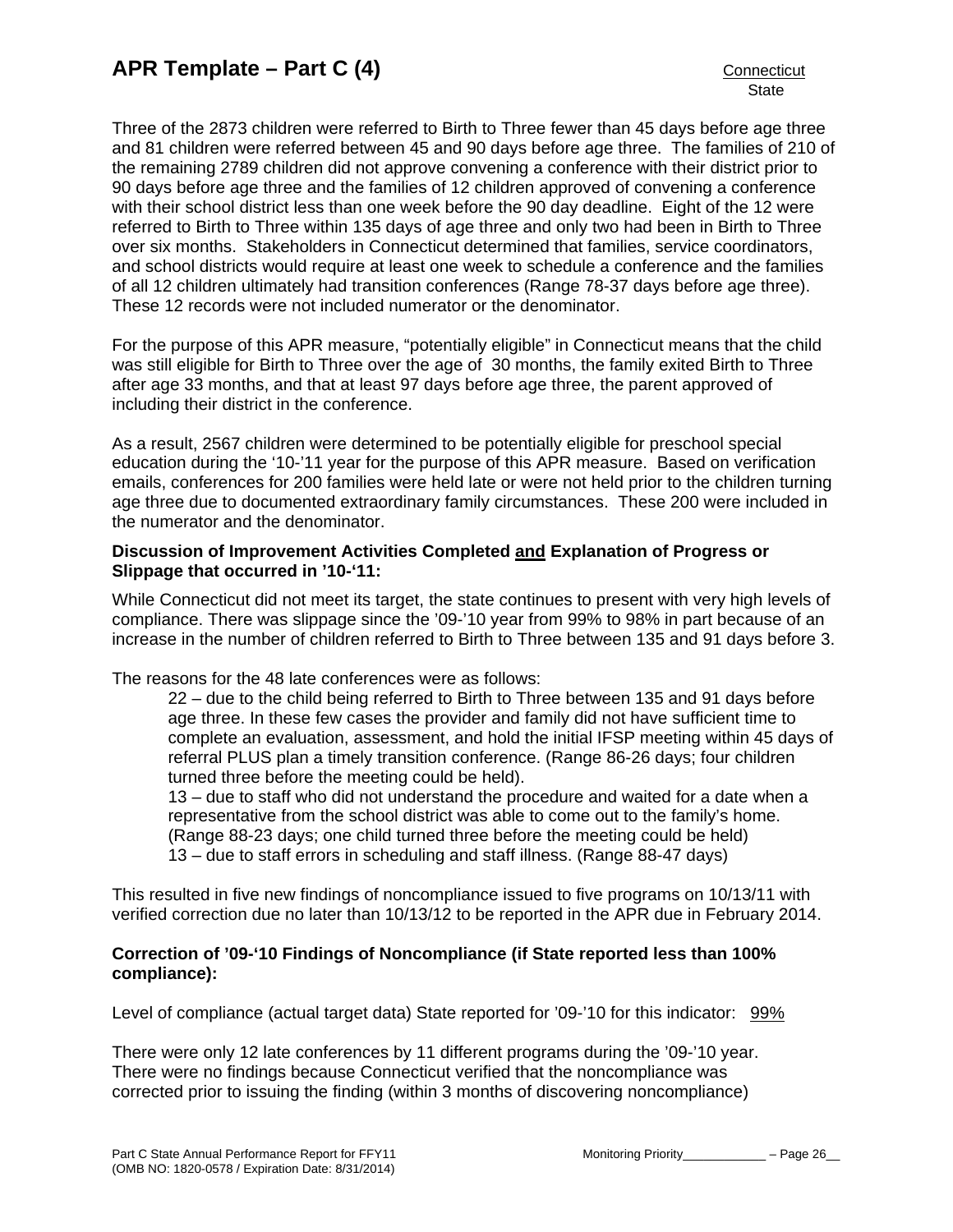each instance of noncompliance was either corrected or the child exited Birth to Three and there was evidence using subsequent data that there were at least 3 months during which all (100%) conferences were on time in each program.

# **Verification of Correction of '09-'10 noncompliance or '09-'10 findings (either timely or subsequent):**

The state verifies the correction of all systemic and child-specific noncompliance using a combination of onsite verification visits, reports from the statewide database, emails with providers, and the secure faxing of documents. In its '09-'10 APR, Connecticut accounted for all instances of noncompliance with timely transition conferences identified through the review of database data and other monitoring procedures. As required, Connecticut identified each of the programs with noncompliance and notified them of the measure, the statutory reference, the raw scores, and the percent. Programs were required to determine the root cause of the noncompliance and revise policies, procedures and practices that resulted in noncompliance as appropriate. At least three months of subsequent data were reviewed that demonstrated 100% compliance with the timely service provision requirements.

Through this combination of efforts, the lead agency verified that each program with noncompliance in '09-'10 conducted a transition conference, although late, for any child potentially eligible for Part B whose transition conference was not timely, unless the child was no longer within the jurisdiction of the Birth to Three program, consistent with OSEP Memorandum 09-02, dated October 17, 2008 (OSEP Memo 09-02). Programs with findings from the '09-'10 year were found to be correctly implementing the requirements related to this indicator during the '10-'11 year.

# **Additional Information Required by the OSEP APR Response Table for this Indicator (if applicable):**

| <b>Statement from the Response Table</b>                                                                                                                     | <b>State's Response</b>                                                                                                                                                                                                                                                             |
|--------------------------------------------------------------------------------------------------------------------------------------------------------------|-------------------------------------------------------------------------------------------------------------------------------------------------------------------------------------------------------------------------------------------------------------------------------------|
| "If the State does not report 100% compliance<br>in the FFY 2010 APR, the State must review<br>its improvement activities and revise them, if<br>necessary." | The lead agency found that the noncompliance<br>during the '10-'11 year was very limited (48 /<br>2566). Most were due to the challenges faced<br>when a child is referred within 135 days of age<br>three. The rest were often due to human error<br>as new staff learn the rules. |

# **Revisions, with Justification, to Proposed Targets / Improvement Activities / Timelines / Resources for '10-'11 (if applicable):**

No revisions at this time. The lead agency will track the timely correction of the five new findings issued on October 13, 2011 based the analysis and ultimate verification of this full year of APR data. The lead agency will continue to use a variety of methods to ensure that all transition conferences are held on time.

### [Public Reporting of APR Data](http://www.birth23.org/Accountability/PR/PublicReporting.htm) *(direct link)*

For each program, the APR data about this indicator will be posted by February 28, 2012 on Birth23.org under "How Are We Doing?".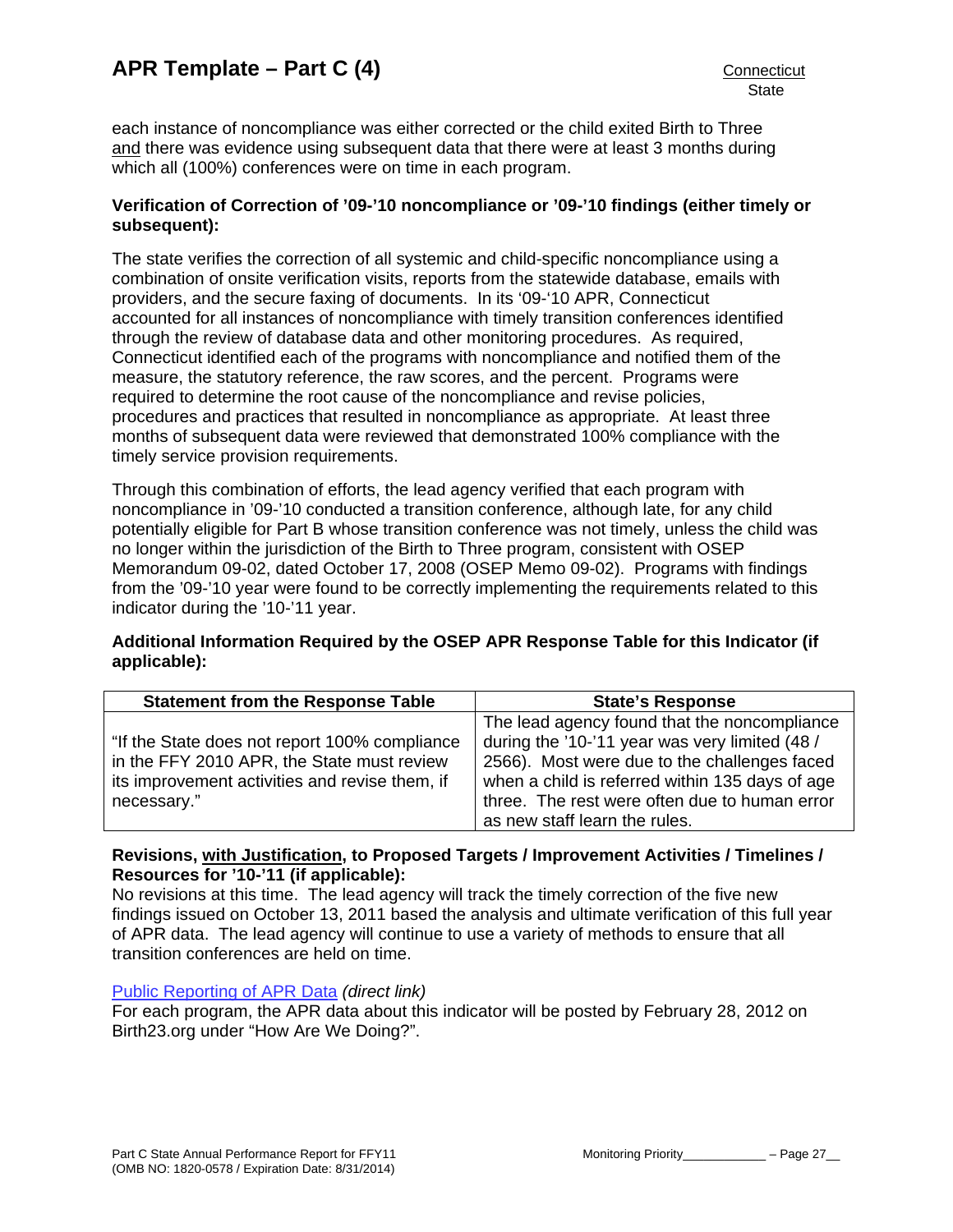# <span id="page-27-0"></span>**Overview of the Annual Performance Report Development:**

Same process as described in Indicator #1.

# **Monitoring Priority: Effective General Supervision Part C / General Supervision**

**Indicator 9:** General supervision system (including monitoring, complaints, hearings, etc.) identifies and corrects noncompliance as soon as possible but in no case later than one year from identification.

(20 U.S.C. 1416(a)(3)(B) and 1442)

### **Measurement:**

Percent of noncompliance corrected within one year of identification:

- a. # of findings of noncompliance.
- b. # of corrections completed as soon as possible but in no case later than one year from identification.

Percent =  $[(b)$  divided by  $(a)]$  times 100.

States are required to use the "Indicator 9 Worksheet" to report data for this indicator (see Attachment A).

| <b>FFY10</b>         | <b>Measurable and Rigorous Target</b> |
|----------------------|---------------------------------------|
| $7/1/10-$<br>6/30/11 | 100%                                  |

*NOTE: Connecticut Part C identifies one finding per regulatory reference even if there are multiple instances (records) of noncompliance. The totals below are based on all of the state's monitoring components and not just APR data.* 

### **Actual Target Data for FFY10 (July 1, 2010-June 30, 2011):**

91.4%

The worksheet required for this indicator is attached as Appendix A (aka Attachment 1).

### **Describe the process for selecting EIS programs for Monitoring:**

Connecticut monitors all programs on the four APR measures once per year using a full year of data from the data system with a data accuracy verification process completed via email.

As described in previous APRs, in order to respond to noncompliance on Indicator 7 – Timely Evaluations and Initial IFSP meetings, the lead agency contracted with new programs. In addition contracts were written with new Autism Specific Programs.

These new programs were monitored more directly and more often than agencies that had been supporting families for this lead agency since 1996.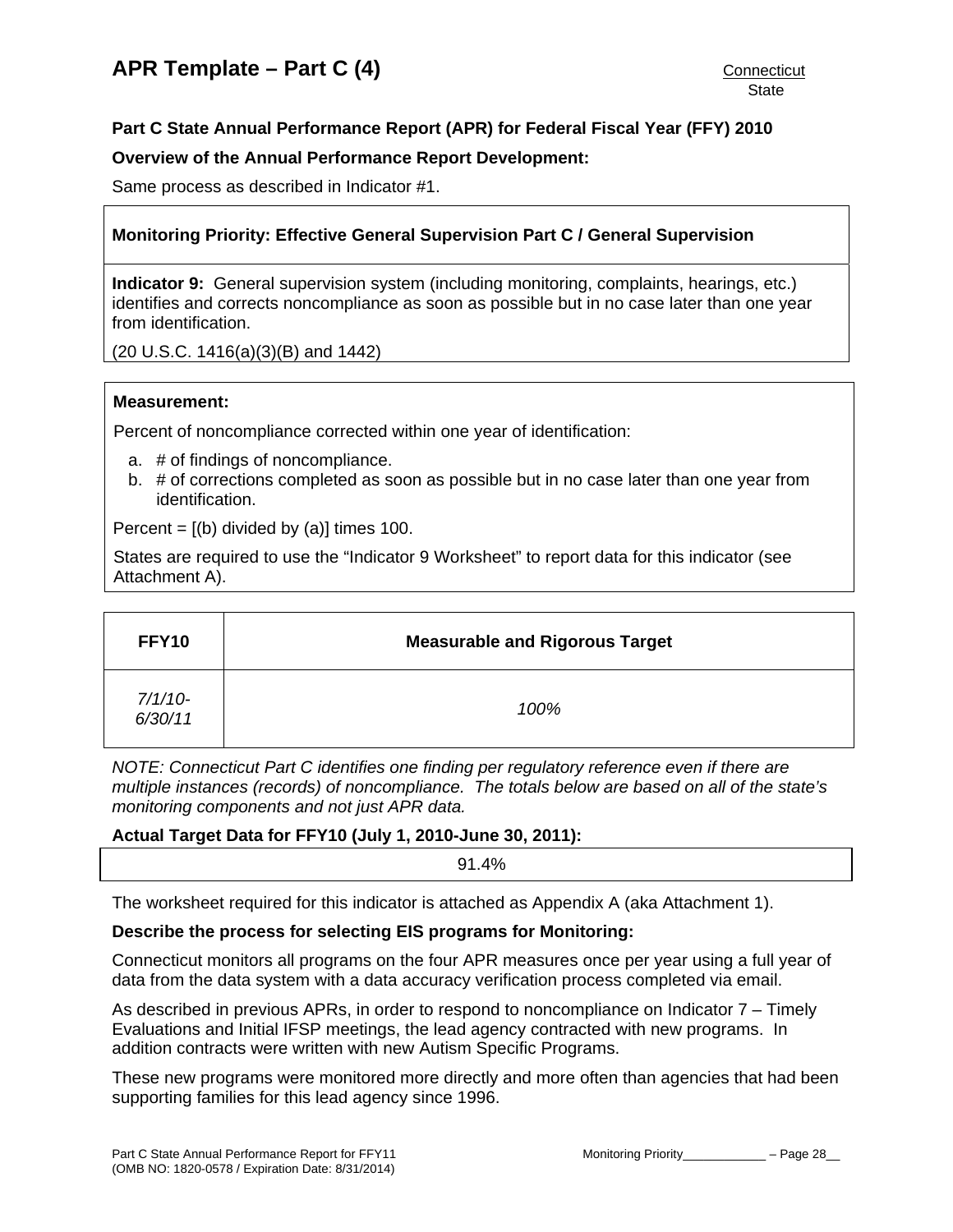New programs were given a period of time to receive training and TA on the many Birth to Three procedures. Enough time was needed so that new programs could serve a sufficient number of families from referral through to transition at age three in order to make the data from a review of records meaningful. Between November 2009 and May 2010 onsite record reviews were completed to 11 new programs. Findings were issued and tracked.

Experienced programs had a long history of onsite monitoring visits and had each already completed two previous self-assessments (formerly called Biennial Performance Reports or BPR). The experienced programs were usually placed into cohorts to spread the verification and tracking of correction from the self assessments out over a 2-3 years cycle. Because the lead agency was required to rebid all the program contracts during the '11-'12 year it was decided that all experienced programs would complete a new self-assessment by July 31, 2010 with findings issued no later than September 30, 2010.

In addition to onsite record reviews and self-assessments one program was selected for an onsite data verification visit based on an increase in the number of complaints from families about the program and questionable data.

| Finding Issued During the '09-'10 Year |                   | <b>How Monitored</b> |                |                         |                      |                |
|----------------------------------------|-------------------|----------------------|----------------|-------------------------|----------------------|----------------|
| <b>EIS Provider</b>                    | Date<br>Monitored | Data<br>APR I        | Complaint      | Data Verification Visit | Onsite Record Review | Grand Total    |
| New Autism Specific Program            | 20-Jun-09         |                      | $\overline{2}$ |                         |                      | $\overline{2}$ |
|                                        | 01-Mar-10         |                      |                |                         | 8                    | 8              |
| New Autism Specific Program            | 15-Dec-09         |                      |                |                         | 12                   | 12             |
| <b>Experienced Program</b>             | 04-Sep-09         |                      |                | 6                       |                      | 6              |
| New Autism Specific Program            | $11-Jan-10$       |                      |                |                         | 8                    | 8              |
|                                        | 15-May-10         |                      |                |                         | 1                    | 1              |
| <b>Experienced Program</b>             | 26-Aug-09         | 1                    |                |                         |                      | 1              |
| <b>Experienced Program</b>             | 04-Sep-09         | 1                    |                |                         |                      | 1              |
| New General Program                    | 20-Aug-09         | 1                    |                |                         |                      | 1              |
|                                        | 30-Mar-10         |                      |                |                         | 6                    | 6              |
| New General Program                    | 27-Jul-09         | 1                    |                |                         |                      | 1              |
|                                        | 24-Aug-09         |                      |                |                         |                      |                |
| New General Program                    | 11-Mar-10         |                      |                |                         | 3                    | 3              |
| <b>Experienced Program</b>             | 31-Aug-09         | 1                    |                |                         |                      | 1              |
| New General Program                    | 24-Nov-09         |                      |                |                         | 10                   | 10             |
| New General Program                    | 21-Dec-09         |                      |                |                         | 8                    | 8              |
| <b>Grand Total</b>                     |                   | 6                    | $\overline{2}$ | 6                       | 56                   | 70             |

 There were no Focused Monitoring visits during the '09-'10 year as the lead agency contracted with WESTED to evaluate the system and stakeholders used the year to revise the priority area and protocol.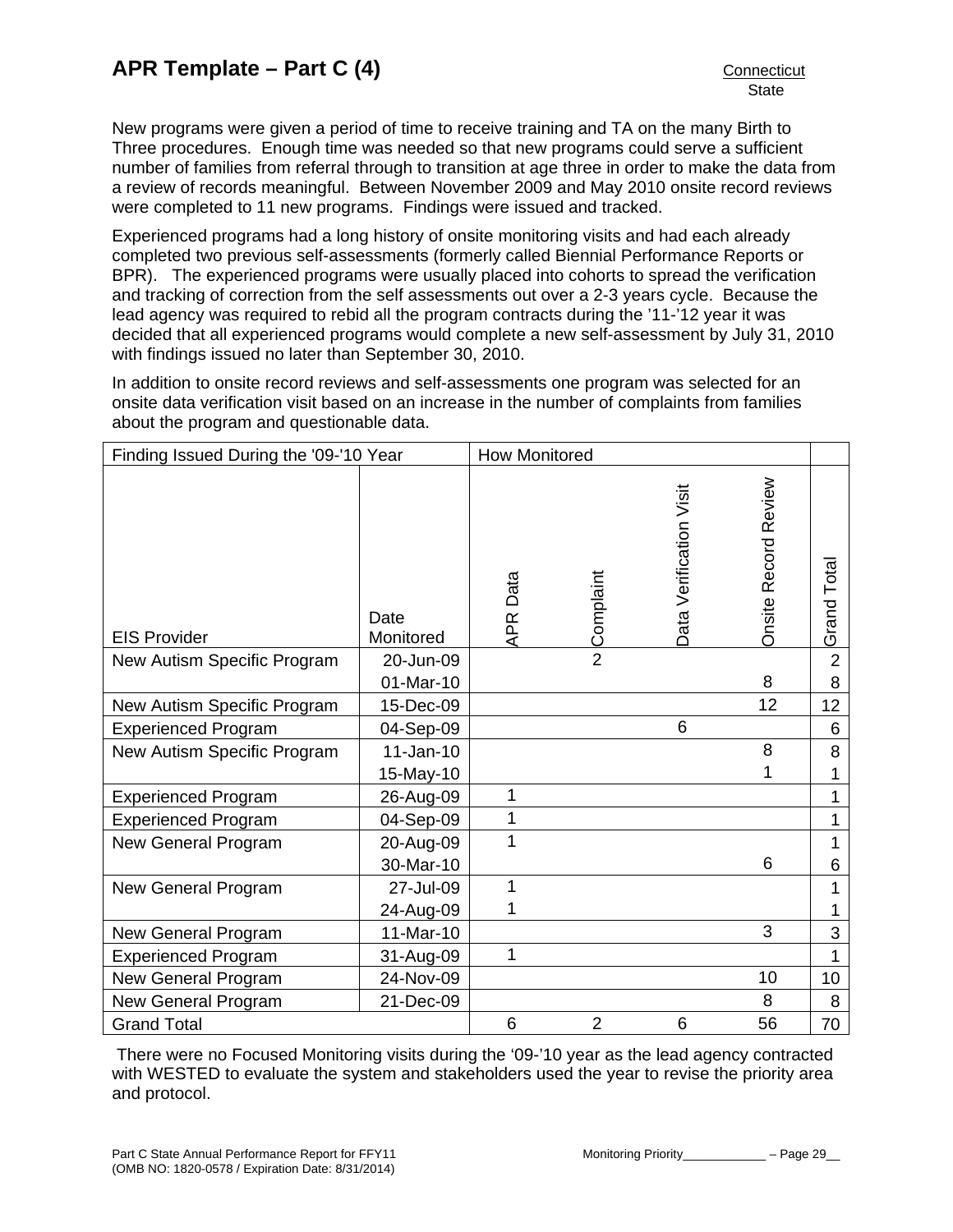# **Discussion of Improvement Activities Completed and Explanation of Progress or Slippage that Occurred for FFY 2009:**

Connecticut experienced slippage and did not meet its target for during the '10-'11 year for verifying the timely correction of findings made during the '09-'10 year. During the '06-'07 year, 93% of 171 findings were verified as corrected in a timely manner; during the '07-'08 year, 97% of 63 were; during the '08-'09 year, 90% of 39 findings were; and during the '09-'10 year 100% of 55 findings were verified as corrected in a timely manner.

**All written findings of child-specific and/or systemic noncompliance sent to a local program with a date prior to 6/30/10 have been verified as corrected and the corrections have been verified as sustained (minimum of 3 consecutive months) using on-site visits, faxes, emails, and current data reports. Details about which verification procedures were used are described under each indicator.** 

**Timely Correction of FFY 2009 Findings of Noncompliance (corrected within one year from identification of the noncompliance):** 

| 1. Number of findings of noncompliance the State made during FFY 2009<br>(the period from July 1, 2009, through June 30, 2010) (Sum of Column a<br>on the Indicator C 9 Worksheet)                               | 70 |
|------------------------------------------------------------------------------------------------------------------------------------------------------------------------------------------------------------------|----|
| 2. Number of findings the State verified as timely corrected (corrected within<br>one year from the date of notification to the EIS programs of the finding)<br>(Sum of Column b on the Indicator C 9 Worksheet) | 64 |
| 3. Number of findings not verified as corrected within one year [(1) minus<br>$\left( 2\right)$                                                                                                                  | 6  |

# **Correction of FFY 2009 Findings of Noncompliance Not Timely Corrected (corrected more than one year from identification of the noncompliance) and/or Not Corrected:**

| 4. Number of FFY 2009 findings not timely corrected (same as the number<br>from $(3)$ above)                                 | 6 |
|------------------------------------------------------------------------------------------------------------------------------|---|
| 5. Number of FFY 2009 findings the State has verified as corrected beyond<br>the one-year timeline ("subsequent correction") | 6 |
| 6. Number of FFY 2009 findings not yet verified as corrected [(4) minus (5)]                                                 |   |

# **Verification of Correction of findings during the '09-'10 year (either timely or subsequent)**

For the 64 findings timely corrected, Connecticut verified correction of noncompliance consistent with OSEP Memo 09-02.

The state verified the correction of all systemic and child-specific noncompliance using a combination of onsite verification visits, reports from the statewide database, emails with providers, and the secure faxing of documents. As required, Connecticut identified each of the programs with noncompliance and notified them of the measure, the statutory reference, the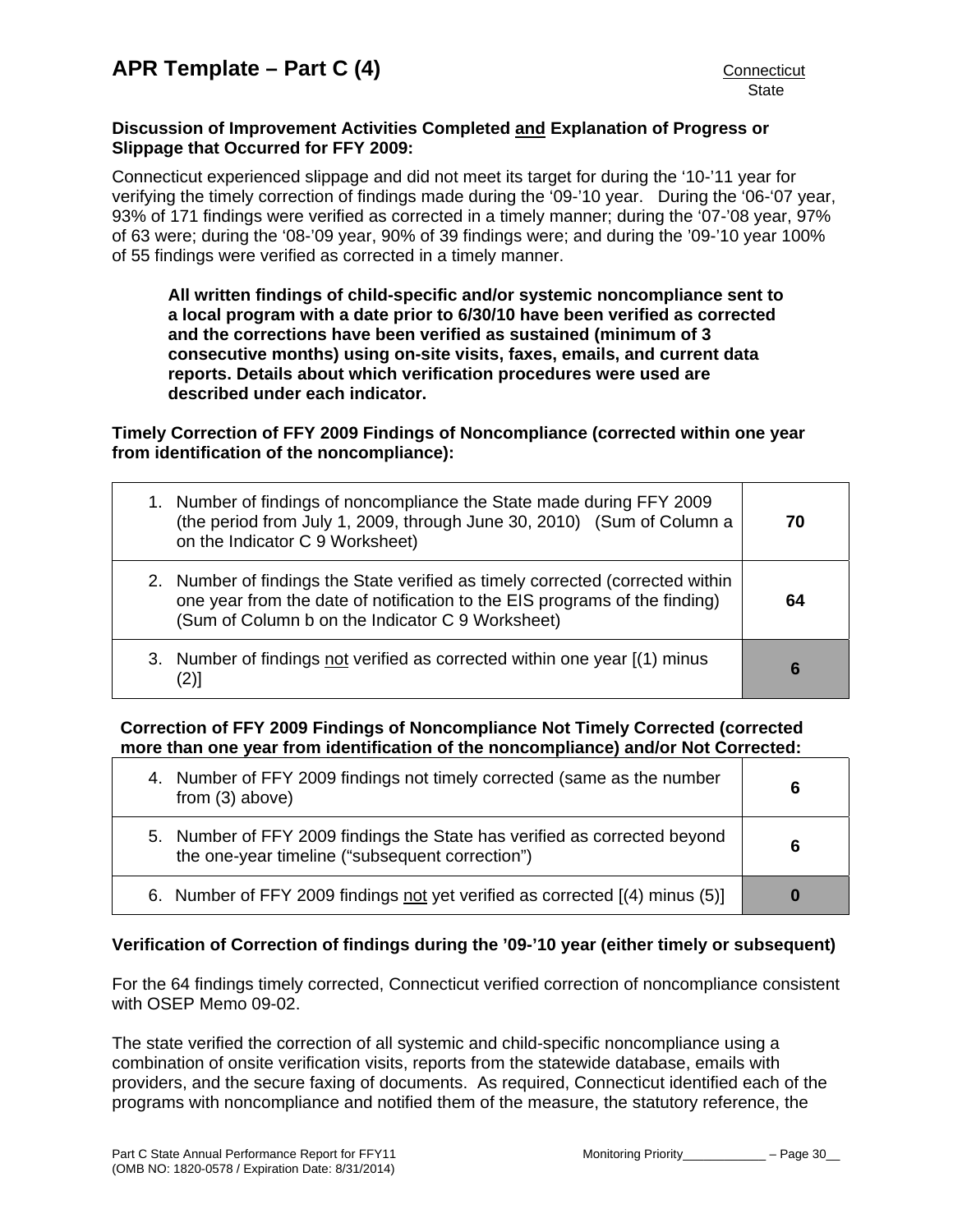raw scores, and the percent. Programs were required to determine the root cause of the noncompliance and revise policies, procedures and practices that resulted in noncompliance as appropriate. Once correction was reported at least three months of subsequent data were reviewed that demonstrated 100% compliance with the timely service provision requirements.

Through this combination of efforts, the lead agency verified that each program with noncompliance identified in the '09-'10 year corrected each individual instance, including ensuring requirements were met, although late, unless the child was no longer within the jurisdiction of the Birth to Three program, and is correctly implementing the regulatory requirements, based on a review of subsequent data, consistent with OSEP Memo 09-02.

For the three programs with the six findings of noncompliance that were not corrected in a timely manner the lead agency has verified that they are correctly implementing the specific regulatory requirements (i.e., achieved 100% compliance) based on a review of updated data for one finding and based on on-site visits and securely faxed documents for the other five findings as of November 15, 2011 (Range 13-25 months). The three programs corrected each individual case of noncompliance within two weeks of discovery, unless the child was no longer within the jurisdiction of the EIS program, consistent with OSEP Memo 09-02.

## **Describe the specific actions that the State took to verify the correction in the '10-'11 year of findings of noncompliance identified during the '09-'10 year:**

Corrective action plans were developed with all three programs highlighting required objectives, timelines, and people responsible as well as sanctions. All three programs had their contracts renewed for half of the full 2 year period and letters were sent confirming that, if the required actions were not completed, the contract would not be renewed.

Correction was verified for a new comprehensive general program by a combination of secure faxing of required documents for two findings and an updated data report for the third.

Correction was verified for a new autism specific program for one finding during an onsite visit.

Correction was verified for an experienced comprehensive general program by a combination of secure faxing of required documents for one finding and an onsite visit for the second.

# **Revisions, with Justification, to Proposed Targets / Improvement Activities / Timelines / Resources for FFY 2010 (if applicable):**

All noncompliance identified during the '09-'10 year was either verified as corrected in a timely manner or subsequently verified as corrected as of November 15, 2011 (Range 13-25 months).

A new improvement strategy has been added to the [State Performance Plan \(SPP\)](http://birth23.org/accountability/SPP.html) due to slippage. The lead agency will review and revise, as needed, the procedures in place to remind programs about pending deadlines for timely correction. The Accountability and Monitoring data tracking module will be updated. Reports will be added to the web-based data system to help the lead agency and programs track and verify the timely correction noncompliance.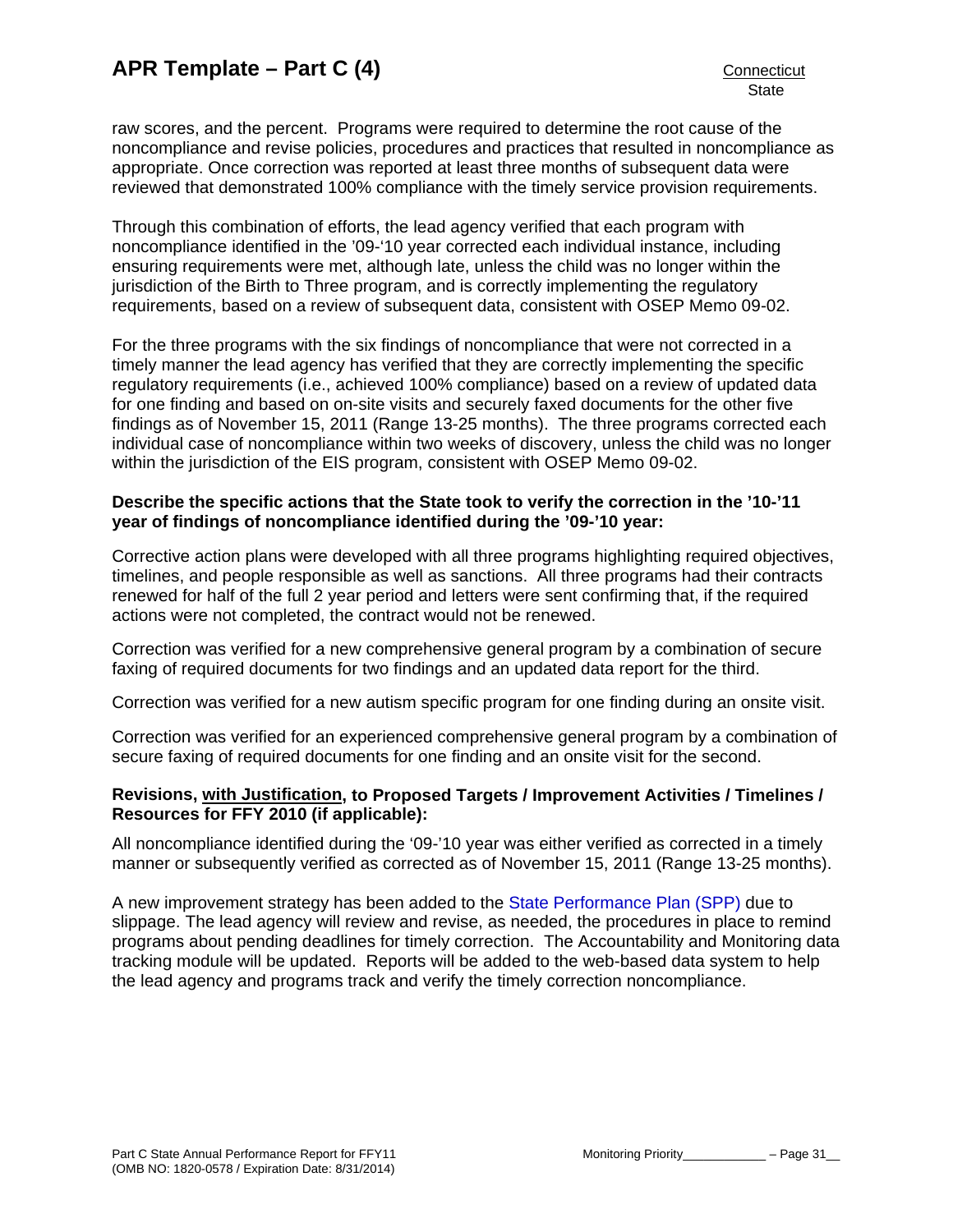#### <span id="page-31-0"></span>**Part C State Annual Performance Report (APR) for Federal Fiscal Year (FFY) 2010 Overview of the Annual Performance Report Development:**

Same process as described in Indicator #1.

## **Monitoring Priority: Effective General Supervision Part C / General Supervision**

**Indicator 10:** Percent of signed written complaints with reports issued that were resolved within 60-day timeline or a timeline extended for exceptional circumstances with respect to a particular complaint.

(20 U.S.C. 1416(a)(3)(B) and 1442)

**Measurement:** Percent =  $1.1(b) + 1.1(c)$  divided by 1.1] times 100.

| FFY10              | <b>Measurable and Rigorous Target</b> |
|--------------------|---------------------------------------|
| 7/1/10-<br>6/30/11 | 100%                                  |

# **Actual Target Data for FFY10 (July 1, 2010-June 30, 2011):**

There were five signed written complaints during the '10-'11 year. Response letters for all five were sent within 60-days. The response letters for four complaints identified findings. The timely verification of correction of those findings is due during the '11-'12 year and will be addressed in the FFY11 APR submitted February 1, 2013.

# **Discussion of Improvement Activities Completed and Explanation of Progress or Slippage that occurred for FFY10 (July 1, 2010-June 30, 2011):**

Connecticut met its target.

# **Revisions, with Justification, to Proposed Targets / Improvement Activities / Timelines / Resources for FFY10 (July 1, 2010-June 30, 2011) [If applicable]**

A new improvement strategy has been added to the State Performance Plan (SPP) since the new Part C Regulations now permit parties to agree to extend the 60 timeline to engage in mediation. The lead agency will revise procedures and family handbooks to match the new regulations regarding the option for parties to agree extend the timeline to participate in mediation.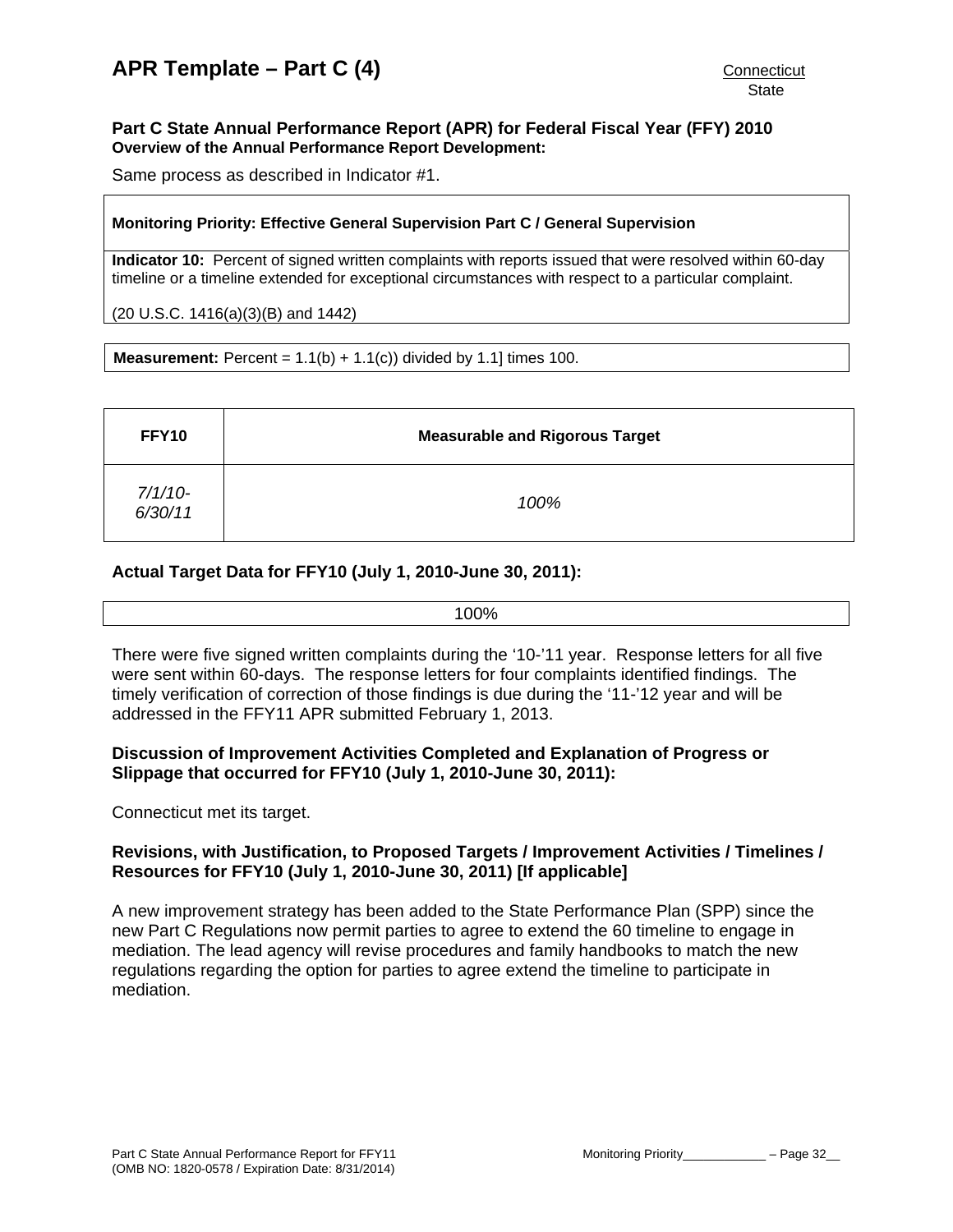# <span id="page-32-0"></span>**Part C State Annual Performance Report (APR) for Federal Fiscal Year (FFY) 2010**

# **Overview of the Annual Performance Report Development:**

Same process as described in Indicator #1.

# **Monitoring Priority: Effective General Supervision Part C / General Supervision**

**Indicator 11:** Percent of fully adjudicated due process hearing requests that were fully adjudicated within the applicable timeline.

(20 U.S.C. 1416(a)(3)(B) and 1442)

**Measurement:** Percent =  $[(3.2(a) + 3.2(b))$  divided by 3.2] times 100.

| FFY10              | <b>Measurable and Rigorous Target</b> |
|--------------------|---------------------------------------|
| 7/1/10-<br>6/30/11 | ΝA                                    |

**Actual Target Data for FFY10 (July 1, 2010-June 30, 2011):**

NA

**Discussion of Improvement Activities Completed and Explanation of Progress or Slippage that occurred for FFY10 (July 1, 2010-June 30, 2011):** 

NA

# **Revisions, with Justification, to Proposed Targets / Improvement Activities / Timelines / Resources for FFY10 (July 1, 2010-June 30, 2011)** *[If applicable]*

A new improvement strategy has been added to the [State Performance Plan \(SPP\)](http://birth23.org/accountability/SPP.html) since the new Part C Regulations now permit hearing officers to agree to extend the applicable timeline. The lead agency will revise procedures and related handbooks to match the new regulations regarding the option for hearing officers to extend the timeline for a due process hearing.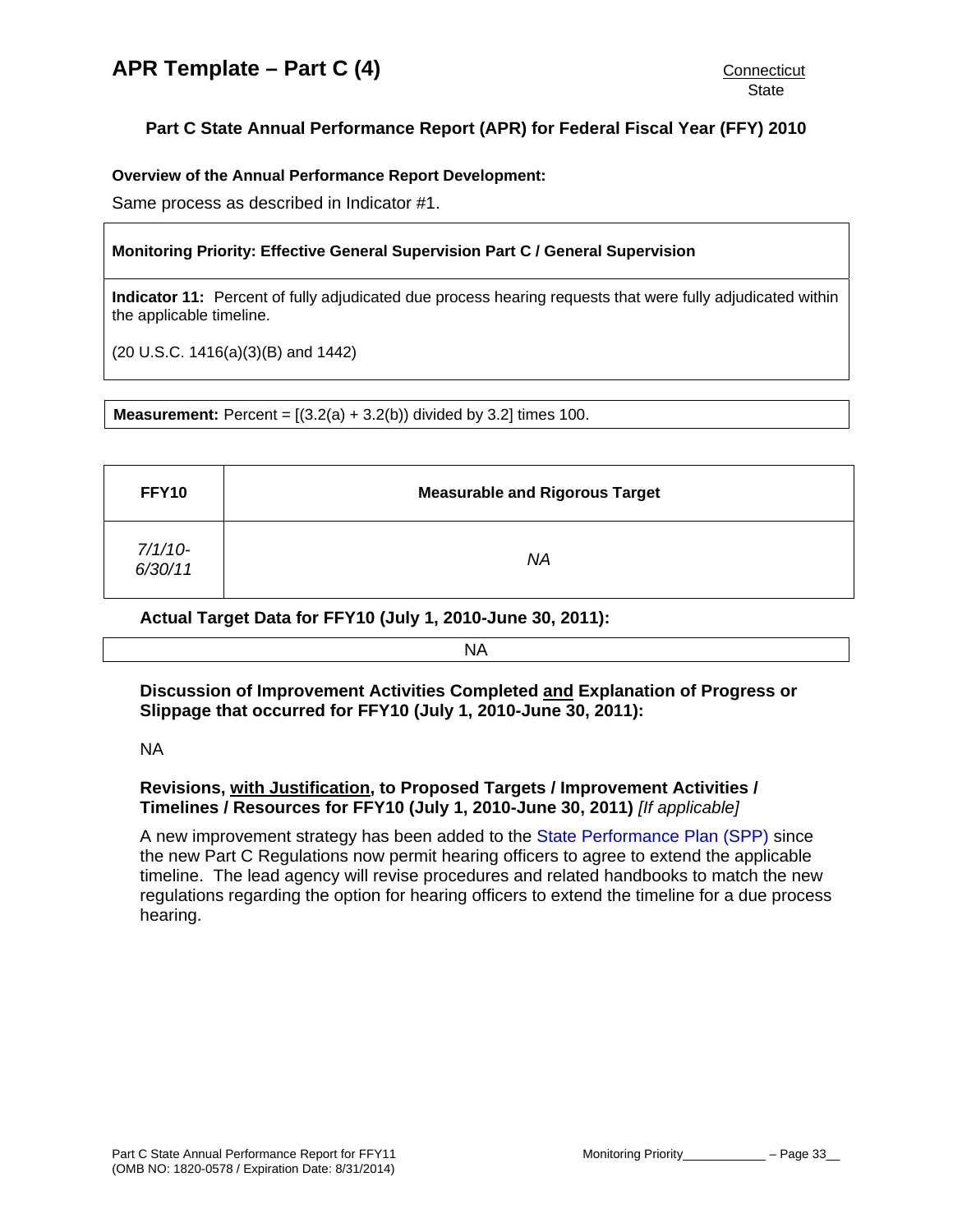# <span id="page-33-0"></span>**Part C State Annual Performance Report (APR) for Federal Fiscal Year (FFY) 2010**

**Overview of the Annual Performance Report Development:** 

Same process as described in Indicator #1.

# **Monitoring Priority: Effective General Supervision Part C / General Supervision**

**Indicator 12:** Percent of hearing requests that went to resolution sessions that were resolved through resolution session settlement agreements (applicable if Part B due process procedures are adopted).

(20 U.S.C. 1416(a)(3)(B) and 1442)

**Measurement:** Percent =  $(3.1(a)$  divided by  $3.1$ ) times  $100$ .

| FFY10                | <b>Measurable and Rigorous Target</b> |
|----------------------|---------------------------------------|
| $7/1/10-$<br>6/30/11 | ΝA                                    |

**Actual Target Data for FFY10 (July 1, 2010-June 30, 2011):**

NA – Does not apply in CT

**Discussion of Improvement Activities Completed and Explanation of Progress or Slippage that occurred for FFY10 (July 1, 2010-June 30, 2011):** 

NA

**Revisions, with Justification, to Proposed Targets / Improvement Activities / Timelines / Resources for FFY10 (July 1, 2010-June 30, 2011)** *[If applicable]*

NA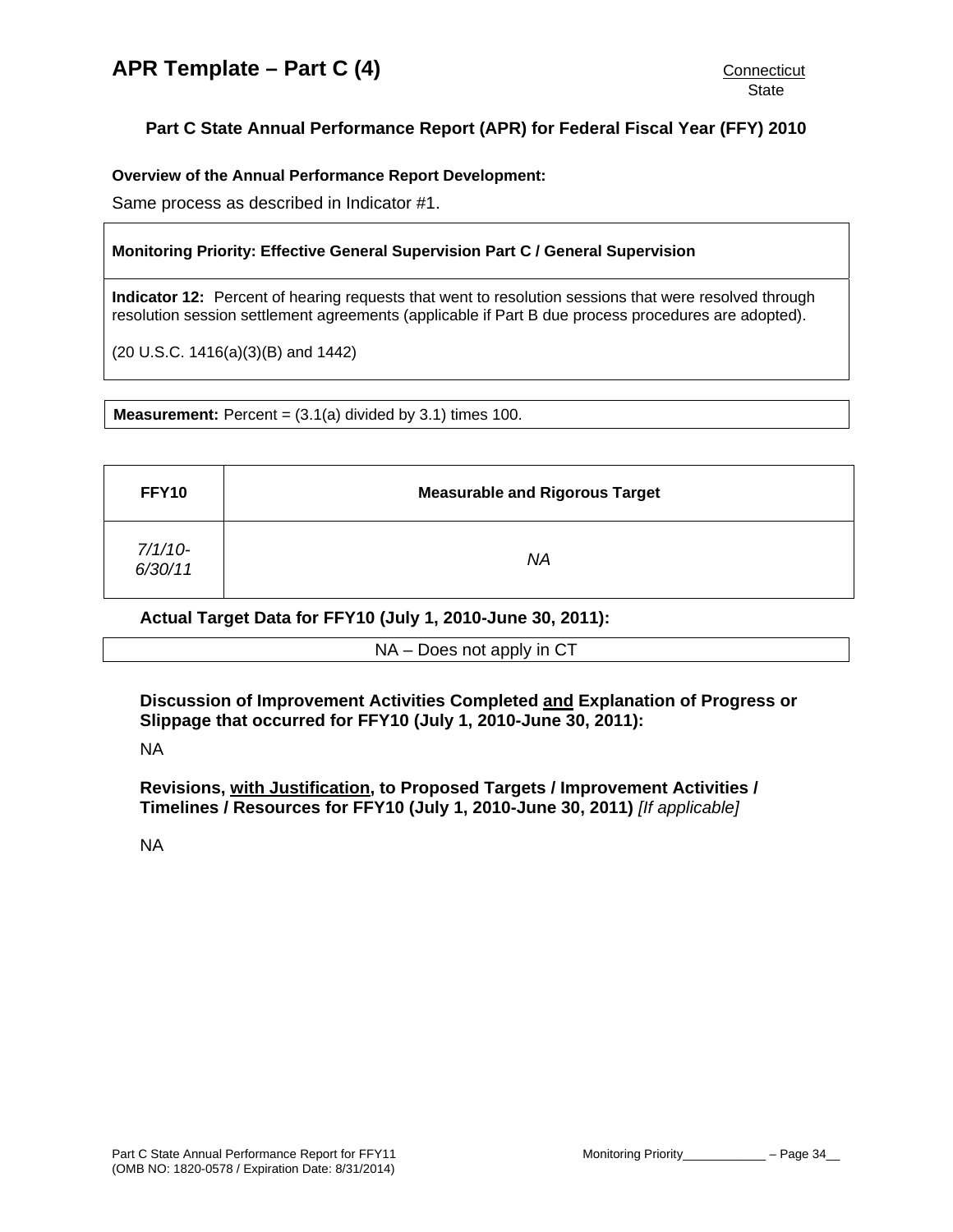# <span id="page-34-0"></span>**Part C State Annual Performance Report (APR) for Federal Fiscal Year (FFY) 2010**

## **Overview of the Annual Performance Report Development:**

Same process as described in Indicator #1.

# **Monitoring Priority: Effective General Supervision Part C / General Supervision**

**Indicator 13:** Percent of mediations held that resulted in mediation agreements.

(20 U.S.C. 1416(a)(3)(B) and 1442)

**Measurement:** Percent =  $[(2.1(a)(i) + 2.1(b)(i))$  divided by 2.1] times 100.

| FFY10              | <b>Measurable and Rigorous Target</b> |
|--------------------|---------------------------------------|
| 7/1/10-<br>6/30/11 | 100%                                  |

# **Actual Target Data for FFY10 (July 1, 2010-June 30, 2011):**

 $[(0+1)/1] \times 100 = 100\%$ 

There was one mediation request not related to due process complaints during the '10-'11 year that resulted in a mediation agreement.

# **Discussion of Improvement Activities Completed and Explanation of Progress or Slippage that occurred for FFY10 (July 1, 2010-June 30, 2011):**

#### NA

# **Revisions, with Justification, to Proposed Targets / Improvement Activities / Timelines / Resources for FFY10 (July 1, 2010-June 30, 2011)** *[If applicable]*

No revisions at this time. Connecticut will continue to track the timely correction of all noncompliance identified through mediation.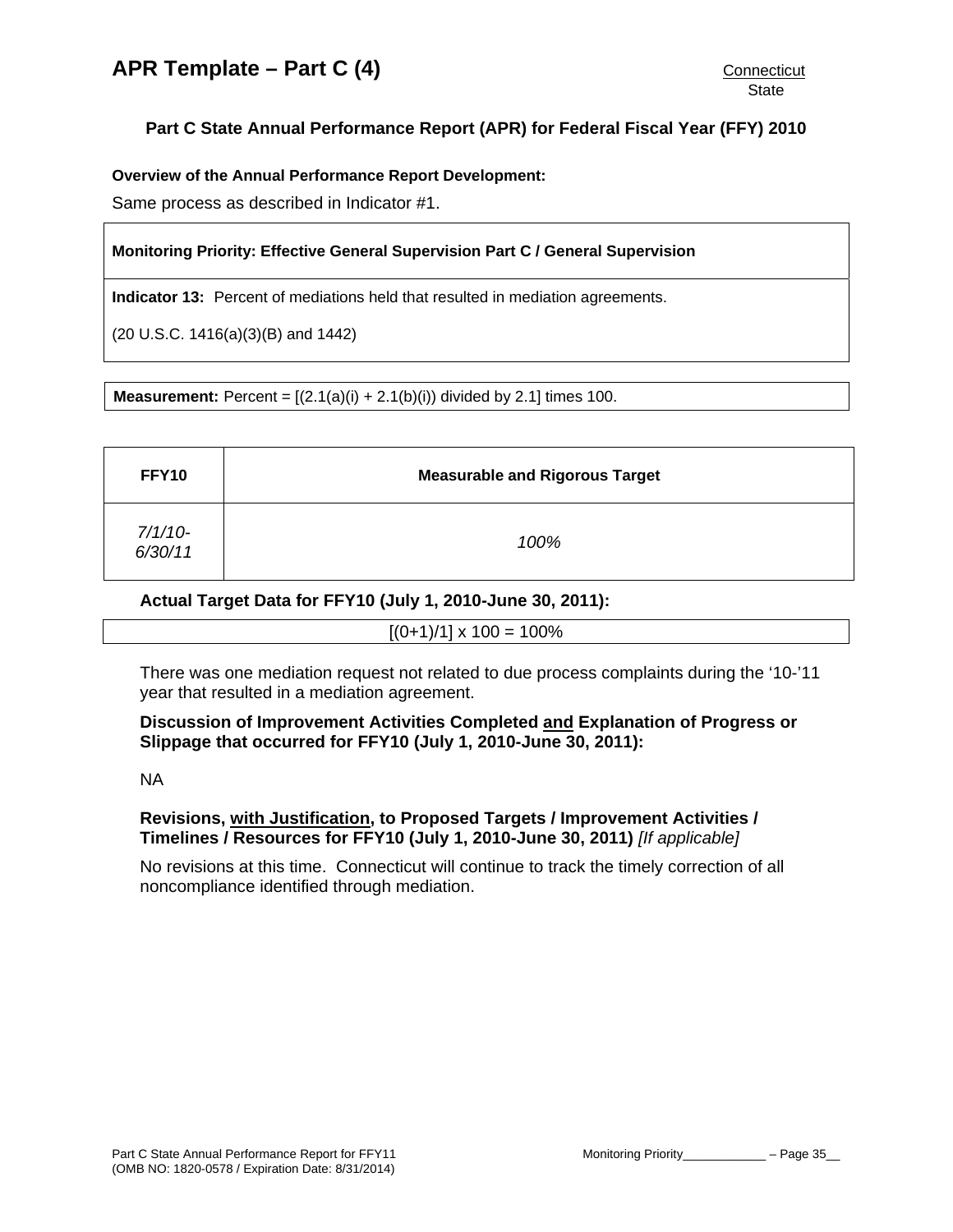#### <span id="page-35-0"></span>**Overview of the Annual Performance Report Development:**

Same process as described in Indicator #1.

#### **Monitoring Priority: Effective General Supervision Part C / General Supervision**

**Indicator 14:** State reported data (618 and State Performance Plan and Annual Performance Report) are timely and accurate.

(20 U.S.C. 1416(a)(3)(B) and 1442)

**Measurement:** State reported data, including 618 data, State Performance Plan, and Annual Performance Reports, are:

- a. Submitted on or before due dates (February 1 for child count and settings and November 1 for exiting and dispute resolution); and
- b. Accurate, including covering the correct year and following the correct measurement.

States are required to use the "Indicator 14 Data Rubric" for reporting data for this indicator (see Attachment B).

| FFY10                | <b>Measurable and Rigorous Target</b> |
|----------------------|---------------------------------------|
| $7/1/10-$<br>6/30/11 | 100%                                  |

# **Actual Target Data for FFY10 (July 1, 2010-June 30, 2011):**

100%

The required worksheet for this indicator follows as [Attachment B](#page-39-0) (a.k.a. [Attachment 2](#page-39-0)).

# **Discussion of Improvement Activities Completed and Explanation of Progress or Slippage that occurred for FFY10 (July 1, 2010-June 30, 2011):**

Connecticut met its target.

**Revisions, with Justification, to Proposed Targets / Improvement Activities / Timelines / Resources for FFY10 (July 1, 2010-June 30, 2011)** *[If applicable]*

No revisions at this time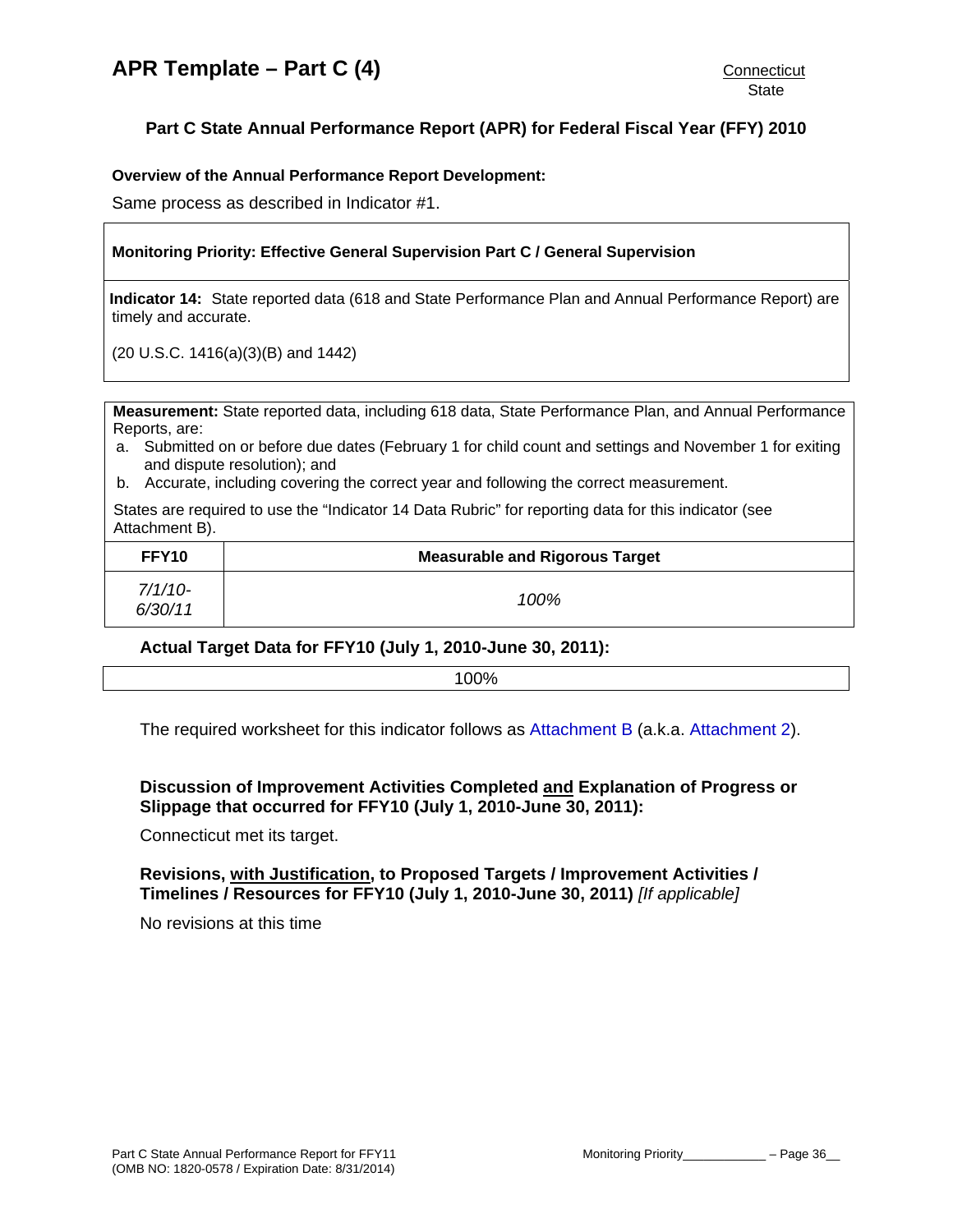# <span id="page-36-0"></span>**Attachment A / Attachment 1**

# **INDICATOR C-9 WORKSHEET**

| <b>Indicator/Indicator Clusters</b> |                                                                                                                                                         | <b>General</b><br><b>Supervision</b><br><b>System</b><br><b>Components</b>                                                 | $#$ of EIS<br><b>Programs</b><br><b>Issued</b><br><b>Findings in</b><br><b>FFY 2009</b><br>(7/1/09)<br>through<br>6/30/10 | $(a)$ # of<br><b>Findings of</b><br>noncompliance<br>identified in<br><b>FFY 2009</b><br>(7/1/09 through<br>6/30/10 | $(b)$ # of<br><b>Findings of</b><br>noncompliance<br>from (a) for<br>which<br>correction was<br>verified no<br>later than one<br>year from<br>identification |
|-------------------------------------|---------------------------------------------------------------------------------------------------------------------------------------------------------|----------------------------------------------------------------------------------------------------------------------------|---------------------------------------------------------------------------------------------------------------------------|---------------------------------------------------------------------------------------------------------------------|--------------------------------------------------------------------------------------------------------------------------------------------------------------|
| $1_{-}$                             | Percent of infants and<br>toddlers with IFSPs who<br>receive the early<br>intervention services on<br>their IFSPs in a timely<br>manner                 | <b>Monitoring Activities:</b><br>Self-Assessment/<br>Local APR, Data<br>Review, Desk Audit,<br>On-Site Visits, or<br>Other | 11                                                                                                                        | 19                                                                                                                  | 16                                                                                                                                                           |
|                                     |                                                                                                                                                         | <b>Dispute Resolution:</b><br>Complaints,<br>Hearings                                                                      | 1                                                                                                                         | $\overline{2}$                                                                                                      | $\overline{2}$                                                                                                                                               |
|                                     | 2. Percent of infants and<br>toddlers with IFSPs who<br>primarily receive early<br>intervention services in<br>the home or community-<br>based settings | <b>Monitoring Activities:</b><br>Self-Assessment/<br>Local APR, Data<br>Review, Desk Audit,<br>On-Site Visits, or<br>Other | 1                                                                                                                         | 1                                                                                                                   | 1                                                                                                                                                            |
|                                     |                                                                                                                                                         | <b>Dispute Resolution:</b><br>Complaints,<br>Hearings                                                                      | $\overline{0}$                                                                                                            | $\mathbf 0$                                                                                                         | $\mathbf 0$                                                                                                                                                  |
|                                     | 3. Percent of infants and<br>toddlers with IFSPs who<br>demonstrate improved<br>outcomes                                                                | <b>Monitoring Activities:</b><br>Self-Assessment/<br>Local APR, Data<br>Review, Desk Audit,<br>On-Site Visits, or<br>Other | 1                                                                                                                         | $\overline{2}$                                                                                                      | $\overline{2}$                                                                                                                                               |
|                                     |                                                                                                                                                         | <b>Dispute Resolution:</b><br>Complaints,<br>Hearings                                                                      | $\overline{0}$                                                                                                            | $\overline{0}$                                                                                                      | $\mathbf 0$                                                                                                                                                  |
| 4.                                  | Percent of families<br>participating in Part C<br>who report that early<br>intervention services<br>have helped the family                              | <b>Monitoring Activities:</b><br>Self-Assessment/<br>Local APR, Data<br>Review, Desk Audit,<br>On-Site Visits, or<br>Other | $\overline{0}$                                                                                                            | 0                                                                                                                   | 0                                                                                                                                                            |
|                                     |                                                                                                                                                         | <b>Dispute Resolution:</b><br>Complaints,<br>Hearings                                                                      | $\mathbf 0$                                                                                                               | $\mathbf 0$                                                                                                         | $\mathbf 0$                                                                                                                                                  |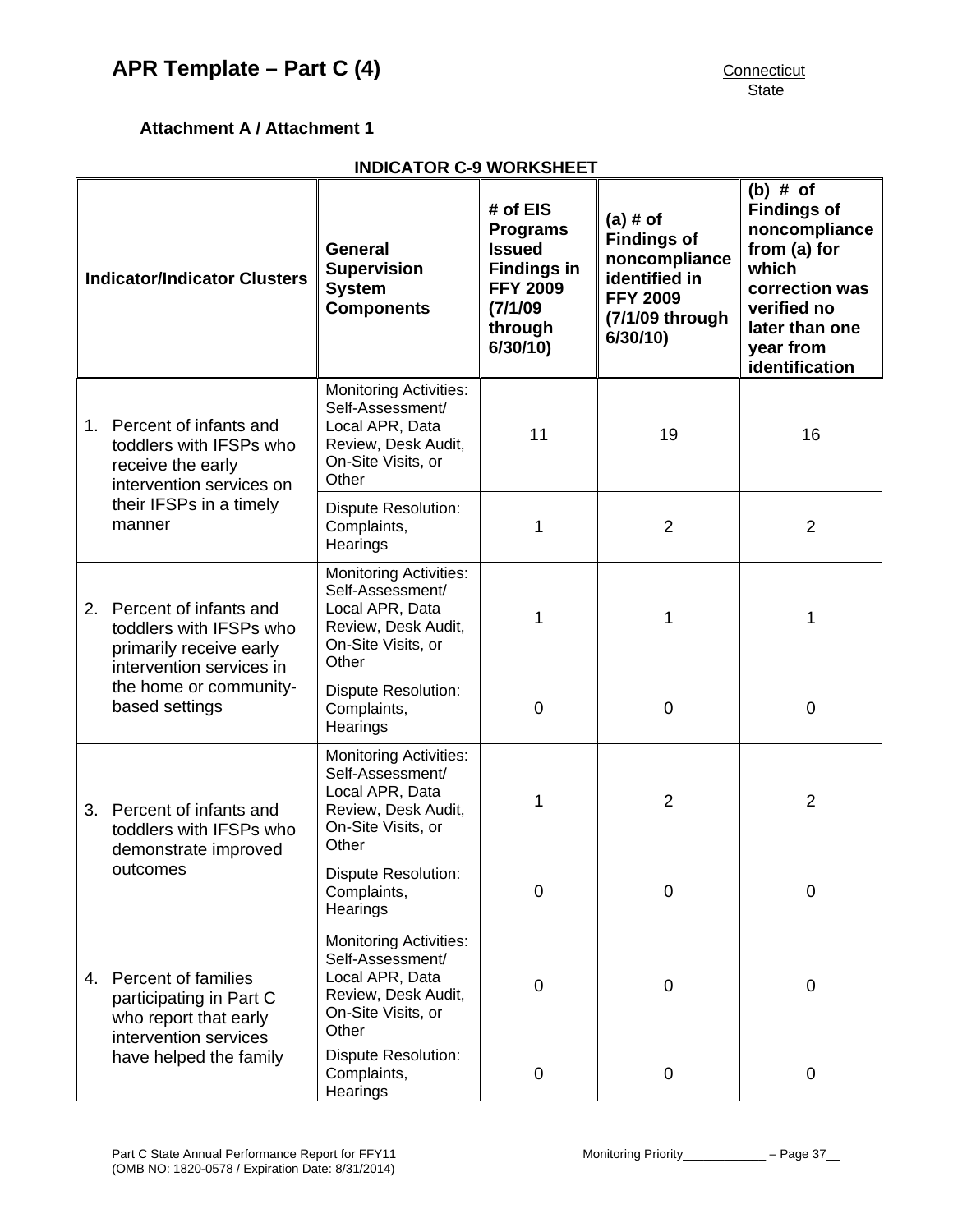| <b>Indicator/Indicator Clusters</b> |                                                                                                                                                                                            | General<br><b>Supervision</b><br><b>System</b><br><b>Components</b>                                                        | # of $EIS$<br><b>Programs</b><br><b>Issued</b><br><b>Findings in</b><br><b>FFY 2009</b><br>(7/1/09)<br>through<br>6/30/10 | $(a)$ # of<br><b>Findings of</b><br>noncompliance<br>identified in<br><b>FFY 2009</b><br>(7/1/09 through<br>6/30/10 | $(b)$ # of<br><b>Findings of</b><br>noncompliance<br>from (a) for<br>which<br>correction was<br>verified no<br>later than one<br>year from<br>identification |
|-------------------------------------|--------------------------------------------------------------------------------------------------------------------------------------------------------------------------------------------|----------------------------------------------------------------------------------------------------------------------------|---------------------------------------------------------------------------------------------------------------------------|---------------------------------------------------------------------------------------------------------------------|--------------------------------------------------------------------------------------------------------------------------------------------------------------|
|                                     | 5. Percent of infants and<br>toddlers birth to 1 with<br><b>IFSPs</b>                                                                                                                      | <b>Monitoring Activities:</b><br>Self-Assessment/<br>Local APR, Data<br>Review, Desk Audit,<br>On-Site Visits, or<br>Other | $\overline{0}$                                                                                                            | $\mathbf 0$                                                                                                         | $\mathbf 0$                                                                                                                                                  |
|                                     |                                                                                                                                                                                            | Dispute Resolution:<br>Complaints,<br>Hearings                                                                             | 0                                                                                                                         | $\mathbf 0$                                                                                                         | $\mathbf 0$                                                                                                                                                  |
|                                     | 6. Percent of infants and<br>toddlers birth to 3 with<br><b>IFSPs</b>                                                                                                                      | <b>Monitoring Activities:</b><br>Self-Assessment/<br>Local APR, Data<br>Review, Desk Audit,<br>On-Site Visits, or<br>Other | 6                                                                                                                         | 9                                                                                                                   | 8                                                                                                                                                            |
|                                     |                                                                                                                                                                                            | <b>Dispute Resolution:</b><br>Complaints,<br>Hearings                                                                      | 0                                                                                                                         | $\mathbf 0$                                                                                                         | 0                                                                                                                                                            |
|                                     | 7. Percent of eligible infants<br>and toddlers with IFSPs<br>for whom an evaluation<br>and assessment and an<br>initial IFSP meeting were<br>conducted within Part C's<br>45-day timeline. | <b>Monitoring Activities:</b><br>Self-Assessment/<br>Local APR, Data<br>Review, Desk Audit,<br>On-Site Visits, or<br>Other | 9                                                                                                                         | 25                                                                                                                  | 24                                                                                                                                                           |
|                                     |                                                                                                                                                                                            | <b>Dispute Resolution:</b><br>Complaints,<br>Hearings                                                                      | 0                                                                                                                         | 0                                                                                                                   | 0                                                                                                                                                            |
|                                     | 8. Percent of all children<br>exiting Part C who<br>received timely transition<br>planning to support the<br>child's transition to<br>preschool and other                                  | <b>Monitoring Activities:</b><br>Self-Assessment/<br>Local APR, Data<br>Review, Desk Audit,<br>On-Site Visits, or<br>Other | 0                                                                                                                         | 0                                                                                                                   | $\mathbf 0$                                                                                                                                                  |
|                                     | appropriate community<br>services by their third<br>birthday including:<br>A. IFSPs with transition<br>steps and services;                                                                 | Dispute Resolution:<br>Complaints,<br>Hearings                                                                             | $\overline{0}$                                                                                                            | $\mathbf 0$                                                                                                         | $\mathbf 0$                                                                                                                                                  |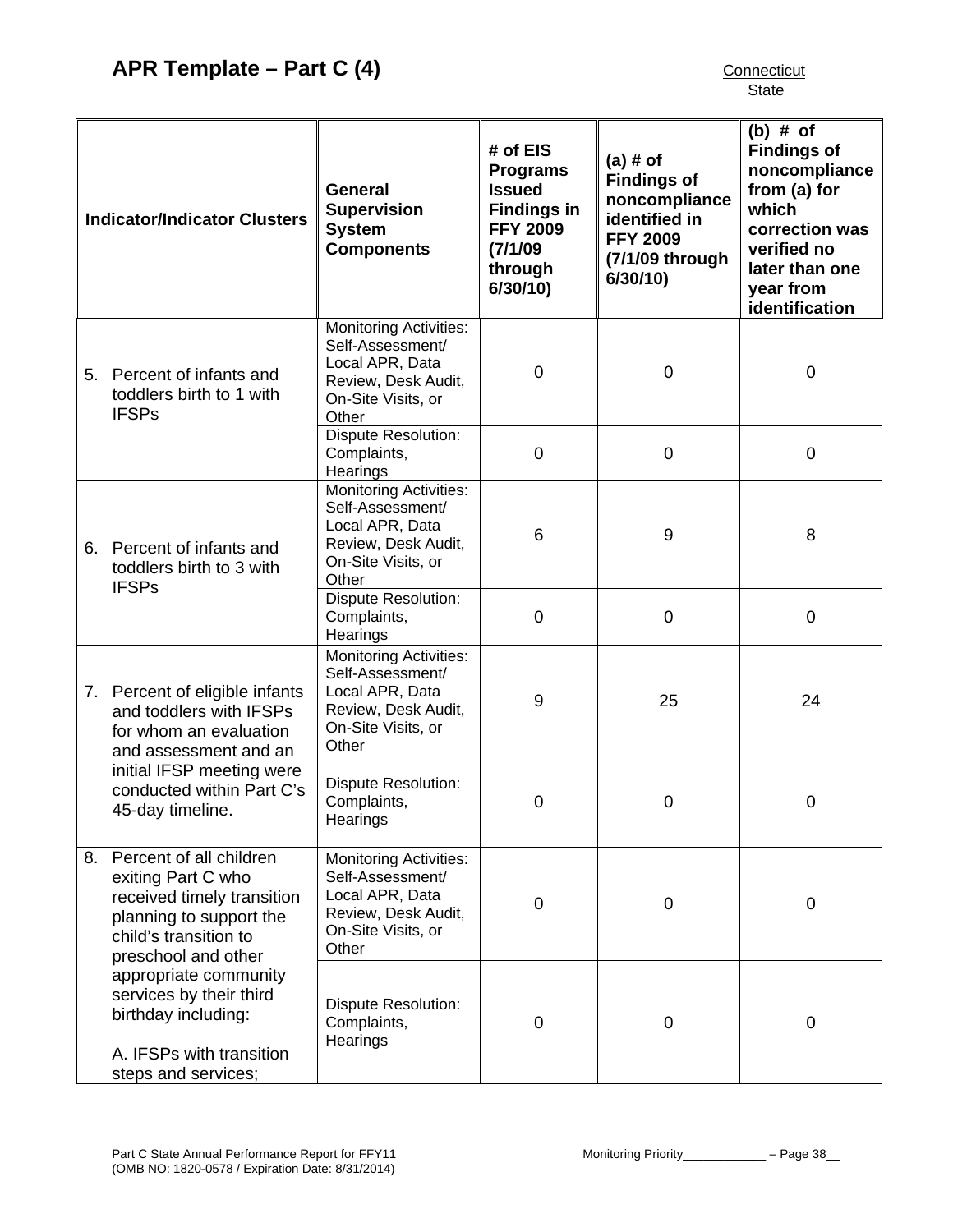| <b>Indicator/Indicator Clusters</b>                                                                                                                          | <b>General</b><br><b>Supervision</b><br><b>System</b><br><b>Components</b>                                                 | # of EIS<br><b>Programs</b><br><b>Issued</b><br><b>Findings in</b><br><b>FFY 2009</b><br>(7/1/09)<br>through<br>6/30/10 | $(a)$ # of<br><b>Findings of</b><br>noncompliance<br>identified in<br><b>FFY 2009</b><br>(7/1/09 through<br>6/30/10 | $(b)$ # of<br><b>Findings of</b><br>noncompliance<br>from (a) for<br>which<br>correction was<br>verified no<br>later than one<br>year from<br>identification |
|--------------------------------------------------------------------------------------------------------------------------------------------------------------|----------------------------------------------------------------------------------------------------------------------------|-------------------------------------------------------------------------------------------------------------------------|---------------------------------------------------------------------------------------------------------------------|--------------------------------------------------------------------------------------------------------------------------------------------------------------|
| 8. Percent of all children<br>exiting Part C who<br>received timely transition<br>planning to support the<br>child's transition to<br>preschool and other    | <b>Monitoring Activities:</b><br>Self-Assessment/<br>Local APR, Data<br>Review, Desk Audit,<br>On-Site Visits, or<br>Other | $\mathbf 0$                                                                                                             | $\mathbf 0$                                                                                                         | $\mathbf 0$                                                                                                                                                  |
| appropriate community<br>services by their third<br>birthday including:<br>B. Notification to LEA, if<br>child potentially eligible<br>for Part B; and       | <b>Dispute Resolution:</b><br>Complaints,<br>Hearings                                                                      | $\mathbf 0$                                                                                                             | $\mathbf 0$                                                                                                         | $\mathbf 0$                                                                                                                                                  |
| Percent of all children<br>8.<br>exiting Part C who<br>received timely transition<br>planning to support the<br>child's transition to<br>preschool and other | <b>Monitoring Activities:</b><br>Self-Assessment/<br>Local APR, Data<br>Review, Desk Audit,<br>On-Site Visits, or<br>Other | 0                                                                                                                       | $\mathbf 0$                                                                                                         | 0                                                                                                                                                            |
| appropriate community<br>services by their third<br>birthday including:<br>C. Transition conference,<br>if child potentially eligible<br>for Part B.         | <b>Dispute Resolution:</b><br>Complaints,<br>Hearings                                                                      | $\mathbf 0$                                                                                                             | $\mathbf 0$                                                                                                         | $\mathbf 0$                                                                                                                                                  |
| <b>OTHER AREAS OF</b><br>NONCOMPLIANCE:                                                                                                                      | <b>Monitoring Activities:</b><br>Self-Assessment/<br>Local APR, Data<br>Review, Desk Audit,<br>On-Site Visits, or<br>Other | 7                                                                                                                       | 12                                                                                                                  | 11                                                                                                                                                           |
| <b>Procedural Safeguards</b>                                                                                                                                 | Dispute Resolution:<br>Complaints,<br>Hearings                                                                             | $\overline{0}$                                                                                                          | $\mathbf 0$                                                                                                         | $\mathbf 0$                                                                                                                                                  |
|                                                                                                                                                              | Sum the numbers down Column a and Column b                                                                                 |                                                                                                                         | 70                                                                                                                  | 64                                                                                                                                                           |

Percent of noncompliance corrected within one year of identification = (column (b) sum divided by column (a) sum) times 100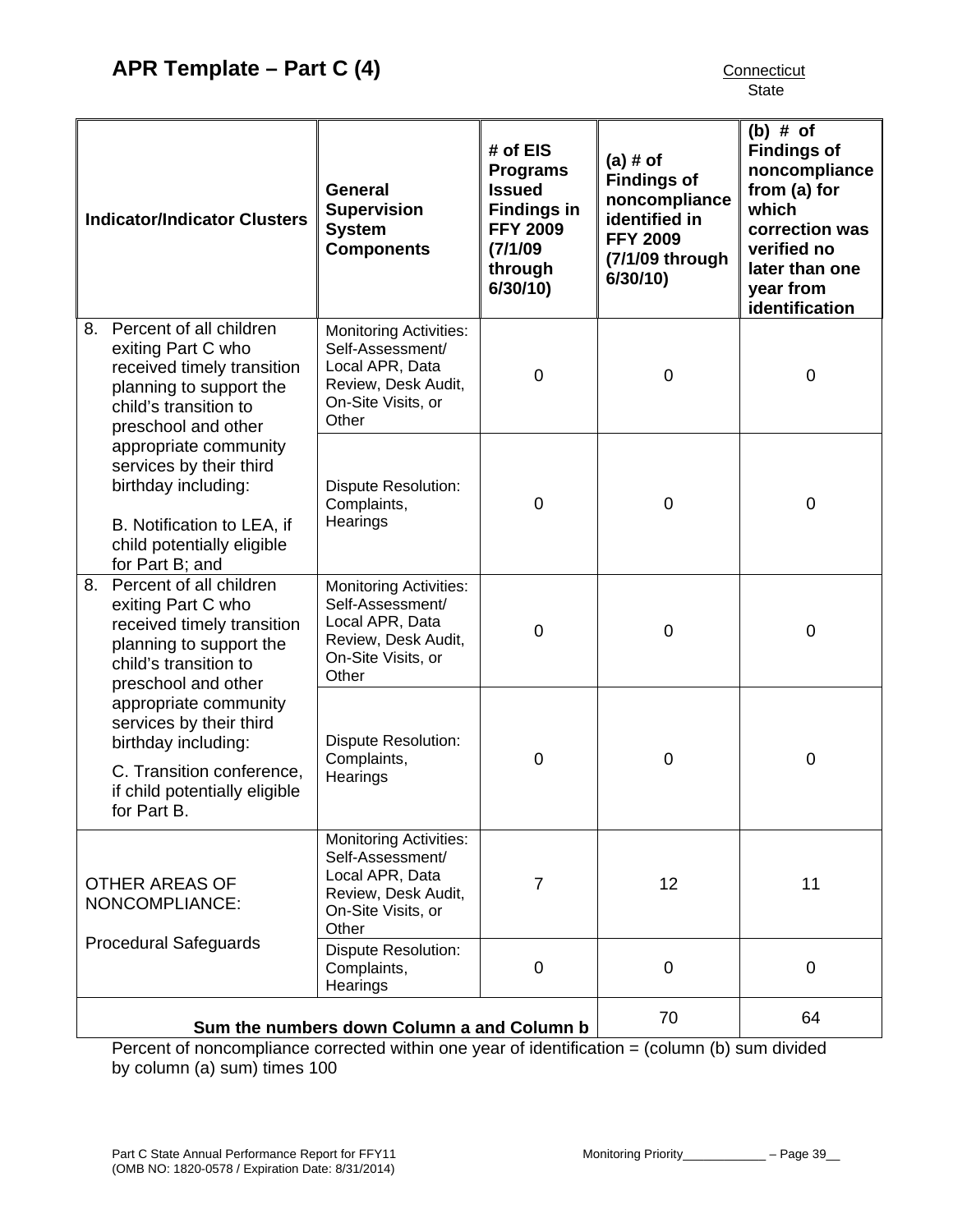# <span id="page-39-0"></span>**Attachment B / Attachment 2**

| Part C Indicator 14 Data Rubric        |                                                                                                                              |                                      |                |  |  |  |  |
|----------------------------------------|------------------------------------------------------------------------------------------------------------------------------|--------------------------------------|----------------|--|--|--|--|
| <b>SPP/APR Data - Indicator 14</b>     |                                                                                                                              |                                      |                |  |  |  |  |
| <b>APR Indicator</b>                   | <b>Valid and</b><br><b>Reliable</b>                                                                                          | <b>Correct</b><br><b>Calculation</b> | <b>Total</b>   |  |  |  |  |
| 1                                      |                                                                                                                              | 1                                    | $\overline{2}$ |  |  |  |  |
| $\mathbf{2}$                           |                                                                                                                              | 1                                    | $\overline{2}$ |  |  |  |  |
| 3                                      | 1                                                                                                                            | 1                                    | $\overline{2}$ |  |  |  |  |
| $\overline{\mathbf{4}}$                | 1                                                                                                                            | 1                                    | $\overline{2}$ |  |  |  |  |
| 5                                      |                                                                                                                              |                                      | $\overline{2}$ |  |  |  |  |
| 6                                      |                                                                                                                              | 1                                    | $\overline{2}$ |  |  |  |  |
| $\overline{7}$                         | 1                                                                                                                            | 1                                    | $\overline{2}$ |  |  |  |  |
| 8a                                     |                                                                                                                              | 1                                    | $\overline{2}$ |  |  |  |  |
| 8b                                     |                                                                                                                              | 1                                    | $\overline{2}$ |  |  |  |  |
| 8c                                     | 1                                                                                                                            | 1                                    | $\overline{2}$ |  |  |  |  |
| 9                                      |                                                                                                                              | 1                                    | $\overline{2}$ |  |  |  |  |
| 10                                     |                                                                                                                              | 1                                    | $\overline{2}$ |  |  |  |  |
| 11                                     | 1                                                                                                                            | 1                                    | $\overline{2}$ |  |  |  |  |
| 12                                     | N/A                                                                                                                          | N/A                                  | 0              |  |  |  |  |
| 13                                     | 1                                                                                                                            |                                      | $\overline{2}$ |  |  |  |  |
|                                        |                                                                                                                              | <b>Subtotal</b>                      | 28             |  |  |  |  |
| <b>APR Score</b><br><b>Calculation</b> | Timely Submission Points - If the<br>FFY 2010 APR was submitted on-<br>time, place the number 5 in the cell<br>on the right. | 5                                    |                |  |  |  |  |
|                                        | Grand Total - (Sum of subtotal and<br>Timely Submission Points) =                                                            | 33                                   |                |  |  |  |  |

NA is used for Indicator 12 in keeping with the automated table created by OSEP and distributed on the SPP-APR calendar on 12/16/09